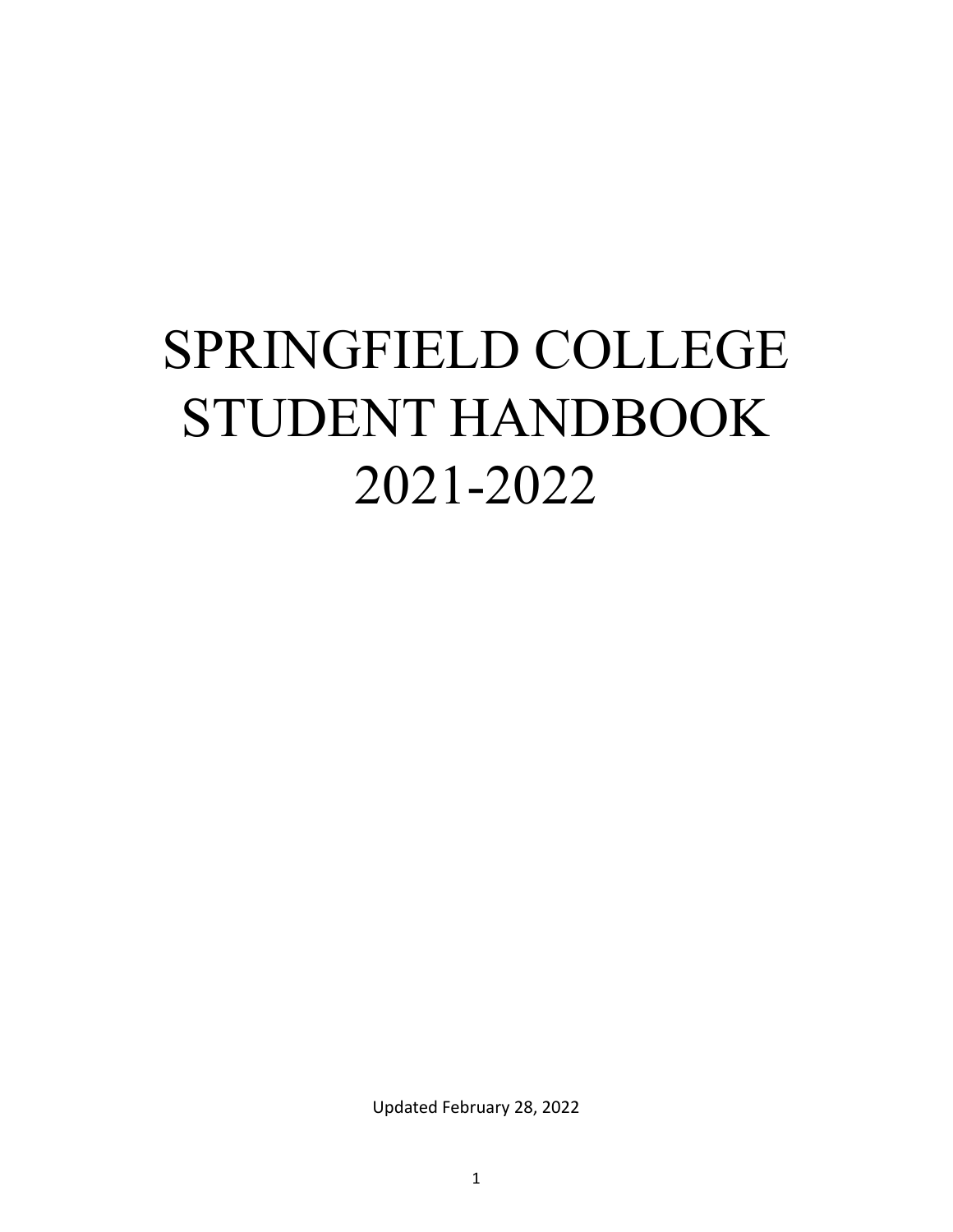# **Contents**

| <b>ACADEMIC POLICIES</b>                                                                     | 5  |
|----------------------------------------------------------------------------------------------|----|
| <b>COLLEGE POLICIES</b>                                                                      | 5  |
| 504 Grievance Procedure                                                                      | 5  |
| Abuse of College Resources Policy                                                            | 5  |
| Acceptable Use of Information Technology Policy                                              | 5  |
| Alcohol and Drug Policy                                                                      | 5  |
| <b>Bias Incident Policy</b>                                                                  | 9  |
| <b>Business Office Policies</b>                                                              | 10 |
| <b>Communication Policy</b>                                                                  | 10 |
| Confidentiality of Students Records/Annual Notice to Students Regarding Education Records    | 10 |
| Discrimination/Harassment Policy                                                             | 10 |
| Disruptive Behavior Policy                                                                   | 11 |
| Firearms and Weapons Policy                                                                  | 11 |
| <b>Gambling Policy</b>                                                                       | 12 |
| Hazing Policy and State Law                                                                  | 12 |
| <b>Identification Card Policy</b>                                                            | 14 |
| Image and Likeness Policy                                                                    | 15 |
| Interference with the Student Conduct Process Policy/Interfering with College Official's Job | 15 |
| Mandatory Leave/Mandatory Withdrawal Process                                                 | 15 |
| <b>Medical Amnesty Policy</b>                                                                | 16 |
| <b>Medical Clearance Policy</b>                                                              | 18 |
| Non-Retaliation Policy                                                                       | 18 |
| <b>Reporting Off-Campus Address Policy</b>                                                   | 19 |
| <b>Solicitation Policy</b>                                                                   | 19 |
| <b>Spectator Conduct Policy</b>                                                              | 20 |
| Theft Policy                                                                                 | 21 |
| Vandalism/Damage Policy                                                                      | 22 |
| <b>GUIDE TO COMMUNITY STANDARDS PROCESS</b>                                                  | 22 |
| <b>Student Code of Conduct Authority</b>                                                     | 22 |
| Jurisdiction of the College Student Code of Conduct                                          | 22 |
| Violation of Law and College Policy/Regulation                                               | 22 |
| <b>Definitions</b>                                                                           | 23 |
| <b>Student Responsibilities</b>                                                              | 24 |
| Code of Conduct                                                                              | 25 |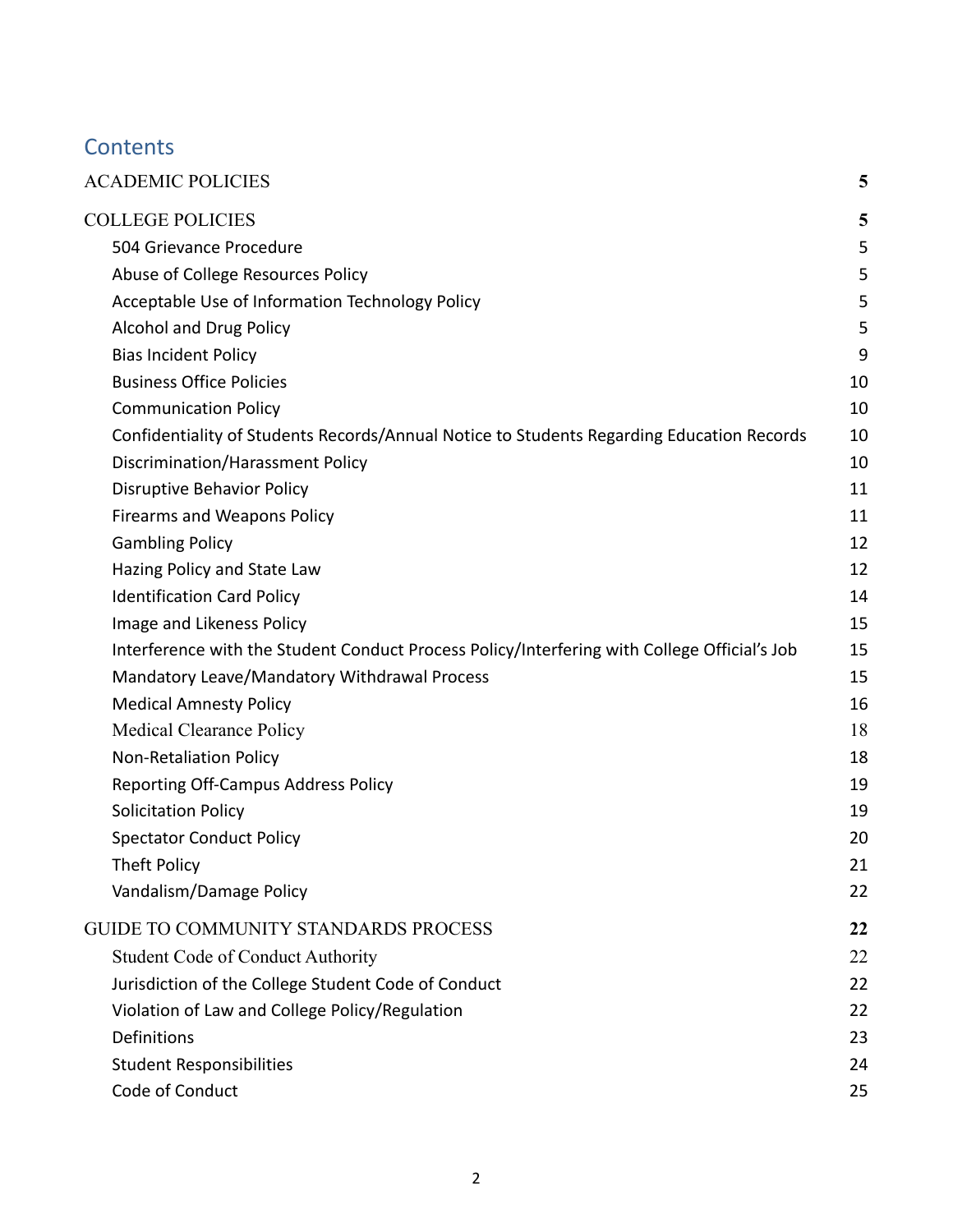| Code of Conduct Procedures                                                  | 27 |
|-----------------------------------------------------------------------------|----|
| <b>Advisers</b>                                                             | 28 |
| <b>Appeal Process</b>                                                       | 29 |
| <b>Community Standards Sanctions</b>                                        | 29 |
| <b>HOUSING AND RESIDENCE LIFE SECTION</b>                                   | 34 |
| Rights and Responsibilities of Students Who Reside in College-Owned Housing | 34 |
| <b>Housing Assignments</b>                                                  | 35 |
| <b>Residency Requirement Policy</b>                                         | 35 |
| Housing and Residence Life Policies and Regulations                         | 36 |
| <b>Guests and Visitors</b>                                                  | 37 |
| Vandalism/Damage in College Owned Housing                                   | 37 |
| Residence Hall Emergencies                                                  | 38 |
| <b>ADDENDUM- COVID</b>                                                      | 40 |
| COVID-19 Sanctioning Chart                                                  | 41 |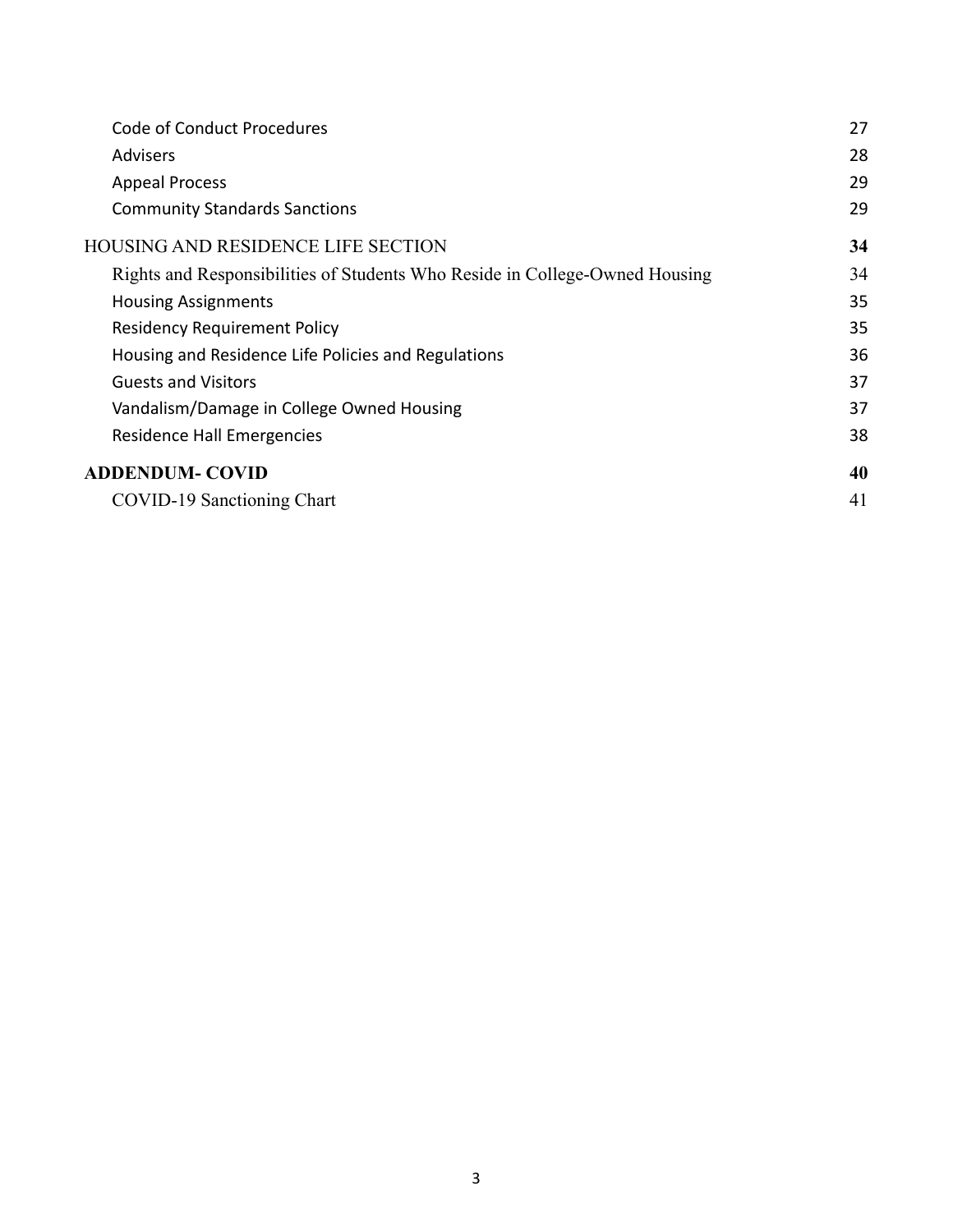Dear Springfield College Student,

On behalf of the Springfield College community, we are delighted to welcome you to the 2021-2022academic year! Since 1885, Springfield College has remained true to its founding mission of educating students in spirit, mind, and body for leadership in service to humanity.

The *Springfield College Handbook* serves as a centralized resource for all College academic, community standards, and residence hall policies. The policies, regulations, rights, and responsibilities included in the Handbook have been established in the interest of all members of the College community to ensure we honor our commitment to creating and maintaining a community that affords all members opportunity for intellectual and personal development. These policies and the expectations to support and respect each other and to care for each other are core components to our community and to our ability to live our Mission. This collaborative document is developed and edited everywhere with significant student input to be supported by and for our student body.

Springfield College is a special place with much to offer you including outstanding faculty, staff, and students; a challenging curriculum; extensive co-curricular and athletic opportunities; and an engaging residential experience. Our staff and faculty are committed to supporting and working with you to develop and engage your passions and personal talents to enable you to thrive. We hope you actively engage and take advantage of all Springfield College has to offer, invest in yourself and others, offer your ideas and perspectives, and create the experience you desire – one that prioritizes shared responsibility, personal growth, and your development as a leader in service to others. We look forward to working with you, and supporting you on your journey!

Warmest regards,

Slandie Dieujuste, Ph.D. David Hall, Ed.D.

Vice President for Student Affairs Associate Vice President for Student Affairs Associate Vice President for Student Affairs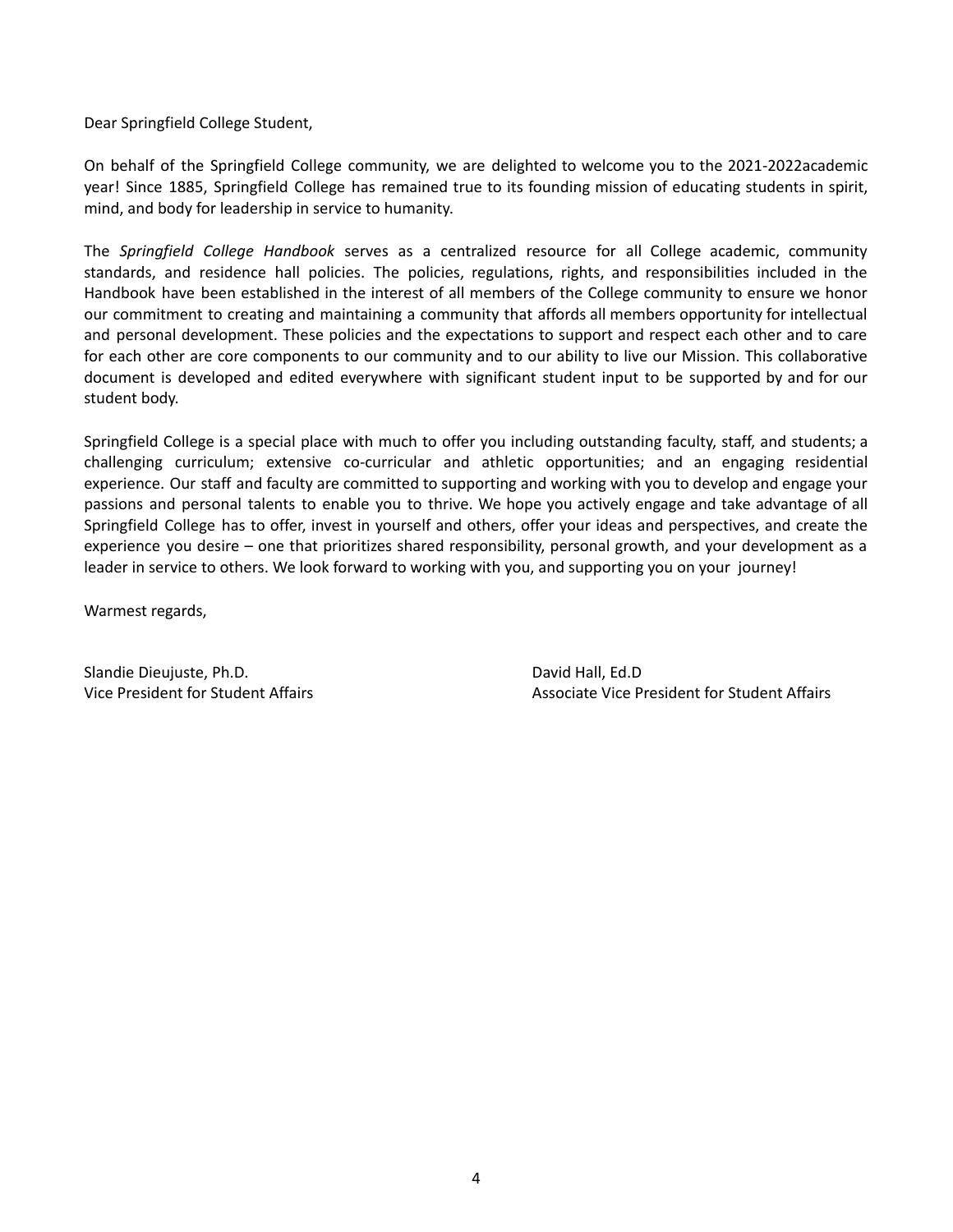# <span id="page-4-0"></span>ACADEMIC POLICIES

Academic policies for the academic year may be found at: <https://springfield.edu/registrar/springfield-college-catalogs>

# <span id="page-4-2"></span><span id="page-4-1"></span>COLLEGE POLICIES

## **504 Grievance Procedure**

Springfield College has adopted a grievance procedure to assist in facilitating resolution of complaints alleging disability discrimination in violation of Section 504 of the Rehabilitation Act of 1973 ("Section 504"). Find the full 504 grievance procedure at:

<https://springfield.edu/academic-success-center/504-grievance-procedure>

#### <span id="page-4-3"></span>**Abuse of College Resources Policy**

Instances where a student's behavior disrupts normal College operations, consumes an inordinate amount of College staff time and/or resources, or may interfere with the educational process and/or the orderly operation of the College are not permitted. Examples include accumulating an excessive number of parking tickets or excessively locking themselves out of their assigned residence hall. Students who abuse college resources will be subject to the disciplinary process.

## <span id="page-4-4"></span>**Acceptable Use of Information Technology Policy**

Springfield College's Information Technology Resources support the educational, administrative, and campus life activities of the College. The use of these resources is a privilege extended to members of the Springfield College community, who are expected to act in a responsible, ethical, and legal manner. The Springfield College Acceptable Use Policy establishes specific requirements for the use of IT Resources at Springfield College. It applies to all users of IT resources owned or managed by Springfield College. Find the complete policy at: <https://springfield.edu/about/college-policies>

## <span id="page-4-5"></span>**Alcohol and Drug Policy**

The illegal or abusive use of alcohol or drugs by members of the Springfield College community adversely affects this educational environment. Therefore, all members of the Springfield College community are expected to exemplify high standards of professional and personal conduct.

Springfield College seeks to ensure the health and well-being of the entire College community. Therefore, consistent with state and federal laws, including the Drug-Free Schools and Communities Act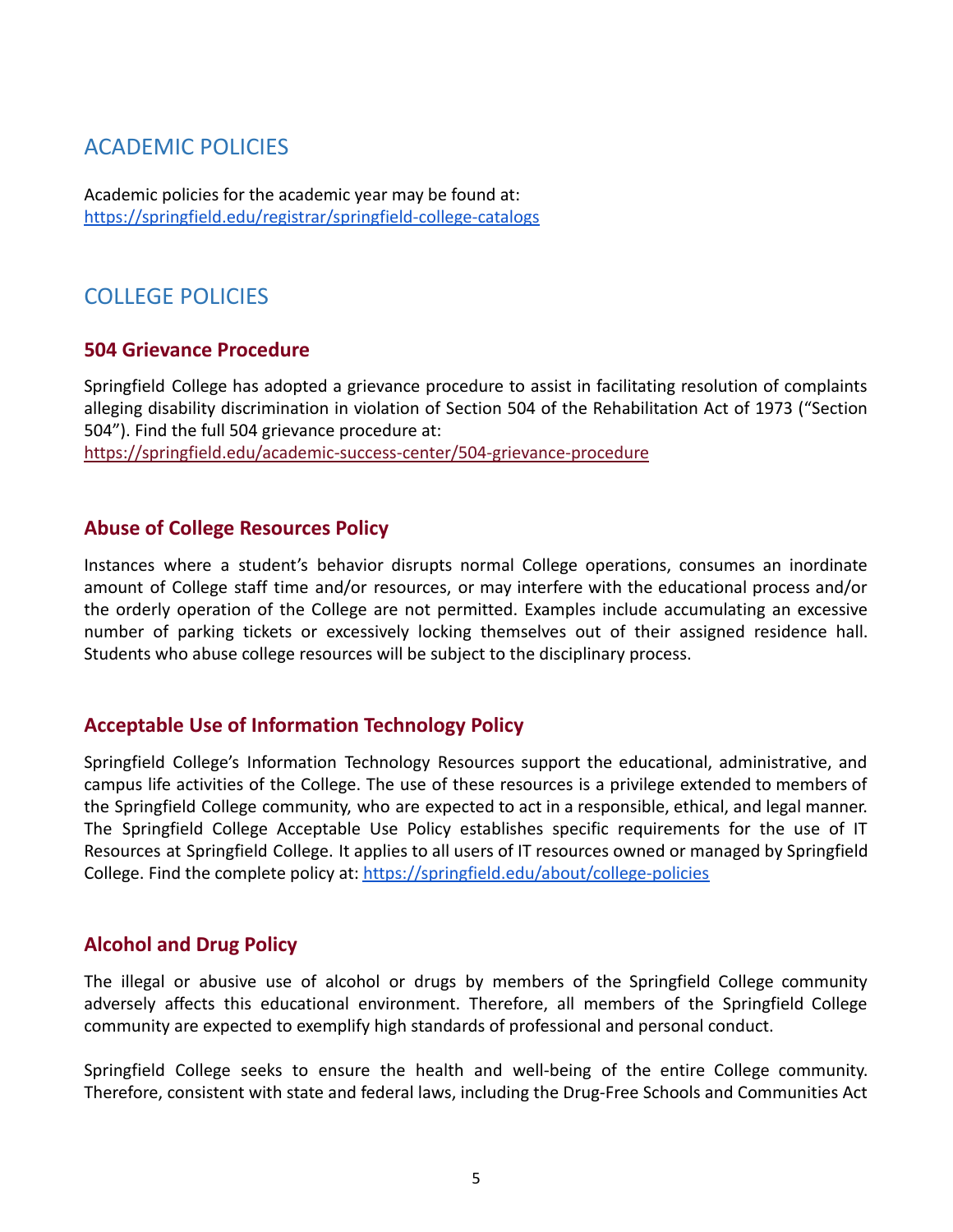and the Drug-Free Workplace Act, the College has adopted the following alcohol and drug policies designed to prevent the illicit use of drugs and the misuse of alcohol, and to provide opportunities for education and assistance to members of the College community.

#### **Alcohol Policy**

The College acknowledges that we live within a social environment which establishes in law a minimum age for the use of alcohol of twenty-one (21). As such, the College does not permit the use of alcohol on campus which is not consistent with the law. The College does not allow the use of alcohol which leads to disruptive behavior or conduct which infringes upon the rights of those who wish to pursue their academic interests.

Springfield College is subject to the laws of the Commonwealth of Massachusetts regarding the consumption, purchase, possession, and transportation of any alcoholic beverage. Some of the more pertinent state statutes and regulations that have an impact on the way the College relates to these issues are as follows:

- 1. No person, group, or organization may sell alcoholic beverages except pursuant to a license granted by the Commonwealth through the local government licensing authority. Licensing authority does not give permission for groups to have an open bar on campus.
- 2. No person shall operate a motor vehicle under the influence of alcoholic beverages. Violators may be subject to arrest, fine, mandatory court education programs, immediate loss of license, and/or imprisonment.
- 3. No person or group shall purchase or otherwise procure alcoholic beverages for consumption by a person under 21 years of age. Violators may be subject to criminal charges and a fine.
- 4. No person under 21 years of age shall keep, purchase, sell, possess, or receive alcoholic beverages. Violators may be subject to arrest, criminal charges, and fine.
- 5. No person shall use a Springfield College ID, state identification card, driver's license, or passport of another, or supply such identification to another, furnish false information in obtaining such identification, or alter or deface such identification. Violators may be subject to arrest, criminal charges, and fines.
- 6. In addition to the criminal penalties for wrongful handling and use of alcoholic beverages, individuals who furnish or sell alcoholic beverages to minors or to persons who are intoxicated may be liable to such persons and to anyone else who suffers personal injury as a result of such furnishing or sale. This may result in a civil lawsuit.

#### **Procedures for the Individual Use of Alcohol**

- 1. Possession or use of alcohol in any form is strictly prohibited in first year residence halls, regardless of one's age. This restriction applies to all students of Springfield College, their guests, visitors, and members of their families.
- 2. Possession and consumption of alcoholic beverages on or off the Springfield College campus must be in compliance with Massachusetts state laws. Legal use of alcohol is limited to the privacy of students' rooms.
- 3. The possession, consumption, or use of alcoholic beverages by those persons under the age of 21 is a violation of College Policy and Massachusetts state law.
- 4. Alcohol consumption and/or carrying open containers of alcoholic beverages is not permitted in public areas of the residence halls (lounges, entrance ways, stairwells, lavatories, corridors, etc.) or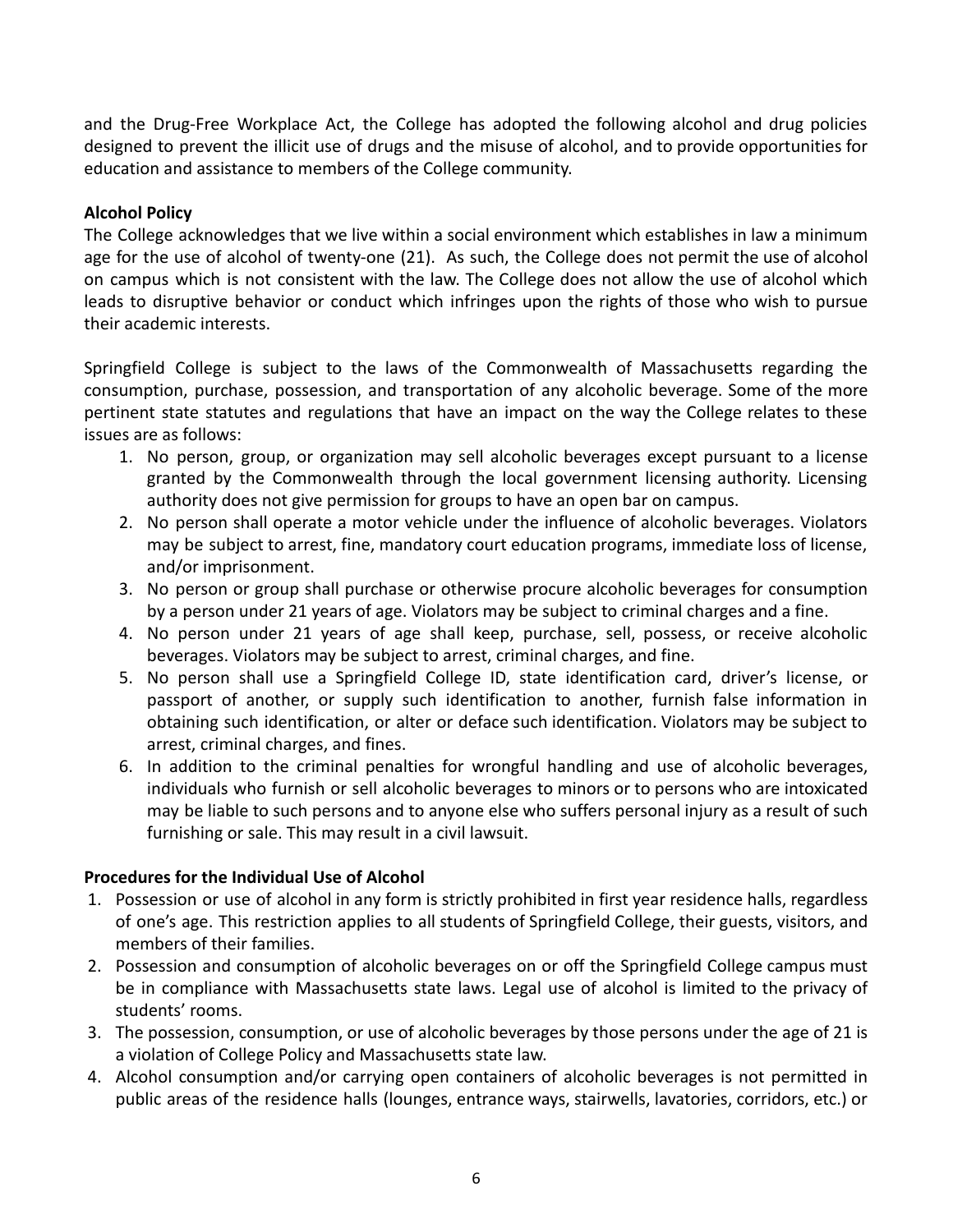in other College buildings, at athletic events, student activities, and outdoors on the campus unless specific written authorization is granted prior to the event by the Vice President for Student Affairs or their designee. The College defines an open container as (1) any container that is used to hold alcoholic beverages and from which the container's original seal is broken; and (2) cups, including but not limited to, those with open tops into which a straw may be inserted.

- 5. Bulk alcohol is equivalent to amounts more than eighteen (18) 12oz. beers **or** hard seltzers, etc., **or** 3 liters of wine, **or** 1.75 liters of 80 proof alcohol, for each person 21 or older. Bulk alcohol is not permitted in residence halls or on the grounds of the campus. Bulk alcohol brought into the room by a resident and/or a resident's visitor or guest is considered a violation. Kegs, whether empty or full, tapped or untapped, and/or other large alcohol storage devices (i.e. trash cans, beer balls), and preparation of spiked punch or "jungle juice" are strictly prohibited and will be confiscated (taps and "keg-o-rators" included) by the College.
- 6. In living spaces where all residents are under the age of 21, empty alcohol containers may be considered a violation of the alcohol policy.
- 7. The College prohibits drinking paraphernalia which includes drinking funnels, beer bongs, ice luges, and shot sticks/skis. Additionally, all manners of drinking games and drinking game paraphernalia, including but not limited to "water" or beer pong, "water" or beer pong tables, customized tables that imply use for drinking games, flip cup, and kings. Such drinking paraphernalia items may be confiscated.
- 8. Cans and/or bottles that contain or formerly contained alcohol may not be stored, collected, or used as decorations. Empty containers must be recycled and disposed of on a regular basis. Keepsake and trophy walls of containers are prohibited.
- 9. Impairment, which could be attributed to the consumption of alcohol, that substantially interferes with student judgment and decision-making, causes disturbance, and/or requires the intervention of College personnel is prohibited.
- 10. Falsifying any identification cards and/or borrowing another student's ID to obtain alcohol or to gain entrance to functions where alcoholic beverages are being served will result in disciplinary action. Production and/or alteration of identification cards for sale and/or mass-production of such cards will result in College sanctions and may result in criminal prosecution.
- 11. Students who host a gathering where alcohol is served to minors are in violation of the college alcohol policy and are in violation of the code of conduct.
- 12. Students who operate a motor vehicle while under the influence of alcohol either on or off campus will face disciplinary action and could face criminal prosecution.

#### **Drug Policy**

The College prohibits the possession, use, and/or distribution of any illegal and/or controlled substance as defined by the Commonwealth of Massachusetts and the Federal Government. Considered to be evidence of drug-related violations and sufficient grounds for full disciplinary action include, but are not limited to the following:

1. Possession and/or use of a controlled substance/illegal drug, including but not limited to all cannabis/marijuana products (which includes plant-derived products, edibles, concentrates/oils, synthetic cannabis, etc.), prescription medications not prescribed to the individual, and other drugs. Any substance that tests positive for THC, regardless of how that substance was sold, will be considered marijuana for the purpose of this policy.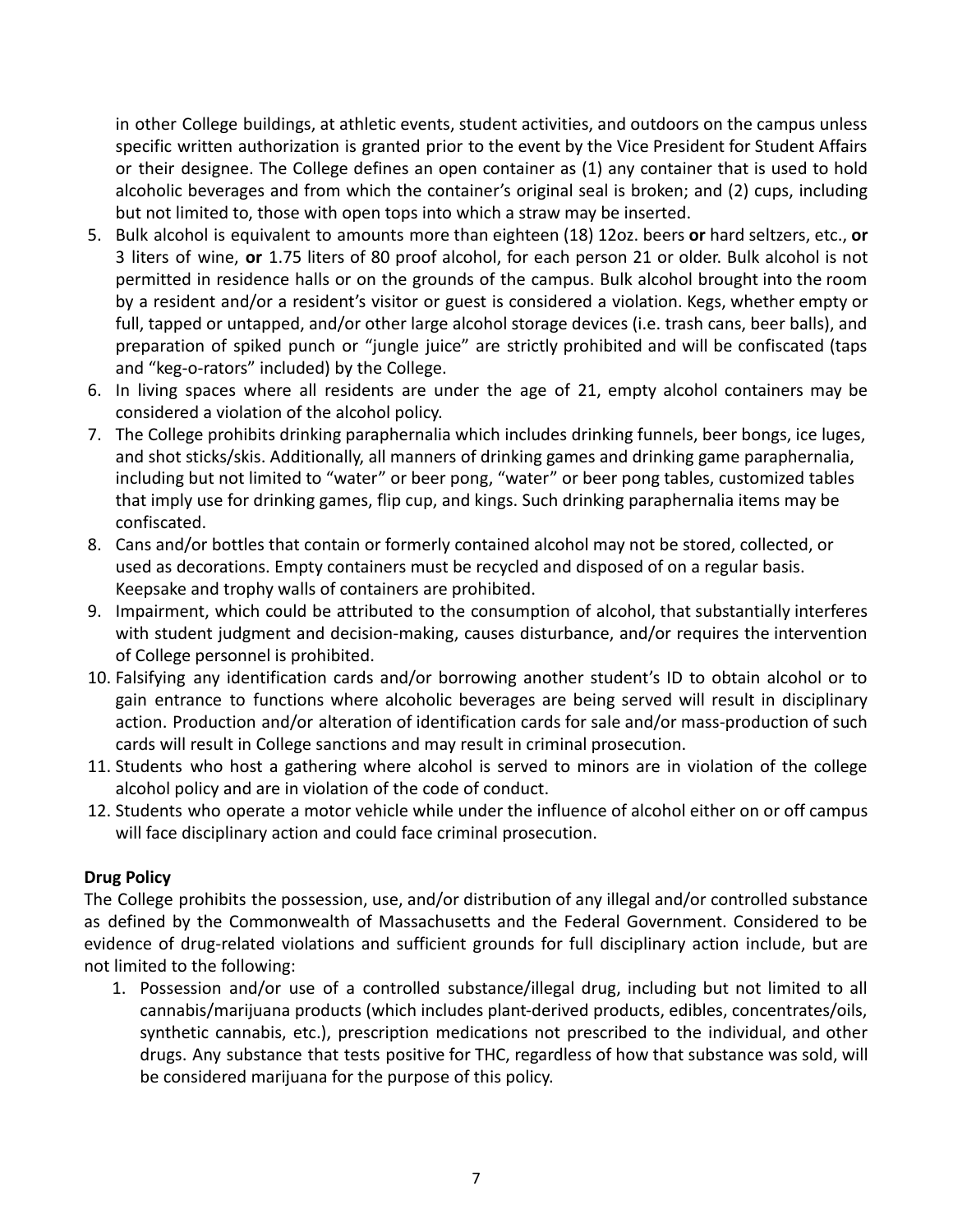- 2. Possession, use, or distribution of all types of drug paraphernalia, including but not limited to pipes, bongs, rolling papers, grinders, vaping devices, and unauthorized use of syringes.
- 3. Attending/participating in class, class-related activities, and/or co-curricular activities under the influence of alcohol or drugs.

Possession of such paraphernalia will be considered sufficient evidence that a violation of the College drug policy has occurred. If found, any item(s) will be confiscated and potentially destroyed. In addition, all students present at the time of the violation will be held responsible for the infraction. All residents of a room, apartment, or townhouse in which such violations occur may be subject to the full range of disciplinary actions, even if they were not present at the time of the incident. As a result, residential students are advised to give careful consideration to anyone who has access to their rooms, apartments, or townhouses. Any student who feels jeopardized by the actions of their roommate(s) should seek assistance from Housing and Residence Life staff so that the problems may be avoided.

Contraband is property that is against College policy, rules, and regulations. Contraband is usually seized and disposed of. In some instances, contraband may be impounded at the discretion of Public Safety.

#### **Federal Law**

Students' financial aid eligibility might be suspended if a drug offense occurs while they are receiving federal student aid (grants, loans, and/or work-study). When they complete the FAFSA form, they will be asked whether they had a drug conviction for an offense that occurred while they were receiving federal student aid. If the answer is yes, they will be provided a worksheet to help determine whether their conviction affects their eligibility for federal student aid.

If their eligibility for federal student aid has been suspended due to a drug conviction, they can regain eligibility early by successfully completing an approved drug rehabilitation program or by passing two unannounced drug tests administered by an approved drug rehabilitation program. If they regain eligibility during the award year, the student should notify their financial aid office immediately so they can get aid they are eligible for.

If a student is convicted of a drug-related offense after they submit the FAFSA form, they could lose eligibility for federal student aid, and they could be liable for returning any financial aid they received during a period of ineligibility.

#### **Notice Regarding Financial Aid Penalties**

Institutions must provide to each student, upon enrollment, a separate, clear and conspicuous written notice that advises the student of financial aid penalties for drug convictions. Springfield College does this at the beginning of each term by sending an email from the Office of Financial Aid to the Springfield College email address of all enrolled students. While the federal regulation applies to federal Title IV financial aid, Springfield College also applies this penalty to institutional need-based financial aid.

#### **Alcohol and Drug Treatment Programs**

In addition to services and referrals offered through the Springfield College Counseling Center and Health Center, the following services and sources of information are available in the surrounding community: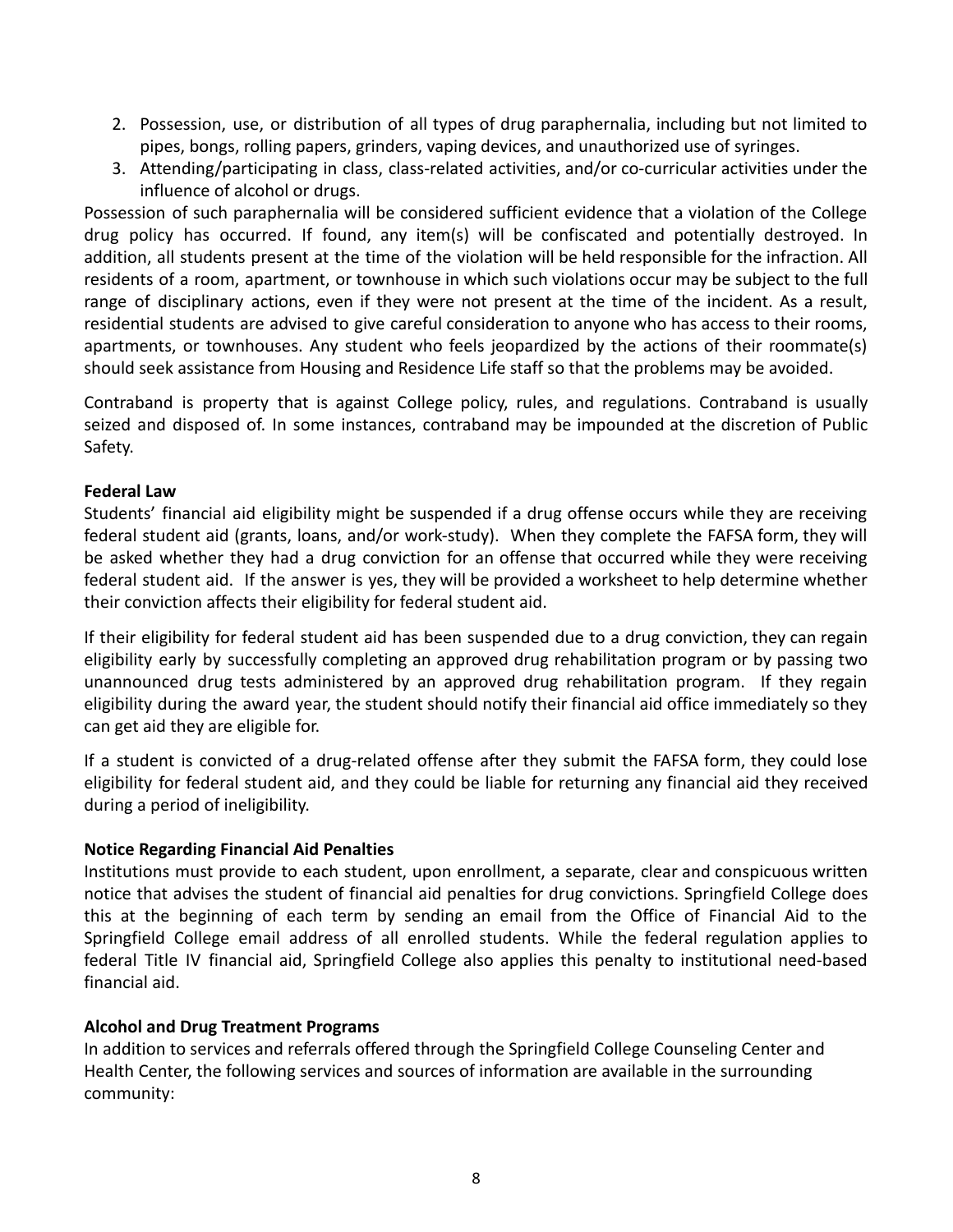| Alcoholics Anonymous (AA) (self-help programs)                     | 413-532-2111 |
|--------------------------------------------------------------------|--------------|
| <b>Baystate Medical Center (Health Information)</b>                | 413-794-0000 |
| <b>Behavioral Health Network (treatment and recovery services)</b> | 413-246-9675 |
| <b>Carlson Detoxification Center (Behavioral Health Network)</b>   | 413-733-1423 |
| Gambler's Anonymous (self-help programs)                           | 855-222-5542 |
| <b>Holyoke Health Center</b>                                       | 413-534-2500 |
| Narcotics Anonymous (NA) (self-help programs)                      | 866-624-3578 |
| Overeaters Anonymous (self-help program)                           | 413-783-4198 |
| <b>Trinity Health Behavioral Health (Mercy Medical Center)</b>     | 833-296-8669 |

#### <span id="page-8-0"></span>**Bias Incident Policy**

Springfield College fosters respect for each individual by honoring the differences inherent among people. As a community of learners and scholars, we recognize and appreciate our common humanity. As such, bias-related violations of the Student Code of Conduct directed toward a person or group because of factors such as race, religion, ethnicity, ability, national origin, age, gender identity, gender expression, sex, sexual orientation, or veteran status may be assessed enhanced sanctions. This policy will help to create an atmosphere in which allegations of discrimination or harassment are dealt with in a timely, private, fair, and effective manner.

Examples of a bias incident include but are not limited to the use of racial, ethnic, religious, sexual or anti-gay slurs and/or symbols of hate. This also includes physical attacks, intimidation, threatening action or language, and damage to personal property because of a student's race, color, religion, national origin, ethnic background, gender, gender identity or expression, sexual orientation, or disability.

Depending on the type of incident, the State of Massachusetts may determine a hate crime has occurred and Public Safety will investigate.

#### What do I do if I witness or am a target of a bias-related incident?

Immediately notify Public Safety at (413) 748-5555 to report the incident. Please note that reports will be filed with Public Safety, regardless of the presence of an alleged perpetrator (e.g., graffiti, etc.). Public Safety will respond to the scene, collect evidence, interview witnesses, and file a report that states the situation may be a bias incident. Please do not touch any evidence of a bias-related act; Public Safety has specific protocols for documenting, gathering, and removing bias-related graffiti or property damage.

You may also [contact](https://cm.maxient.com/reportingform.php?SpringfieldCollege&layout_id=60) the BIRT Team: The Bias Incident Resource Team is composed of College staff, faculty, and public safety. Their charge is to provide communication between different campus departments regarding students, provide a centralized repository for information about student behavioral concerns, follow up with referring persons, provide students with support, resources and case management, and to educate the community.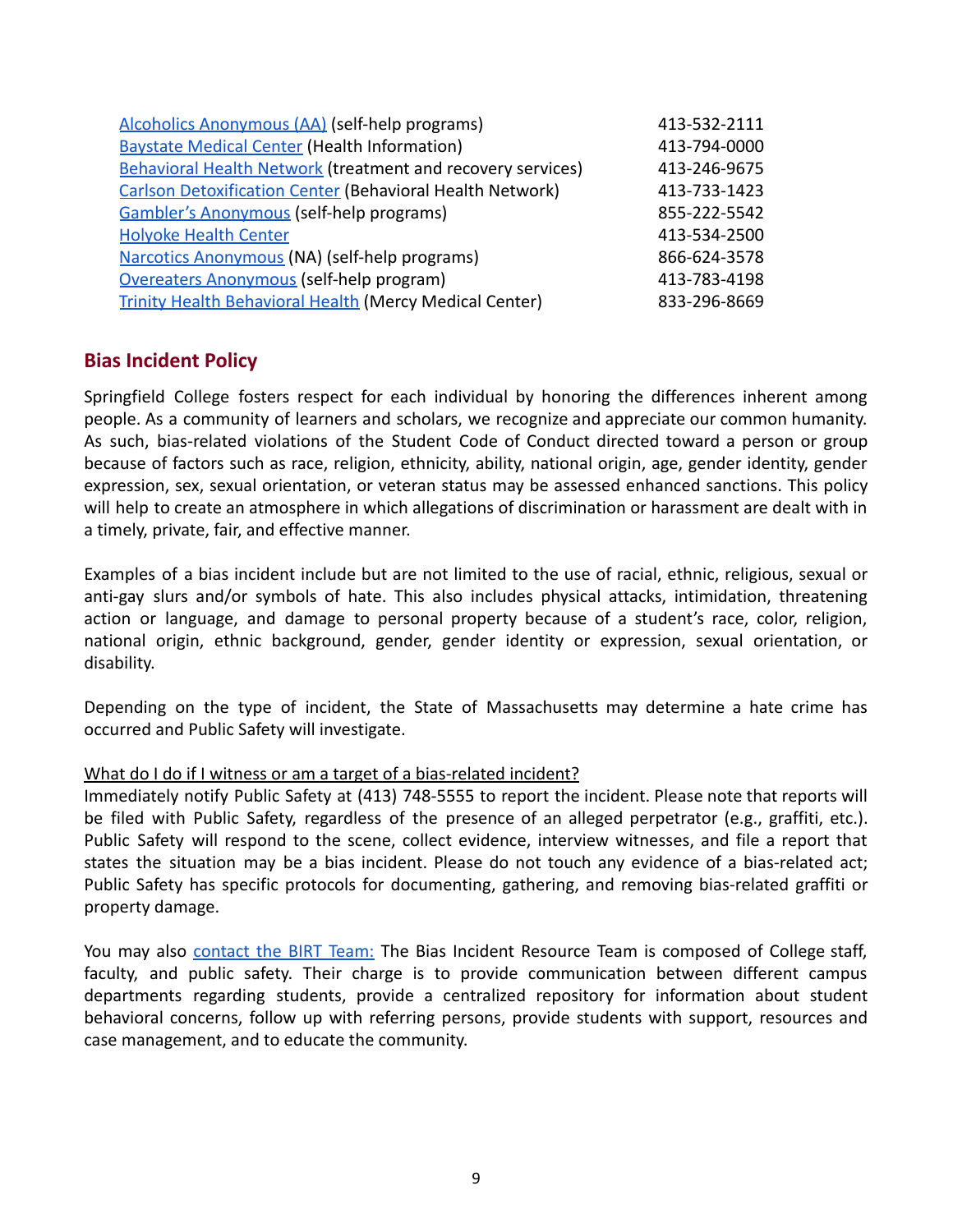The information provided below is to highlight possible consequences for a bias policy violation of the Code of Conduct and is not absolute; individual circumstances will be reviewed in detail before a decision is rendered. Aggravating factors will also be considered.

| Bias Incident | Depending on the severity of the case:      |
|---------------|---------------------------------------------|
|               | Counseling, Restitution, Probation, College |
|               | Suspension, or Expulsion                    |

#### <span id="page-9-0"></span>**Business Office Policies**

Springfield College students have certain financial obligations to the College. All business office policies may be found at: <https://springfield.edu/business-office/policies>

## <span id="page-9-1"></span>**Communication Policy**

A Springfield College-assigned student email account is an official means of communication between all students and the College. Students are responsible for all information sent to them via their College-assigned email account. Students who choose to forward mail from their College email accounts are responsible for ensuring that all information, including attachments, are transmitted in their entirety to the preferred account. Unawareness of officially sent email will not be accepted as a reason for failure to respond to or comply with any information contained within the message.

Students are expected to check their Springfield College email on a frequent and regular basis in order to stay current with College-related communications, recognizing that certain communications may be time-critical. It is recommended that email be checked at a minimum daily.

## <span id="page-9-2"></span>**Confidentiality of Students Records/Annual Notice to Students Regarding Education Records**

The Family Educational Rights and Privacy Act (FERPA) affords eligible students certain rights with respect to their education records. An "eligible student" under FERPA is a student who is 18 years of age or older or who attends a postsecondary institution at any age. The complete policy and student rights is available at: <https://springfield.edu/registrar/springfield-college-catalogs>

## <span id="page-9-3"></span>**Discrimination/Harassment Policy**

Springfield College does not discriminate against any person on the basis of race, color, religion, national or ethnic origin, age, sex, sexual orientation, gender identity or expression, disability, veteran status, or any other legally protected basis in the admission and access to, and employment and treatment in, its programs and activities. The complete policy is available at: [http://springfield.edu/about/college-policies?\\_ga=2.143794677.1307778428.1584965430-1030973969](http://springfield.edu/about/college-policies?_ga=2.143794677.1307778428.1584965430-1030973969.1568930548) [.1568930548](http://springfield.edu/about/college-policies?_ga=2.143794677.1307778428.1584965430-1030973969.1568930548)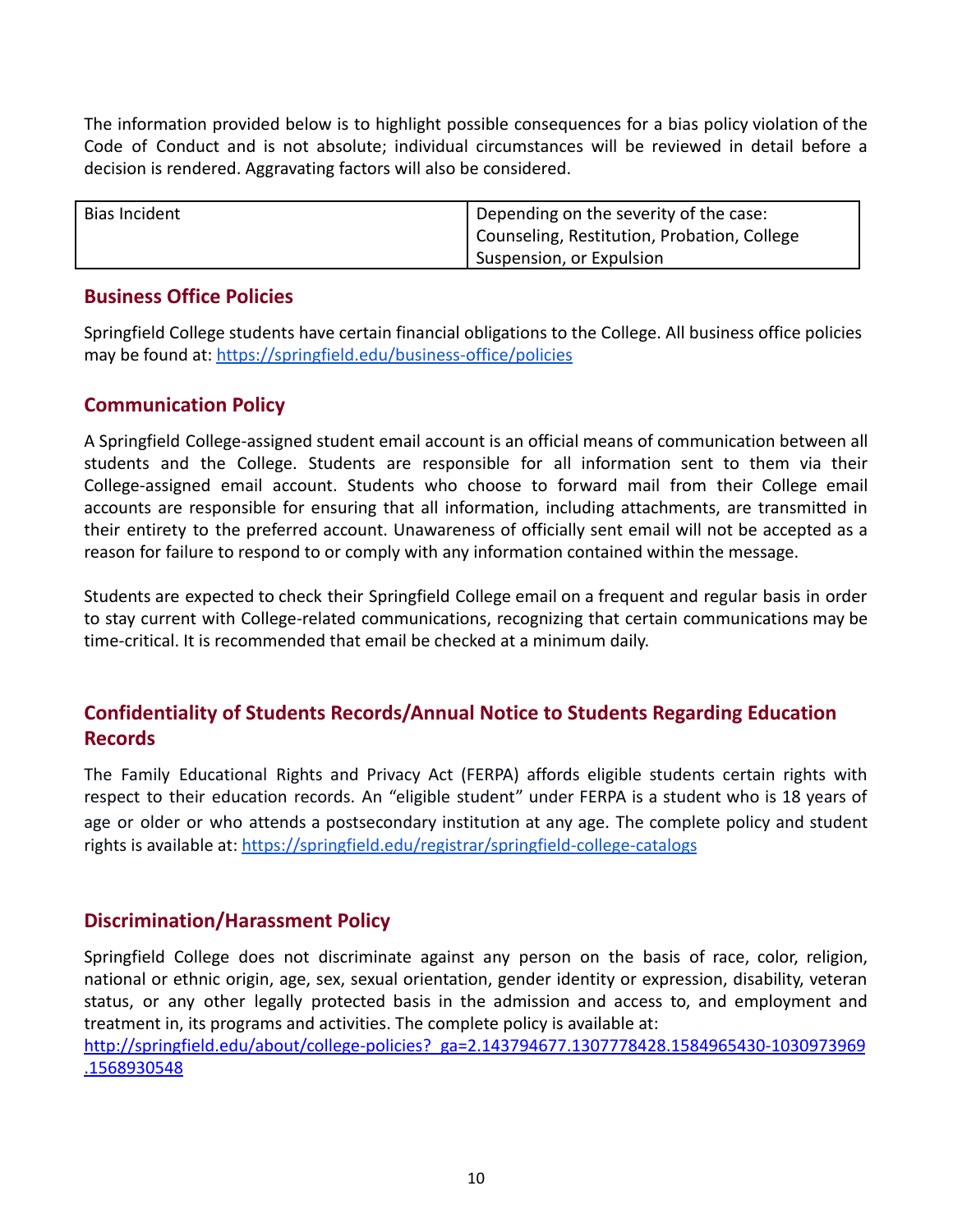## <span id="page-10-0"></span>**Disruptive Behavior Policy**

Disruptive behavior in the classroom or during an educational experience is prohibited. Classroom and educational experiences include in-person educational experiences as well as online educational experiences. Disruptive behavior includes conduct that interferes with or obstructs teaching or the learning process. Civil expression of disagreement or views opposing those of the course instructor during classroom or an educational experience permitted by the course instructor is not itself disruptive behavior.

The course instructor is authorized to establish rules and other parameters for students' behavior and participation during the course or other educational experience supervised by the course instructor.

If a student, acting individually or in concert, disrupts or attempts to disrupt the course or other educational experiences, the course instructor is authorized to follow several options, depending on the severity and/or frequency of the offending behavior:

- 1. The course instructor will ask the student to stop the disruptive behavior or, if it persists, may instruct the offending student to leave the class or educational experience.
- 2. The course instructor may contact Public Safety if the student fails to follow the instructor's directive.
- 3. The course instructor must immediately call Public Safety if presented with an unsafe situation, threatening behavior, violence, knowledge of a crime, or similar circumstances.

In the case of severe and/or frequent disruptive behavior, the applicable academic dean or Associate Vice President for Academic Affairs (AVPAA) may, upon request from the course instructor, temporarily remove the student(s) from the class or educational experiences pending action guided by the College's academic policies or adjudication based on the Student Code of Conduct.

## <span id="page-10-1"></span>**Firearms and Weapons Policy**

It is a violation of Massachusetts General Laws (MGL) and College policy to possess a firearm or other dangerous weapon on campus.

Examples of weapons considered dangerous are explosives, knives, pellet guns, paintball guns\*, slingshots, blades, wrist rockets, ammunition, fireworks, dangerous chemicals, and martial arts weapons. "Nunchucks, klackers, Kung-Fu sticks, or any other similar weapon consisting of two sticks of wood, plastic, or metal connected at one end by a length of rope, chain, wire, or leather" are illegal in the Commonwealth of Massachusetts (Massachusetts General Law: Chapter 140 Section 129C). The law also includes "shreiken or any other similar pointed starlike objects intended to injure a person when thrown," as well as "billy clubs or other dangerous weapons."

Students may not bring any weapons on campus. Any firearms or weapons found on campus will be immediately confiscated and held by the Department of Public Safety. The student will face disciplinary action on campus and could face up to imprisonment for not less than six months nor more than twoand one-half years in a jail or house of correction (Massachusetts General Law: Chapter 140 Section 129C).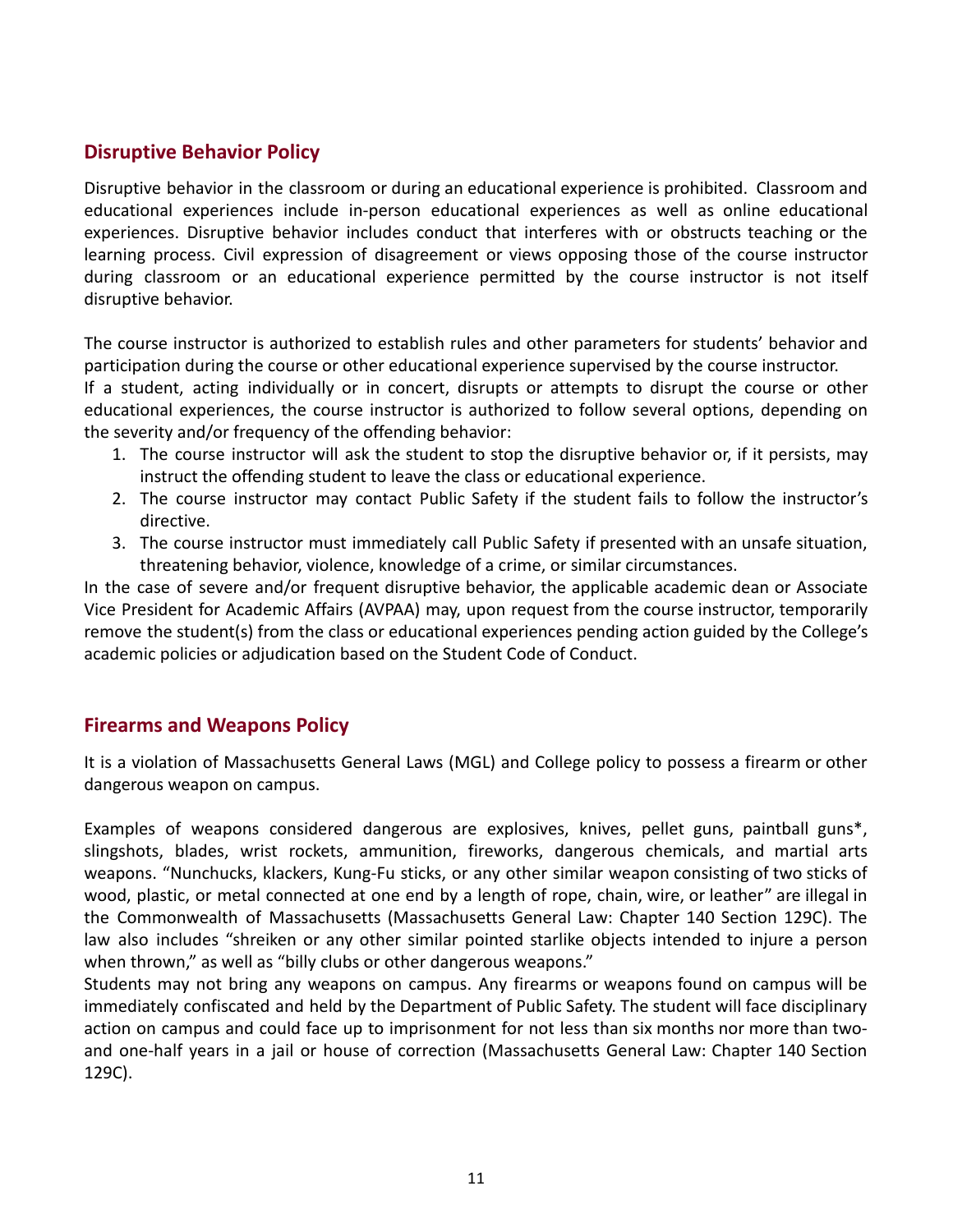\*All paintball guns must be used only for off-campus activities and must be kept at Public Safety for storage.

## <span id="page-11-0"></span>**Gambling Policy**

Springfield College is committed to providing a safe environment for all students to learn and flourish. Springfield College cannot and will not condone any form of illegal gambling activity. Springfield College wants students to know that gambling is not a "risk free" activity. The Counseling Center provides services to assist students that may be experiencing a gambling problem or gambling-related difficulties.

## <span id="page-11-1"></span>**Hazing Policy and State Law**

#### **Policy Rationale**

Springfield College is first and foremost an educational institution. Its hazing prevention policies, and response procedures for hazing incidents, must grow from, and embody the institution's mission. Education about hazing will be available through the Athletic Department and the Office of Student Activities & Campus Union.

Membership in clubs, organizations, and other College-affiliated groups can increase leadership and service potential; provide athletic, recreational, intellectual, and spiritual opportunities; and otherwise contribute positively to personal and social development of our students. Where membership is linked with involvement in hazing activities, the educational purpose of the endeavor is compromised and the safety of students is endangered. Hazing is therefore prohibited by College policy.

#### **Policy Statement and Definition**

Springfield College complies with and enforces the hazing laws of the Commonwealth of Massachusetts and does not permit hazing of any sort whether by organizations or individual students. Hazing is a crime in Massachusetts and is defined as: "any conduct or method of initiation into any student organization, whether on public or private property, which willfully or recklessly endangers the physical or mental health of any student or other person. Such conduct shall include whipping, beating, branding, forced calisthenics, exposure to the weather, forced consumption of any food, liquor, beverage, drug or other substance, or any other brutal treatment or forced physical activity which is likely to adversely affect the physical health or safety of any such student or other person, or which subjects such student or other person to extreme mental stress, including extended deprivation of sleep or rest or extended isolation." Hazing also includes soliciting, directing, aiding, or otherwise participating actively or passively in such acts. Hazing occurs regardless of the consent or willingness of persons to participate in the activity. Hazing is prohibited no matter if it occurs on or off campus. The failure to report hazing is also a crime under Massachusetts law.

"Hazing" does not include any activity or conduct that furthers legitimate, curricular or co-curricular, program goals, provided that (1) the goals are approved by the College; and (2) the activity or conduct furthers the goals in a manner that is appropriate, contemplated by the College.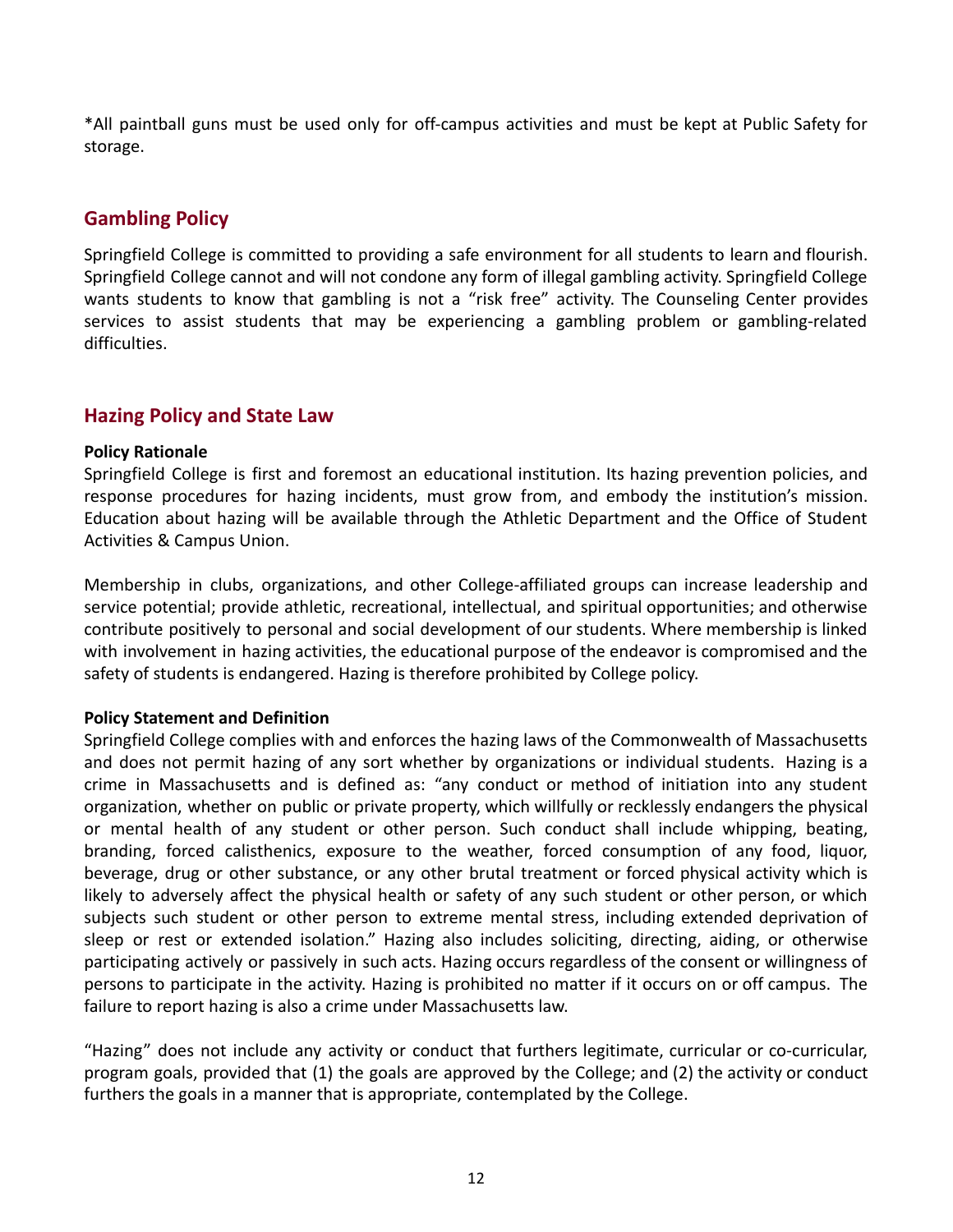As required by law, all student groups, student teams, and student organizations are required to annually sign an attestation acknowledging that they have received a copy of the Massachusetts Hazing Statute and that they understand and agree to comply with its provisions.

#### **Massachusetts Hazing Statute**

The entire Massachusetts Hazing Statute (Massachusetts General Laws, Chapter 269, Sections 17, 18 & 19) is as follows:

Section 17. Whoever is a principal organizer or participant in the crime of hazing, as defined herein, shall be punished by a fine of not more than three thousand dollars or by imprisonment in a house of correction for not more than one year, or both such fine and imprisonment.

The term "hazing" as used in this section and in sections eighteen and nineteen, shall mean any conduct or method of initiation into any student organization, whether on public or private property, which willfully or recklessly endangers the physical or mental health of any student or other person. Such conduct shall include whipping, beating, branding, forced calisthenics, exposure to the weather, forced consumption of any food, liquor, beverage, drug or other substance, or any other brutal treatment or forced physical activity which is likely to adversely affect the physical health or safety of any such student or other person, or which subjects such student or other person to extreme mental stress, including extended deprivation of sleep or rest or extended isolation.

Notwithstanding any other provisions of this section to the contrary, consent shall not be available as a defense to any prosecution under this action.

Section 18. Whoever knows that another person is the victim of hazing as defined in section seventeen and is at the scene of such crime shall, to the extent that such person can do so without danger or peril to themselves or others, report such crime to an appropriate law enforcement official as soon as reasonably practicable. Whoever fails to report such crime shall be punished by a fine of not more than one thousand dollars.

Section 19. Each institution of secondary education and each public and private institution of post-secondary education shall issue to every student group, student team or student organization which is part of such institution or is recognized by the institution or permitted by the institution to use its name or facilities or is known by the institution to exist as an unaffiliated student group, student team or student organization, a copy of this section and sections seventeen and eighteen; provided, however, that an institution's compliance with this section's requirements that an institution issue copies of this section and sections seventeen and eighteen to unaffiliated student groups, teams or organizations shall not constitute evidence of the institution's recognition or endorsement of said unaffiliated student groups, teams or organizations.

Each such group, team or organization shall distribute a copy of this section and sections seventeen and eighteen to each of its members, plebes, pledges, or applicants for membership. It shall be the duty of each such group, team or organization, acting through its designated officer, to deliver annually, to the institution an attested acknowledgement stating that such group, team or organization has received a copy of this section and said sections seventeen and eighteen, that each of its members, plebes, pledges, or applicants has received a copy of sections seventeen and eighteen, and that such group,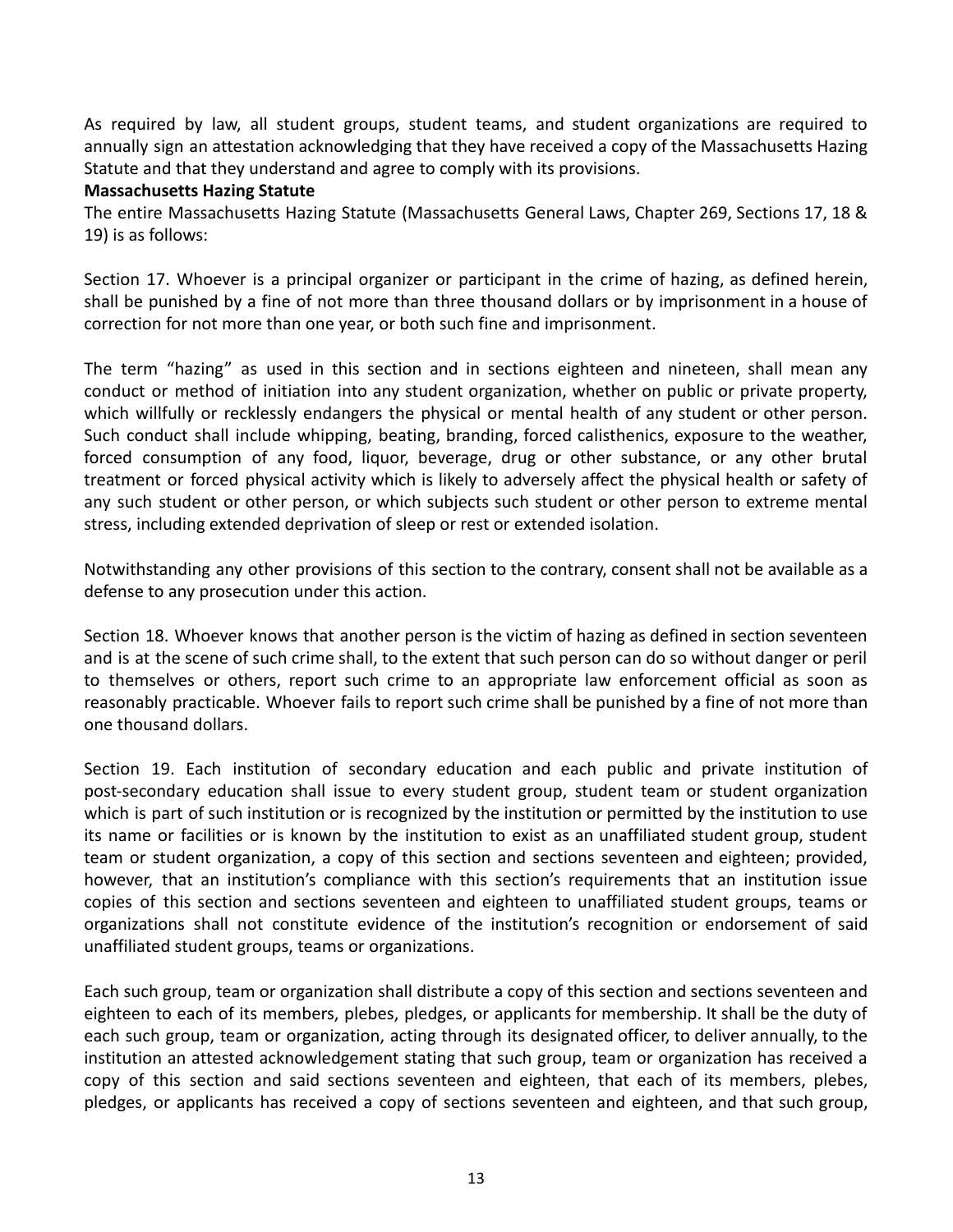team or organization understands and agrees to comply with the provisions of this section and sections seventeen and eighteen.

Each institution of secondary education and each public or private institution of post-secondary education shall, at least annually, before or at the start of enrollment, deliver to each person who enrolls as a full time student in such institution a copy of this section and sections seventeen and eighteen.

Each institution of secondary education and each public or private institution of post-secondary education shall file, at least annually, a report with the board of higher education and in the case of secondary institutions, the board of education, certifying that such institution has complied with its responsibility to inform student groups, teams or organizations with an electronic version of the student handbook and to notify each full time student enrolled by it of the provisions of this section and sections seventeen and eighteen and also certifying that said institution has adopted a disciplinary policy with regard to the organizers and participants of hazing, and that such policy has been set forth with appropriate emphasis in the student handbook or similar means of communicating the institution's policies to its students. The board of higher education and, in the case of secondary institutions, the board of education shall promulgate regulations governing the content and frequency of such reports, and shall forthwith report to the attorney general any such institution which fails to make such report.

#### **Hazing Penalties**

Those who organize, participate in, or fail to report a hazing incident are subject to punishment according to Massachusetts General Laws, and will face College disciplinary actions for violating College policy ranging from suspension to dismissal.

To report a hazing incident, immediately contact Public Safety, the Athletic Department, or the Office of Student Affairs.

#### <span id="page-13-0"></span>**Identification Card Policy**

All students are required to have a Springfield College Identification (ID) Card containing an assigned student identification number, which should be in their possession at all times. This card is used for identification purposes in accessing college buildings and grounds, using athletic and audiovisual equipment, borrowing material from Babson Library, attending College sponsored events, and dining on campus. The first Springfield College ID Card is issued to a student at no charge. Replacements for lost or stolen cards will cost \$25. Except on weekends or holidays, an ID Card can be replaced within 24 hours. Students should be prepared to show their ID Card, when requested, by Housing and Residence Life staff, Public Safety officers and/or security personnel, faculty, staff and/or administrators. Failure to surrender the ID Card when requested will result in disciplinary action. The identification card must be surrendered if a student withdraws from the College in order for the withdrawal to be processed.

Falsifying your identity or that of another person is against the law and will result in disciplinary action at Springfield College.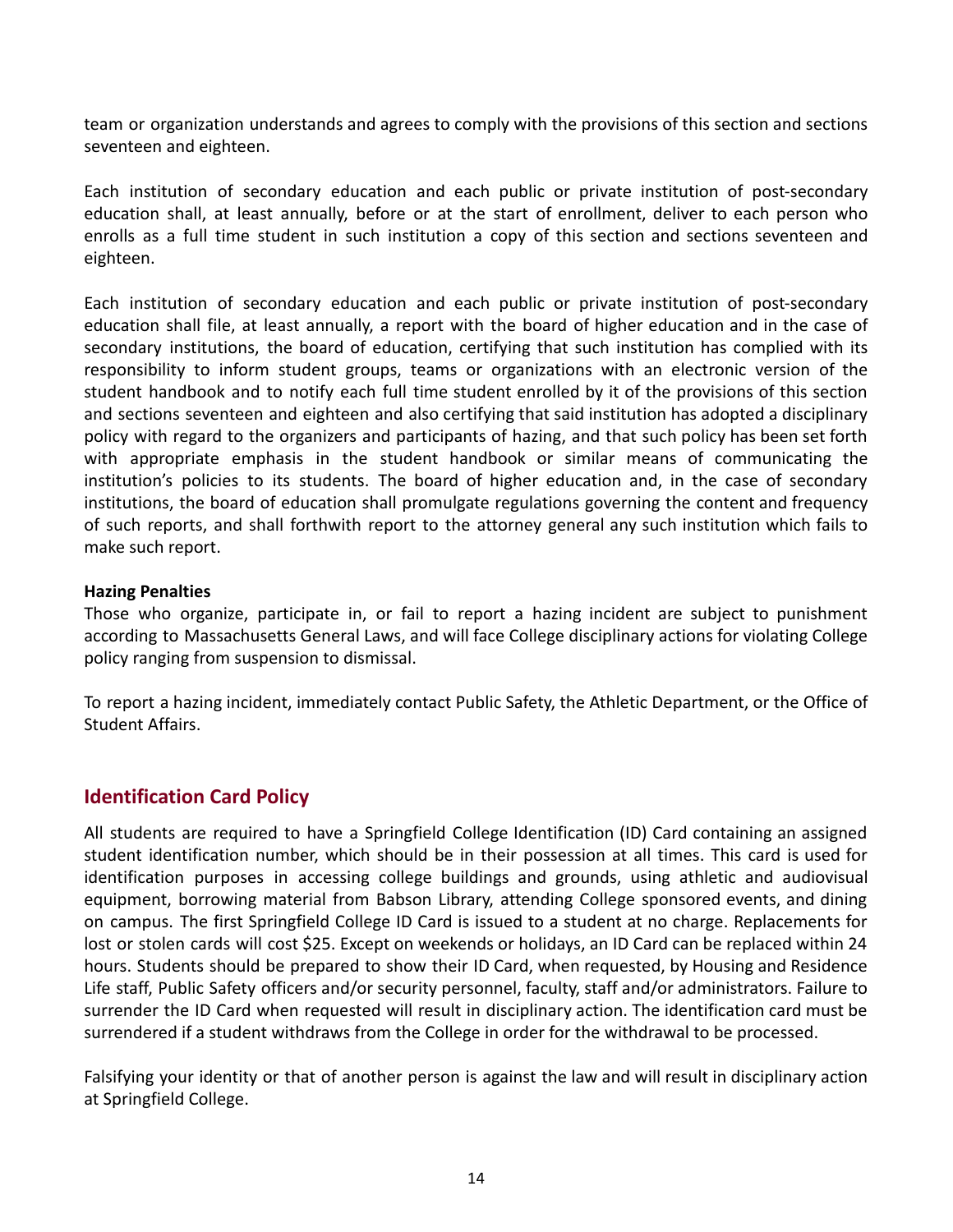#### <span id="page-14-0"></span>**Image and Likeness Policy**

Springfield College may take and use all forms of multimedia of members of the College community. Multimedia may include any type of recording, including photographs, digital images, drawings, renderings, voices, sounds, video recordings, audio clips, or accompanying written descriptions.

Any individual wishing to opt out of the College's use of multimedia can contact the Office of Communications by email through communications@springfieldcollege.edu.

Unless notified that an individual does not wish to participate, the College may use this multimedia in any manner or media without notification to the individual. Springfield College, including any organization authorized to publish and/or distribute a finished project containing the images, are not responsible for any claims, damages, or liability that individuals may ever have in connection with the taking or use of the images or printed material used with the images.

## <span id="page-14-1"></span>**Interference with the Student Conduct Process Policy/Interfering with College Official's Job**

All persons responsible for addressing incidents (this includes but is not limited to resident assistants, community directors, staff or faculty members, and/or Public Safety personnel) have the right to document, investigate, participate, or administer the student conduct process free of any interference, retaliation, or intimidation by any member of the Springfield College community.

## <span id="page-14-2"></span>**Mandatory Leave/Mandatory Withdrawal Process**

Springfield College reserves the right to determine, at its discretion, that each student is participating successfully in Springfield College's educational and co-curricular programs, and that their behavior complies with Springfield College's rules, regulations, and policies, and does not impede other students' performance, threaten anyone's safety, or disrupt the College's operations.

The following policy and procedures will apply when a student exhibits seriously impaired judgment, poses a serious detriment to the community, disrupts College operations, threatens the health or safety of themselves or anyone else, and/or engages in significantly disruptive activity and has not pursued a voluntary withdrawal despite guidance from student affairs and/or academic affairs to do so**.**

The vice president of student affairs or their designee will conduct an individualized assessment to determine whether the behavior warrants interrupting or terminating the student's education, ability to reside in a residence hall, or otherwise participate in co-curricular activities. This decision is made in consultation with the Office of Academic Affairs.

The vice president of student affairs or their designee may, under appropriate circumstances, require that the student be evaluated by a staff member in the Springfield Counseling Center or other qualified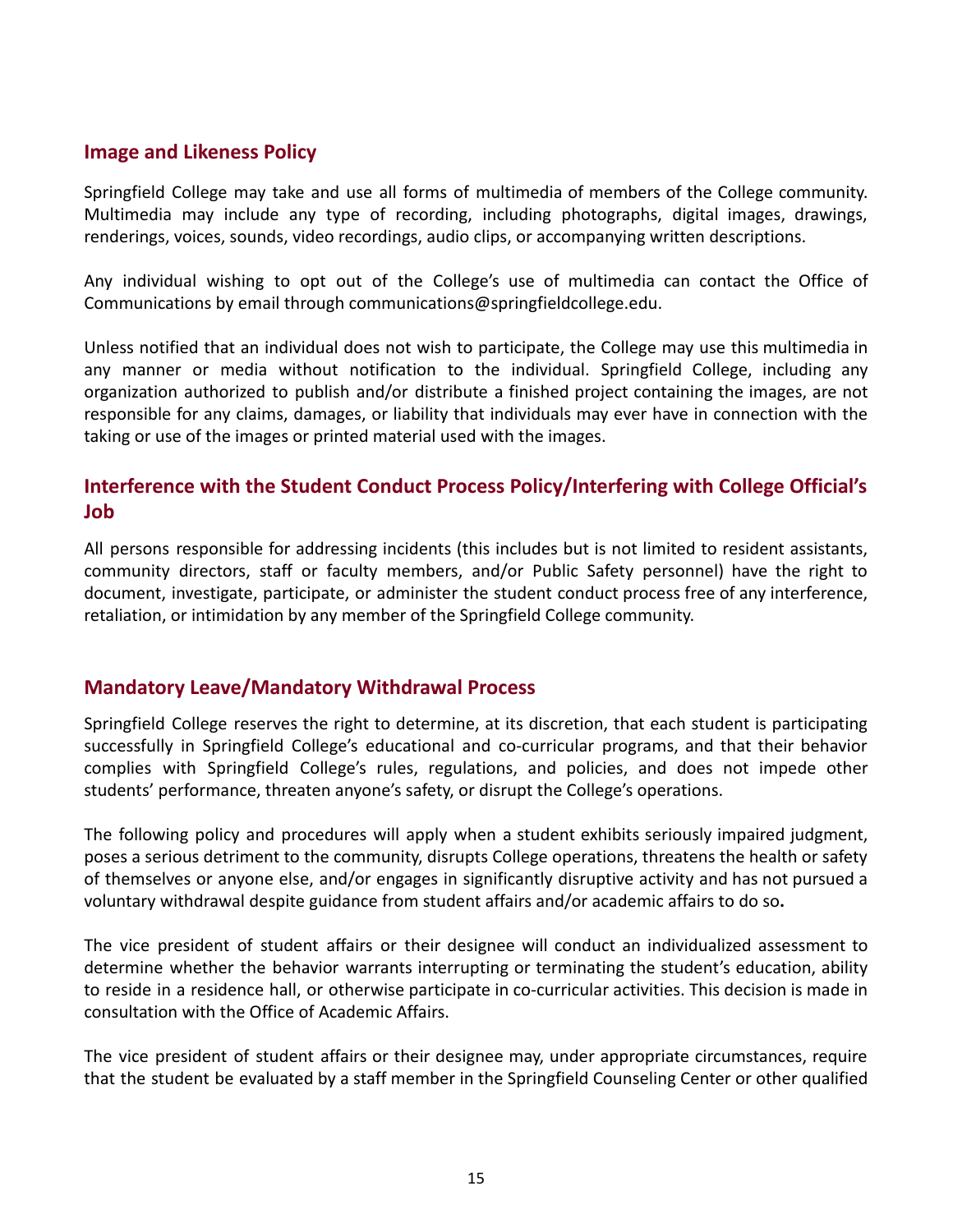professional whose conclusions and recommendations will be forwarded to the vice president of student affairs or their designee.

The final decision on the appropriate course of action will be made by the vice president of student affairs or their designee, who will consider the findings and recommendations together with all other available information, including public safety and the student's record(s). This Policy shall be applied in a nondiscriminatory manner and decisions will be made based on consideration of the student's conduct, actions and statements, and not on knowledge or belief that the student is an individual with a disability or a physical or mental health condition.

If the vice president of student affairs concludes that a leave of absence or mandatory withdrawal from Springfield is warranted, the following policies will apply:

- The student's parent/guardian/emergency contact will be contacted and requested to come to the College to escort them home. In the event that the emergency contact is unable or unwilling to respond, the College will make a judgment as to how best to proceed. The cost of transportation is the student's responsibility.
- Before the student returns to Springfield College, the vice president of student affairs may require that they be evaluated by a licensed psychologist, psychiatrist, or other appropriate health care professional, who must submit a complete evaluation to the College. This evaluation, along with any other requested documentation, should be provided to the director of the Springfield College Counseling Center. After the director of the counseling center has received all requested information, they will make a recommendation to the vice president of student affairs regarding re-entry/readmission, and any conditions necessary to support a successful return to the College.
- The final decision on the status of the student will be made by the vice president of student affairs, who will notify the student and their parent/guardian/emergency contact of the decision.
- If a student wishes to appeal the decision: An appeal must be submitted within three **(3)** business days to the Associate Vice President of Academic Affairs after the decision letter is delivered to the student's Springfield College email account. The appeal must directly address concerns outlined by the vice president or designee decision.

Note: The Vice President of Student Affairs may appoint a designee who is thereby authorized to make decisions on the above issues.

## <span id="page-15-0"></span>**Medical Amnesty Policy**

The Springfield College community values the health and safety of its members and supports an environment that encourages students to help others who are in need of assistance. This policy has been established to encourage students to take responsible action when another student, guest, or visitor is at-risk due to the consumption of alcohol and/or drugs or other medical emergencies, but does not apply to other conduct violations such as, but not limited to, assault, harassment, hazing, vandalism, driving under the influence, property damage, or distribution of illicit substances.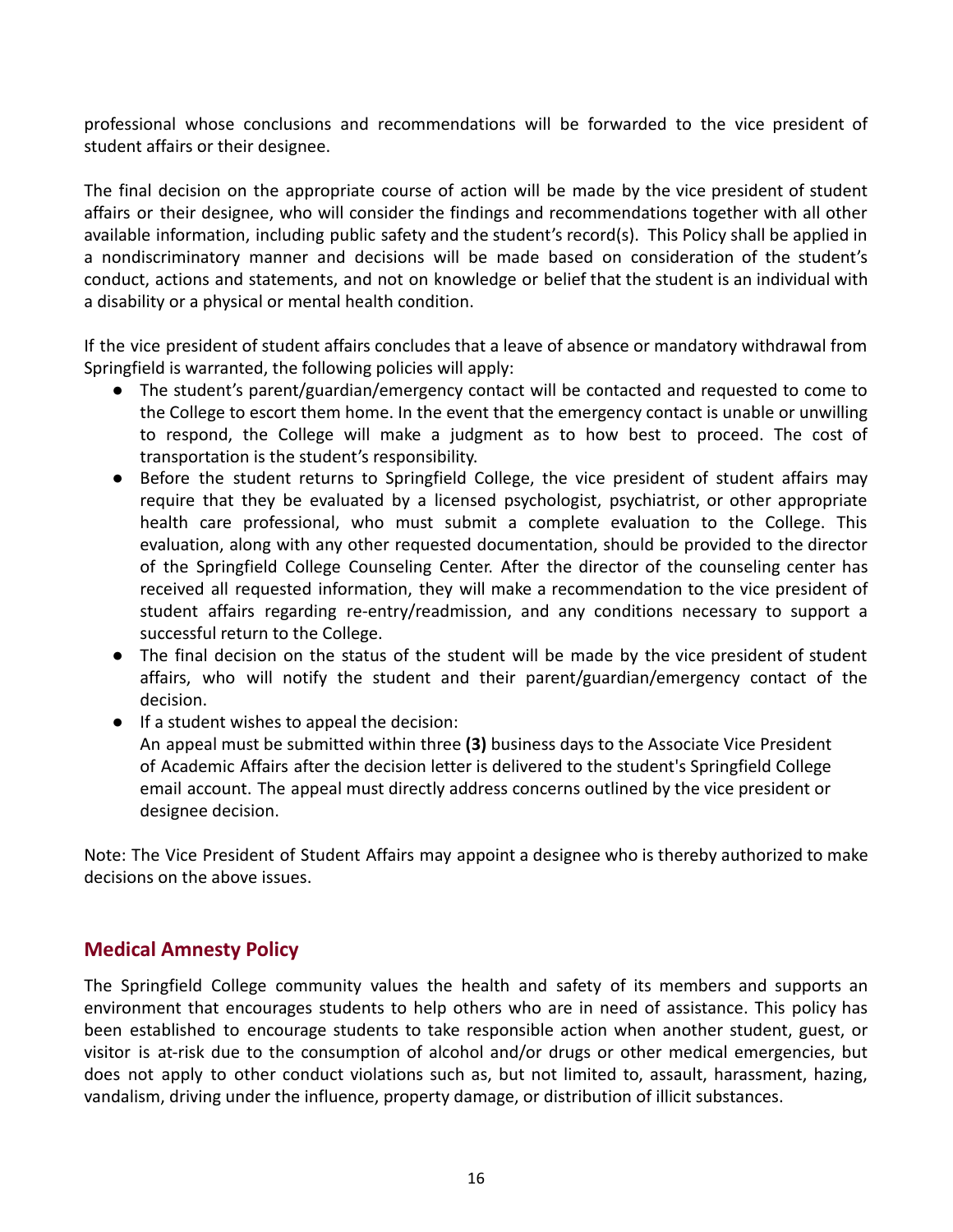Students for whom medical or staff assistance is necessary due to being dangerously intoxicated and/or under the influence of drugs may be granted amnesty from the College disciplinary process in accordance with the terms of this policy. The Springfield College student who seeks assistance (by calling the Department of Public Safety or residence life staff member) on behalf of a student, guest, or visitor in need will likewise be granted amnesty provided:

- The caller is a Springfield College student and
- The caller remains with the Springfield College student, guest, or visitor in need until a Public Safety Officer and/or campus official arrives.

This policy applies only to those students who are actively seeking emergency medical assistance in connection with a medical emergency and does not apply to individuals experiencing an alcohol or drug-related medical emergency who are found by employees of the College (e.g. Public Safety, Resident Assistants, other Residence Life staff members, etc.), or where the reporting student(s) did not stay with them.

Please note that a Springfield College student who requires medical or staff assistance due to being dangerously intoxicated and/or under the influence of drugs on more than one occasion may be subject to disciplinary action. Students involved in an alcohol and/or drug-related emergency for which amnesty is granted are subject to mandatory educational or developmental interventions. A Springfield College student who summons assistance for a student, guest, or visitor in need will receive amnesty on an ongoing basis consistent with the terms of this policy. The College's response to these incidents is independent of any action taken by local law enforcement.

#### **Disclosure of Amnesty Incidents**

The College may disclose amnesty incidents with the student's consent. The College also may disclose an incident if a student is applying for a position within Housing and Residence Life, June Orientation, Pre-Camp, Cultural Connections, and/or New Student Orientation (NSO), Center for Service and Leadership programs, and/or study abroad if an incident occurred within one year of application, or if the College has received subsequent alcohol or drug related incidents involving the student.

The following are not covered by the Medical Amnesty Policy:

- Students waiting until the police or other authority arrive before seeking assistance
- Action by police or other law enforcement personnel
- Violations of the Code of Conduct other than the alcohol/drugs policy
- Possession with the intent to distribute drugs.

#### **Application to Student Organizations**

In circumstances where an organization is found to be hosting an event where medical assistance is sought for a guest or visitor, the organization (depending upon the circumstances) may be held responsible for violations of the Alcohol Policy or Drug Policy. However, the organization's willingness to seek medical assistance for a member or guest will be viewed as a mitigating factor in determining a sanction for any violations of the Alcohol Policy or Drug Policy.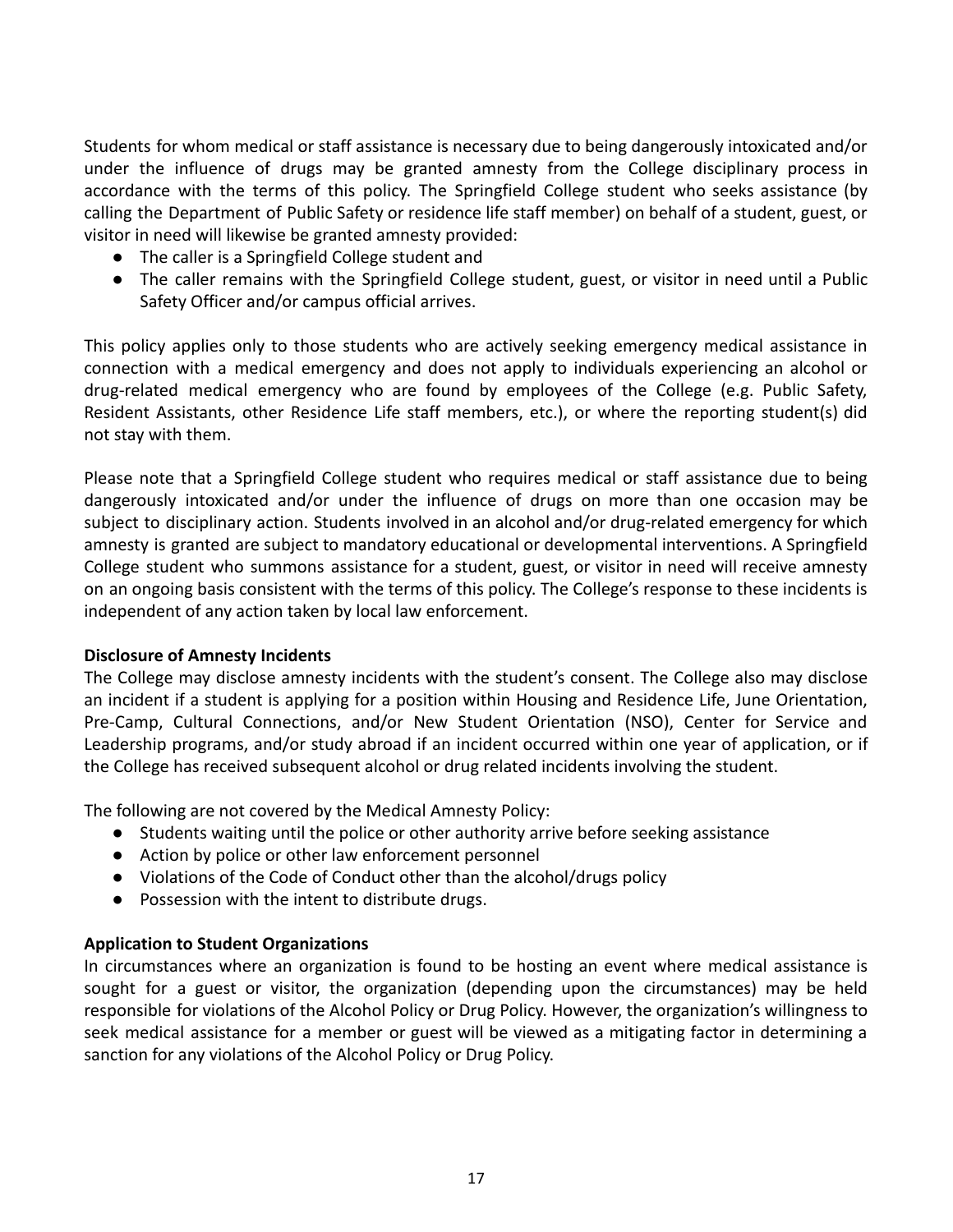## <span id="page-17-0"></span>**Medical Clearance Policy**

The College's Health Center is the clearinghouse for medical information and treatment. Students who are assessed and/or treated at the Health Center are released with recommendations about returning to the classrooms, laboratories, activities, and residence halls. Students who are ill and have been treated at an off-campus medical facility should provide written information relative to the diagnosis, treatment, discharge directions, and follow up necessary to the Health Center promptly upon their return to campus.

In the case of psychological emergencies and/or treatment received at an off-campus hospital or crisis center, students should provide information relative to the diagnosis, treatment, discharge directions, and follow up necessary to the Director of the Counseling Center prior to returning to campus.

Returning to campus following a mental health or medical evaluation or hospitalization off-campus is contingent upon the mental health/medical condition being sufficiently resolved or managed. It is the student's responsibility to inform the College's Health Center or Counseling Center of treatment received off campus before returning to campus. The student must provide written information relative to the diagnosis, treatment, discharge directions, and follow-up necessary, signed by the medical clinician who provided services to the student. When the College becomes aware that a student has been treated for a medical or mental health issue off campus, whether admitted to the hospital or not, the student will meet with the College's Health Center or Counseling Center for assessment.

Following a review of the documentation provided and any discussion with the health care professional deemed appropriate by the Director of the Counseling Center or Director of the Health Center, a recommendation may be made to the Dean of Students concerning the student's return to normal routine activities at the College, including academics and co-curricular life. At that point, a decision will be made by the Dean of Students regarding permission to re-enter the College community. The student may be asked to meet with the Dean of Students and will be informed of the outcome. The decision will be available in written form outlining any conditions which have been established. At any time, the Dean of Students may contact parents/family of the student and inform any appropriate College officials about the student's status.

The student may appeal the decision of the Dean of Students to the Vice President for Student Affairs, in writing, within three (3) business days of their meeting with the Dean of Students. While it is a priority at Springfield College that the recovering student have the appropriate medical or psychological support, it is also the obligation of the College to ensure that this student does not pose any threat of spreading illness or inflicting harm to anyone.

#### <span id="page-17-1"></span>**Non-Retaliation Policy**

It is unlawful to take adverse actions against any member of the Springfield College community for filing a complaint of harassment or discrimination, or for cooperating in an investigation of such a complaint. Retaliation against a member of the Springfield College community who, in good faith, reports alleged harassment or who participates in an investigation is a violation of the policy and is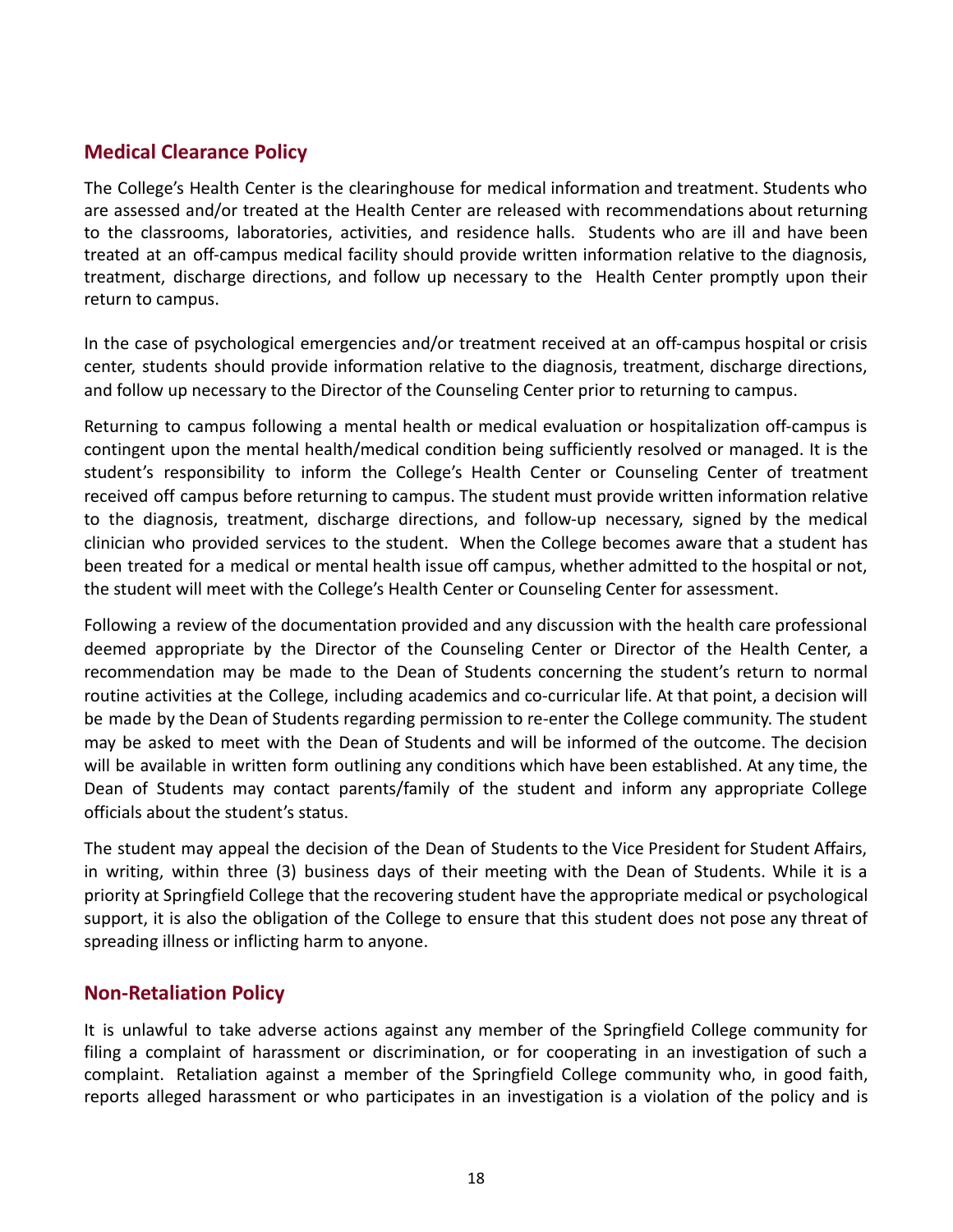subject to appropriate discipline. Retaliation may have an adverse impact in the following areas: hiring, firing, promotions, demotions, compensation, benefits, grading, pressure to withdraw from class, ignoring or refusing requests for assistance. This list is not exhaustive.

Springfield College does not tolerate retaliation against any person who in good faith makes a report of a violation of college policy. The College maintains the right to take action against a student or employee for other legitimate reasons in accordance with College policies and procedures, even if that student or employee has filed a complaint with the College or otherwise participated in a protected activity. Any person who retaliates directly or indirectly against a victim, witness, person reporting a violation, a respondent and/or charged party, or any person involved in the investigation of a violation of policy will be subject to discipline, up to and including termination (if an employee) or expulsion (if a student).

Examples of protected activity include but are not limited to:

- Participating in or otherwise assisting with a College investigatory procedure or law enforcement investigation;
- Filing a complaint alleging a College policy violation or a violation of law; or
- Filing a complaint about the College's policy for resolving alleged violations of policy.

Examples of adverse action include but are not limited to:

- Threats, intimidation, continued harassment or other misconduct;
- Discouraging an individual from participation in an investigation or adjudication process; and/or
- Adverse educational or employment consequences.

## **Pet Policy**

Pets are not permitted in college buildings, on athletic fields, and must always be leashed. Find the complete policy at: <http://springfield.edu/about/college-policies>

## <span id="page-18-0"></span>**Reporting Off-Campus Address Policy**

Seniors who choose to live in non-college owned facilities after fulfilling the three-year residency requirement, graduate students who live in non-college owned facilities, and undergraduate students who have been approved for commuter status by the Office of Housing and Residence Life are required to notify the College of their local address and phone number no later than September 15 of each year or within two weeks of assuming residence at that location. The information is critically important for the College to have on file in case of emergencies. A student can choose to restrict publication of the information which would then only permit access by the Office of Student Affairs and Public Safety. Failure to comply with this regulation may result in cancellation of registration.

## <span id="page-18-1"></span>**Solicitation Policy**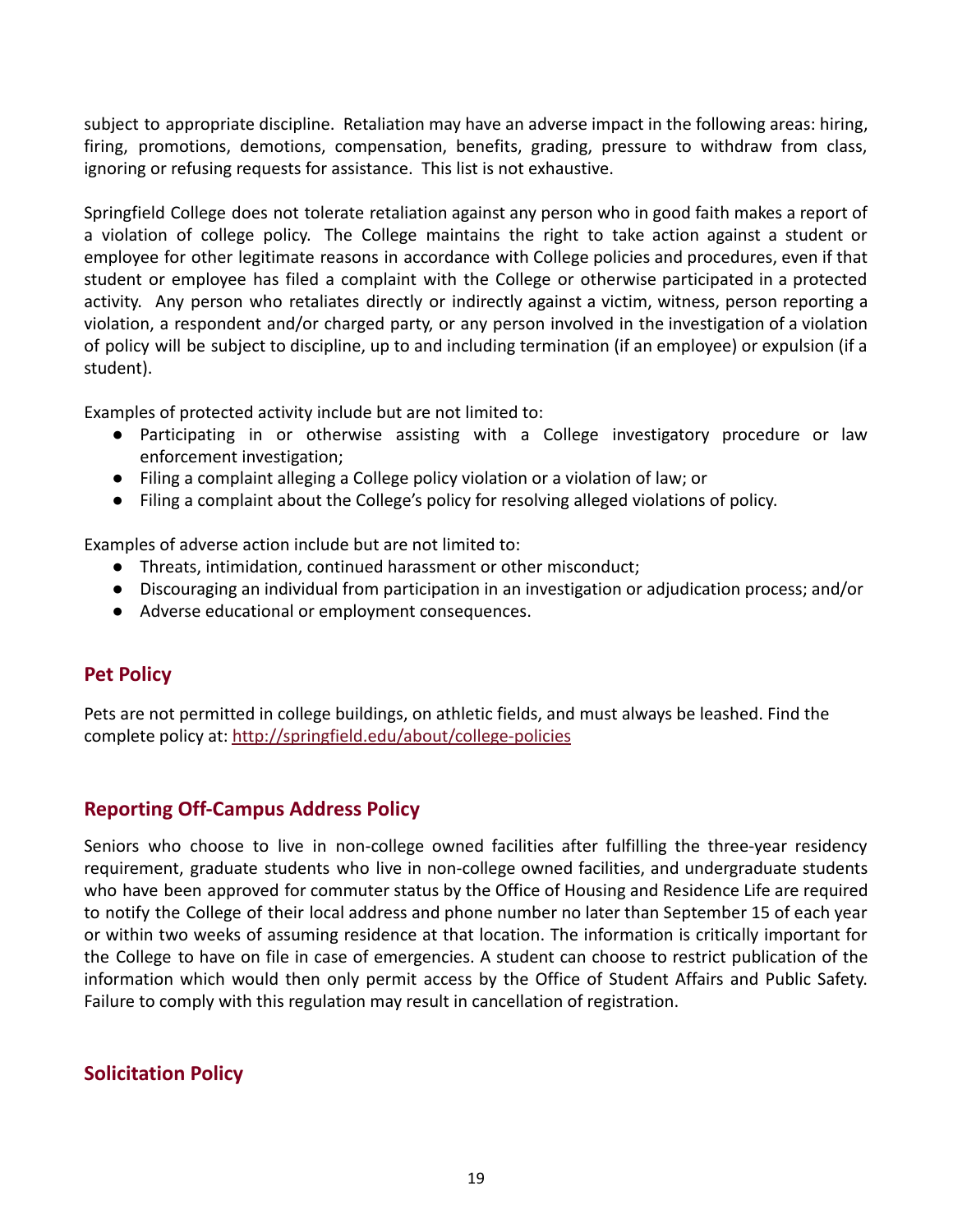The primary goal of Springfield College is fostering education and study. To achieve this, the College places restrictions on activities which might disrupt the operations of the College. For this reason, commercial groups not associated or affiliated with the College are not permitted on College-owned property for the purpose of solicitation without the advanced written permission of the Vice President for Student Affairs or Director of Student Activities and Campus Union. Such solicitation includes the distribution of flyers, announcements, and posters as well as door-to-door sales in the residence halls or other College buildings. The Student Activities Office in the Flynn Campus Union arranges opportunities for outside vendors to sell their goods in the Campus Union during the academic year. Arrangements for such sales must be made through and approved by the Director of Student Activities and Campus Union in advance and in writing.

Campus-recognized and affiliated groups are permitted to place announcements, flyers, and posters for the purpose of advertising their group's events, ONLY after being approved by the Office of Student Activities. Flyers and posters can only be displayed on bulletin boards which are found in numerous areas around the campus. Flyers, posters, and announcements placed on walls by College-recognized groups may be removed and discarded. No door-to-door solicitation is permitted in the residence halls or any College-owned buildings by anyone including recognized or affiliated Springfield College groups or individuals.

Banners may not be hung from any building on campus without written permission from the Director of Student Activities and Campus Union. There are designated areas on campus where banners may be hung for the purpose of advertising programs or events. Arrangements may be made to hang banners at these locations through the Office of Student Activities. Disciplinary action will be taken against the group or individuals who violate this policy.

## <span id="page-19-0"></span>**Spectator Conduct Policy**

The spectators attending all Springfield College events are expected to provide an environment of respect, dignity, and civility for the College's guests. In essence, the College believes in providing a positive, meaningful, educational atmosphere for the conduct of its events and behavior contrary to this intent will not be condoned. The College does not accept the use of profane and vulgar language or any form of disrespectful treatment of our guests (visiting teams, officials, performers, etc.).

Artificial noisemakers, air horns, and electronic amplifiers shall not be permitted, and such instruments shall be removed from the playing and spectator areas. Only signage properly located and pre-approved by the sponsoring office will be permitted at the site of an event. Bands or any component thereof shall not play while an athletic competition or event is in progress. The event manager shall be responsible for enforcing these provisions.

Alcoholic beverages shall not be sold or otherwise made available for public consumption at any event sponsored by or administered by the College, nor shall any such beverages be brought to the site during such an event (i.e., during the period from the time access to the site is available to spectators until all patrons have left the facility or area used for competition or event).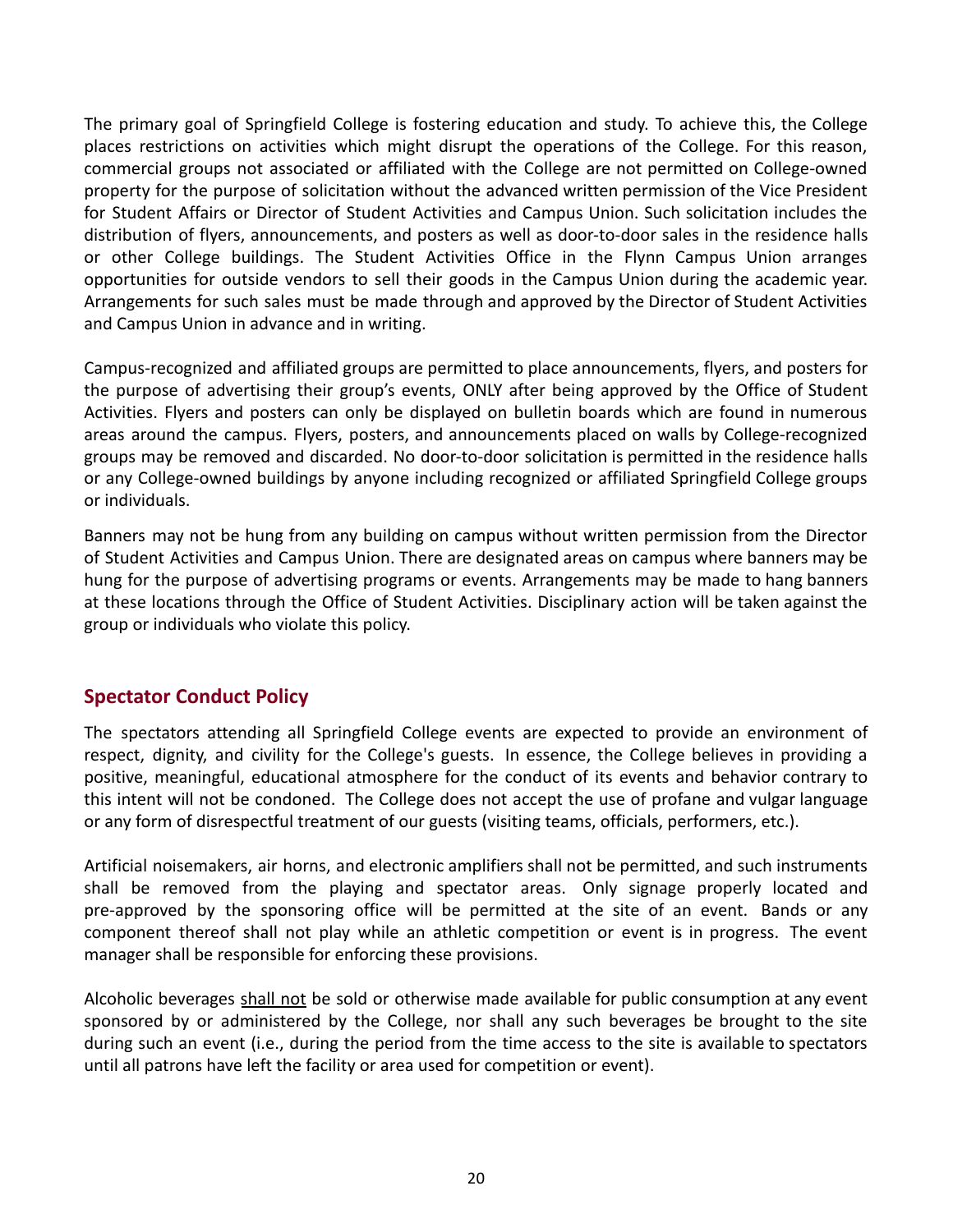The sale or distribution of newspapers, handbills, candy, food, raffles, flyers, memorabilia, or promotional materials at the site of a Springfield College event without the advance written approval of the sponsoring office is prohibited.

## **Smoke-free Tobacco-free Policy**

Smoking and the use of Tobacco Products, including e-cigarettes/vape devices, are prohibited on all property, both indoors and outdoors, owned by, or under the control of, the College, including buildings and vehicles, College grounds, athletic fields, and recreational spaces.

The entire policy is available at: <https://springfield.edu/smoke-free-tobacco-free-campus/policy>

Contraband is property that is against College policy, rules, and regulations. Contraband is usually seized and disposed of. In some instances, contraband may be impounded at the discretion of Public Safety.

#### **Student Demonstration Policy**

Students who choose to express their opinions and differences through demonstrations must keep the following in mind:

The demonstration must be orderly at all times and should in no way jeopardize the public safety or interfere with the College program(s). Picketing or demonstrating must not interfere with the entrances to buildings or the normal flow of pedestrian or vehicular traffic. Students involved in a demonstration may not interfere by mingling with organized meetings or other assemblies for the purpose of harassment since this invades the rights of others to assemble and the rights of speakers to free expression. The demonstrating group may not obstruct or physically interfere with the integrity of the classroom, the privacy of the residence halls, the operation of the administrative process, or the function of the physical plant. Acts of violence or intimidation on the part of any group of students or other conduct which the College deems in violation of its policies, whether it be those who are demonstrating, those who are dissenting or those who are interfering with the process of dissent, will result in immediate disciplinary action.

## <span id="page-20-0"></span>**Theft Policy**

Actual or attempted theft of personal property, College property, public/private property, or identity is prohibited. Additionally, the possession of stolen property is prohibited. College-owned furniture and equipment is placed in lounges and other locations/common areas on campus for the benefit of all students. Theft, removal, damage, or possession of and relocation to student rooms is prohibited. Students found responsible will face disciplinary actions and/or criminal prosecution. Removal of College furniture or property from public areas or student rooms will result in a fine equal to the cost of the missing furniture, and possibly other sanctions outlined in the Code of Conduct.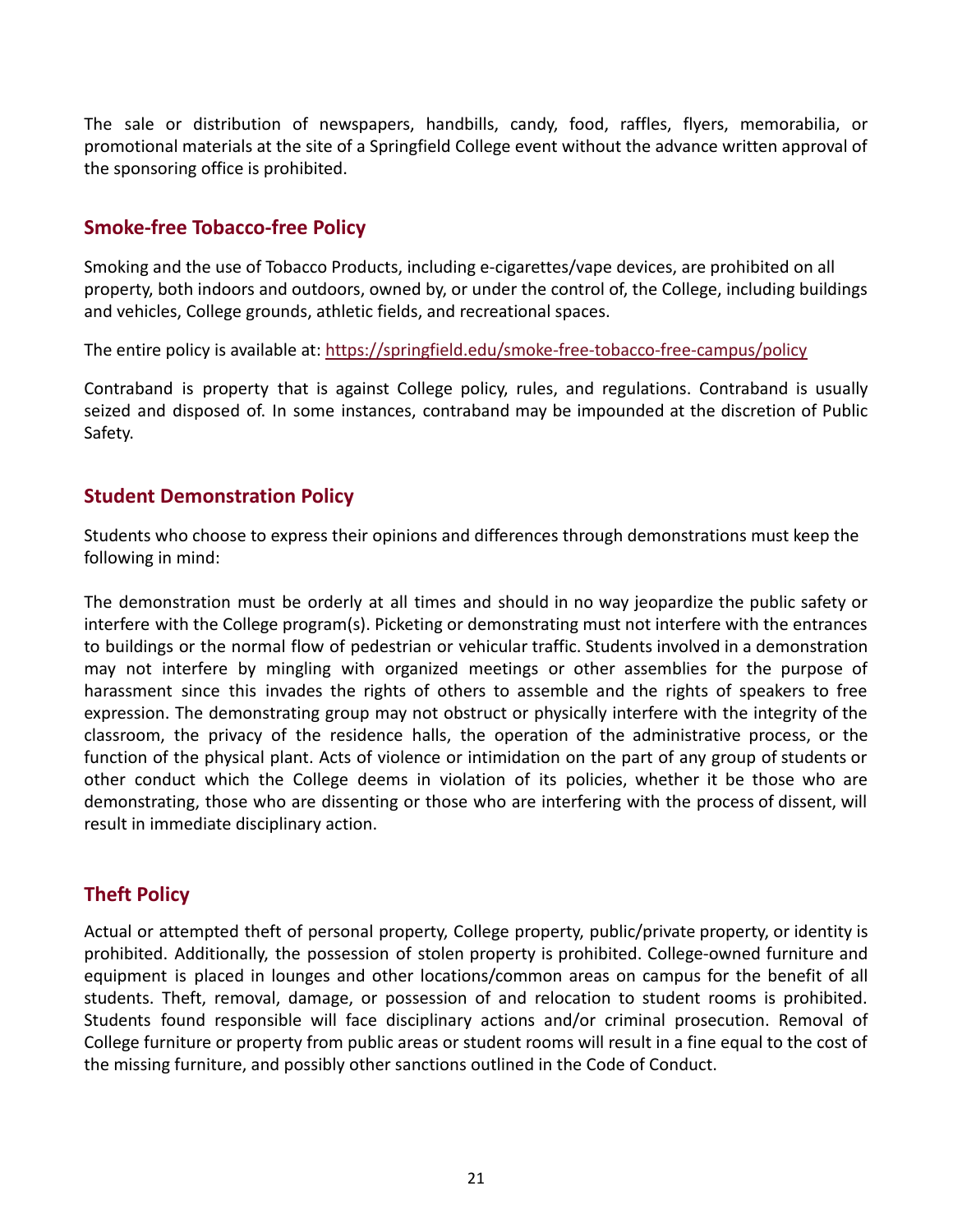## <span id="page-21-0"></span>**Vandalism/Damage Policy**

Damage, destruction or defacement of/to personal property, College property, or public/private property, whether intentional or through negligence is prohibited. Any report of vandalism or damage is a violation of the Community Standards and violators will be sanctioned appropriately.

## <span id="page-21-1"></span>GUIDE TO COMMUNITY STANDARDS PROCESS

## <span id="page-21-2"></span>**Student Code of Conduct Authority**

- 1. The Associate Vice President for Student Affairs, as the chief student conduct officer for the College, shall identify and train Administrative Hearing Officers and determine which Administrator shall be authorized to hear each matter.
- 2. The Associate Vice President for Student Affairs shall develop policies for the administration of the student conduct system and procedural rules for the conduct of Administrative Hearings that are consistent with provisions of the Student Code of Conduct.
- 3. Decisions made by an Administrative Hearing Officer are to be final, pending the appeal process detailed below.

## <span id="page-21-3"></span>**Jurisdiction of the College Student Code of Conduct**

The Springfield College Student Code of Conduct shall apply to significant conduct violations that occur on College premises, at College-sponsored activities, and to off-campus conduct that adversely affects the College community and/or the pursuit of its objectives.Each student shall be responsible for their conduct from the time of application for admission through the actual awarding of a degree, even though conduct may occur before classes begin or after classes end, as well as during the academic year and during periods between terms of actual enrollment (and even if their conduct is not discovered until after a degree is awarded). The withdrawal/leave of absence process cannot be completed if there is a pending community standards matter. The Associate Vice President for Student Affairs, or their designee, shall decide whether the Student Code of Conduct shall be applied to conduct occurring off campus, on a case by case basis, in their sole discretion.

## <span id="page-21-4"></span>**Violation of Law and College Policy/Regulation**

College disciplinary proceedings may be instituted against a student charged with conduct that potentially violates both the criminal law and this Student Code of Conduct (that is, if both possible violations result from the same factual situation) without regard to the tendency of civil or criminal litigation in court or criminal arrest and prosecution. Proceedings under this Student Code of Conduct may be carried out prior to, simultaneously with, or following civil or criminal proceedings off campus at the discretion of the Associate Vice President for Student Affairs. Determinations made or sanctions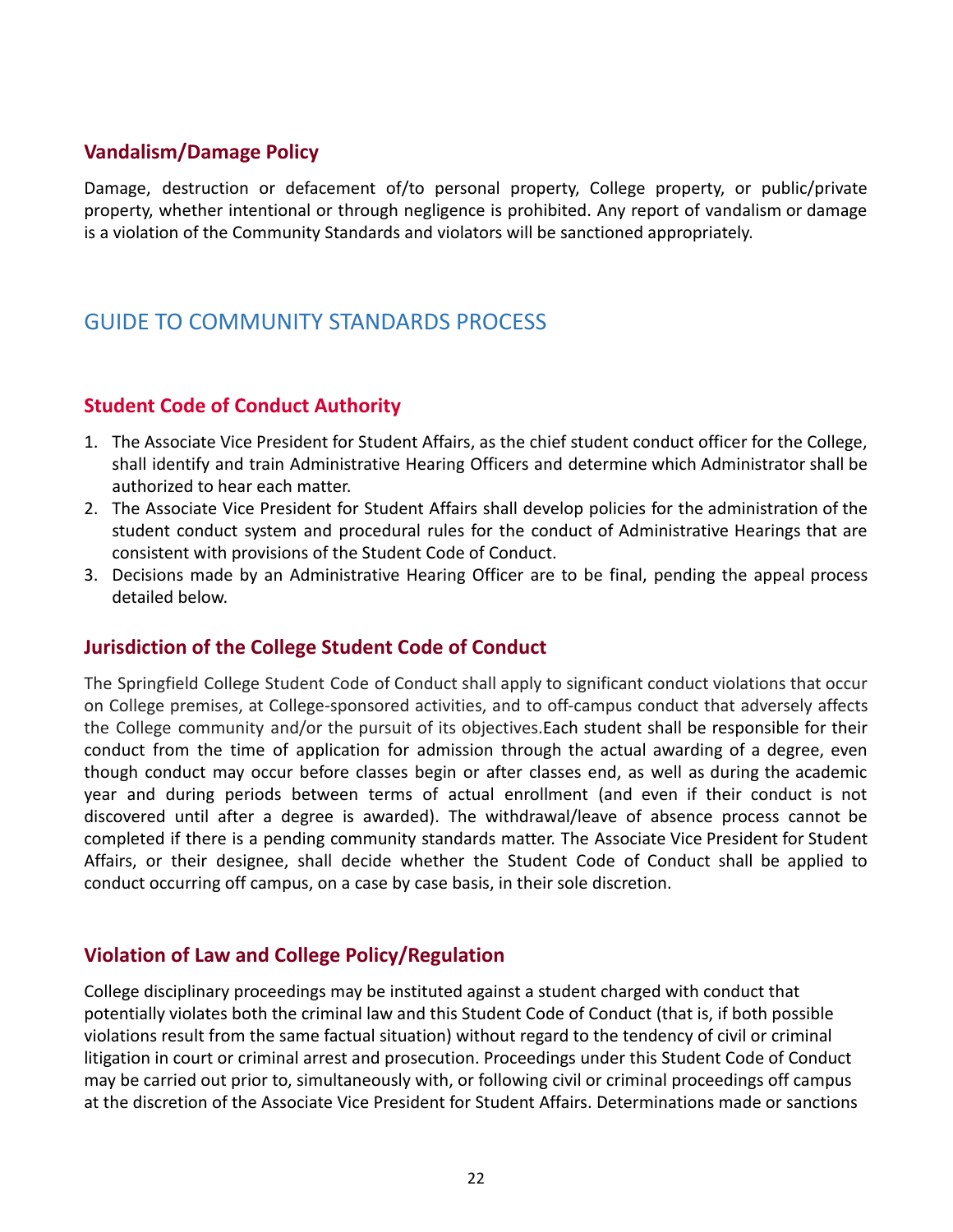imposed under this Student Code of Conduct shall not be subject to change because criminal charges arising out of the same facts giving rise to violation of College rules were dismissed, reduced, or resolved in favor of or against the criminal law defendant.

When a student is charged by federal, state, or local authorities with a violation of law, the College will not request or agree to special consideration for that individual because of their status as a student. If the alleged offense is also being processed under the Student Code of Conduct, the College may advise off-campus authorities of the existence of the Student Code of Conduct and of how such matters are typically handled within the College community. The College will attempt to cooperate with law enforcement and other agencies in the enforcement of criminal law on campus and the conditions imposed by criminal courts for the rehabilitation of student violators (provided that the conditions do not conflict with campus rules or sanctions). Individual students and other members of the College community, acting in their personal capacities, remain free to interact with governmental representatives as they deem appropriate.

## <span id="page-22-0"></span>**Definitions**

- 1. The term *"Administrative Hearing"* means a meeting/hearing between a student and an Administrative Hearing Officer to hear a case regarding alleged violations of the College policies and/or regulations and to impose sanctions upon the student(s) found to have violated the Student Code of Conduct.
- 2. The term *"Administrative Hearing Officer"* means a College official authorized on a case-by-case basis by the Associate Vice President for Student Affairs to hear cases regarding alleged violations of College policies and/or regulations and to impose sanctions upon any student(s) found to have violated the Student Code of Conduct.
- 3. The term *"business day"* means any day, Monday through Friday, during which the College is open for business.
- 4. The term *"College"* means Springfield College.
- 5. The term *"College official"* includes any person employed by the College, performing assigned administrative or professional responsibilities.
- 6. The term *"College premises"* includes all land, buildings, facilities, and other property in the possession of or owned, used, or controlled by the College (including adjacent streets and sidewalks).
- 7. The term *"complainant"* means any person who submits an allegation that a student violated the Student Code of Conduct. When a student believes that they have been a victim of another student's misconduct, the student who believes they have been a victim will have the same rights under this Student Code of Conduct as are provided to the complainant, even if another member of the College community submitted the charge itself.
- 8. The term *"guest"* refers to any non-Springfield College person on campus.
- 9. The term "*visitor"* refers to any Springfield College student present in a residential space not assigned to them.
- 10. The term *"member of the College community"* includes any person who is a student, faculty member, College official, or any other person employed by the College. A person's status in a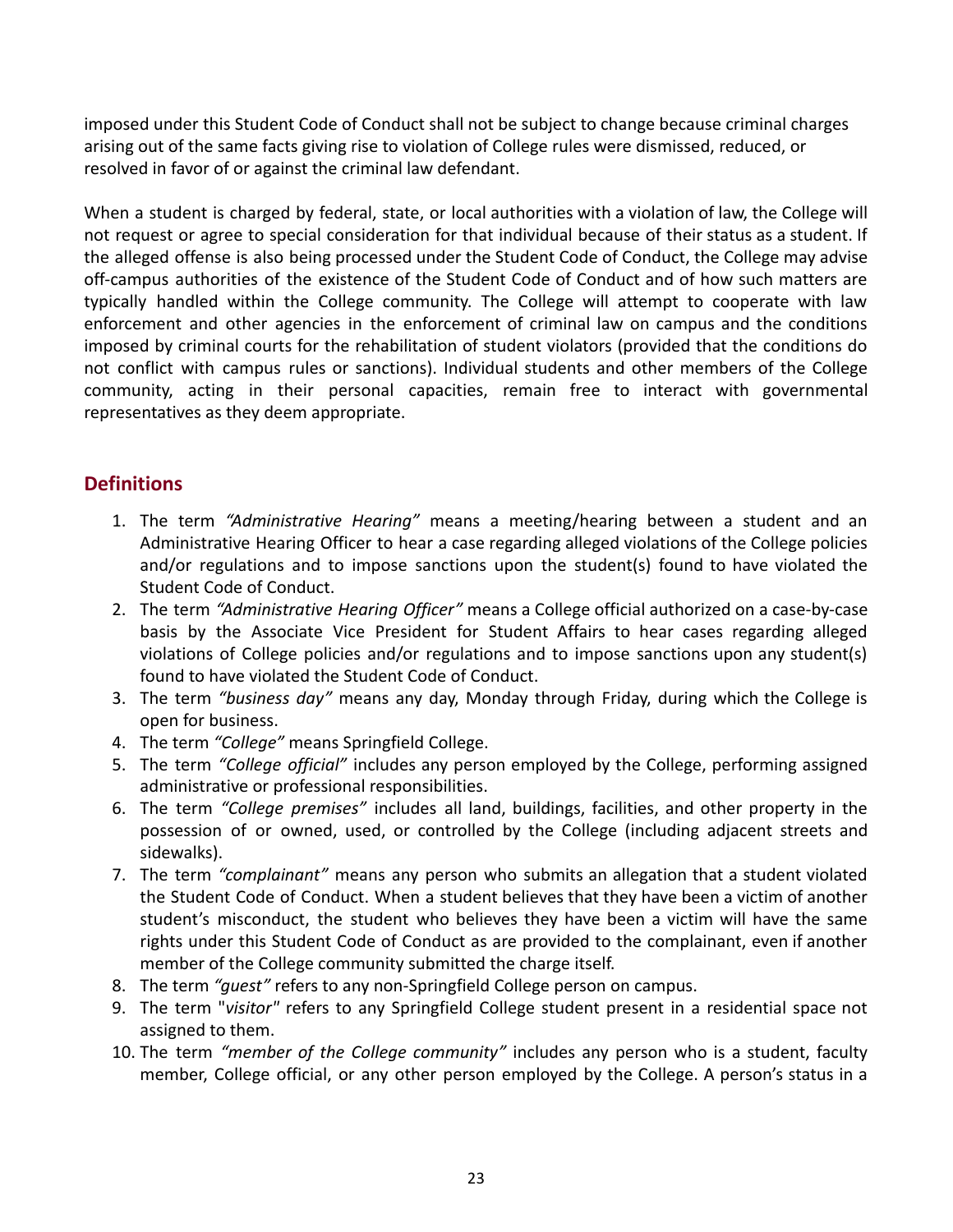particular situation shall be determined by the Office of Human Resources and/or the Office of the Registrar.

- 11. The term *"organization"* means any number of persons who have complied with the formal requirements of College recognition.
- 12. The term *"policy"* means the written regulations of the College as found in, but not limited to, college policies, the Student Code of Conduct, Residence Life policies, the College website and computer use policy, and Graduate/Undergraduate Catalogs.
- 13. The term *"respondent"* means any student who is responding to allegations of violation of College policy, the Student Code of Conduct and/or Housing and Residence Life policies.
- 14. The term *"student"* includes all persons taking courses at the College, either full-time or part-time, pursuing undergraduate, graduate, or professional studies. Persons who withdraw after allegedly violating the Student Code of Conduct, who are not officially enrolled for a particular term but who have a continuing relationship with the College or who have been notified of their acceptance for admission are considered "students," as are persons who are living in College residence halls, although not enrolled in this institution. This Student Code of Conduct does apply at all locations of the College.

The Vice President for Student Affairs is the person designated by the College President to be responsible for the administration of the Student Code of Conduct and the Vice President for Student Affairs has designated the Associate Vice President for Student Affairs to administer the Code and Community Standards process.

## **Rights of a Responding Student**

With respect to an initial administrative hearing before a hearing officer, the following rights will be afforded to a responding student:

- Written notification of charges, with a brief specification thereof, with the date (approximate if necessary) and place of the alleged violation, and the date, time, and place of the administrative hearing.
- A copy of the administrative hearing agenda. This agenda will be included with the notice of charges.
- Reasonable time to prepare the case after receiving notice of the hearing. Normally the hearing will be held no earlier than two days and no later than seven days from the date of notice.
- The right to be present and the opportunity to be heard at this hearing. Whether or not the student exercises this right, the hearing will be held and the student is bound by the decision rendered.
- The right to present information and witnesses on the student's behalf. All witness names and documents must be provided to the Office of Student Affairs 24 hours in advance of the administrative hearing of the responding student. The College may choose not to release the name of a witness prior to the administrative hearing but will make every effort to provide access to redacted statements to assist the responding student in preparation.

## <span id="page-23-0"></span>**Student Responsibilities**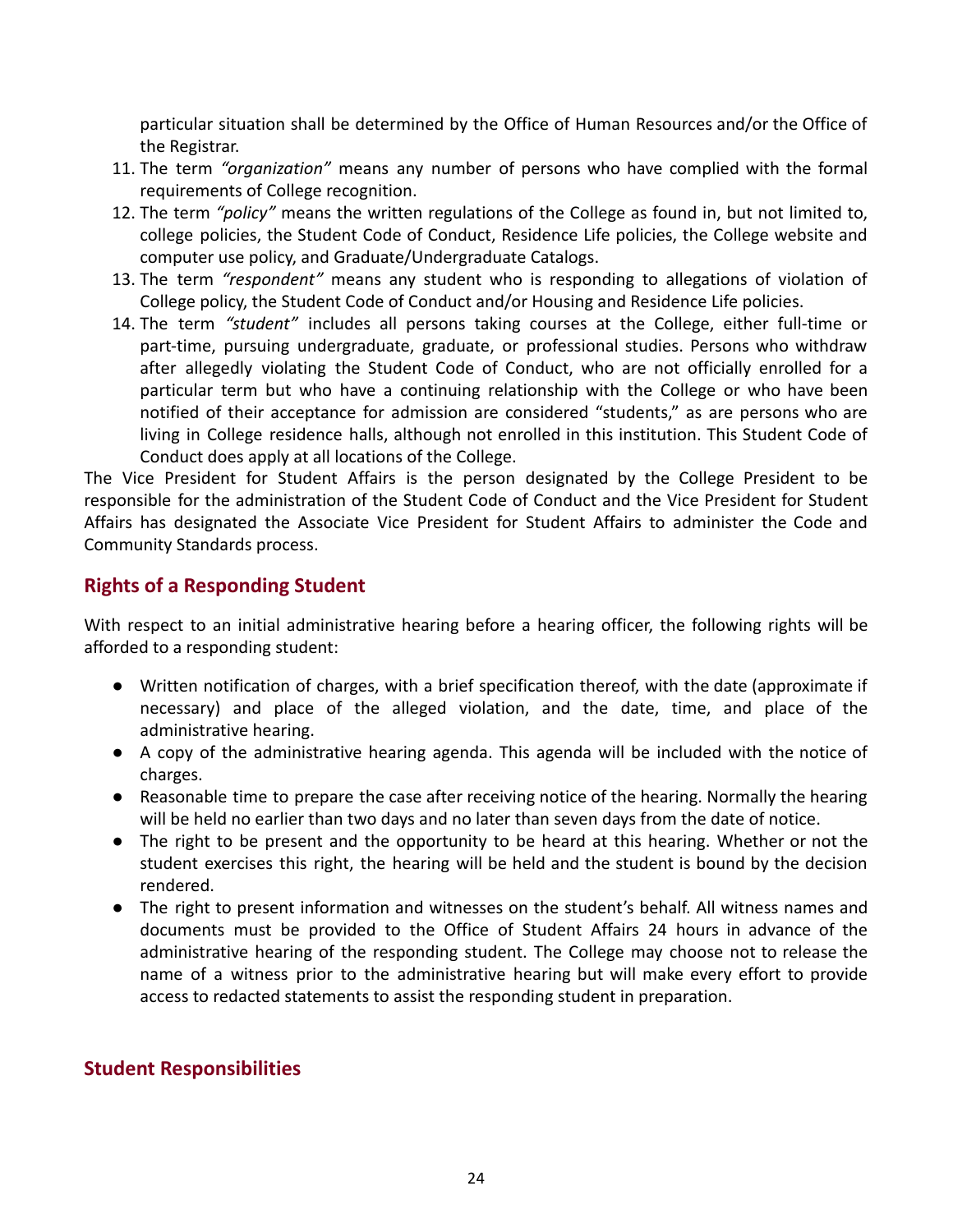- A student has the responsibility to respect the rights and property of others, including other students, the faculty, the administration, and the staff.
- A student has the responsibility to be fully acquainted with the published College policies and to comply with them and the laws of the Commonwealth of Massachusetts.
- A student has the responsibility to recognize that student actions reflect upon the individuals involved and upon the entire College community.
- A student has the responsibility to recognize the College's obligation to provide an environment for learning.

## <span id="page-24-0"></span>**Code of Conduct**

The purpose of the Springfield College Student Code of Conduct is to promote a campus environment that supports the mission of the College, by articulating appropriate standards of individual and group behavior. Students are required to familiarize themselves with all College policies and regulations. Lack of familiarity with policies and regulations regarding expected behavior will not excuse a student from being held responsible for violations of College policies and regulations.

Disciplinary regulations of the College are set forth in writing in order to give students general prohibitive conduct. The regulations should be read broadly and are not designed to define misconduct in exhaustive terms. In addition, alleged violations of local, state, and federal laws may constitute a violation of the College's Student Code of Conduct. Violations of the Student Code of Conduct may be grounds for disciplinary action.

The following actions/behaviors shall constitute violations of the Springfield College Student Code of Conduct. Please note that when a student is charged with an alleged violation, the charge usually refers to a portion of the Code. This list may not be inclusive of every possible violation of the code of conduct.

- Violating federal, state, or local laws on College premises or while in attendance at College-sponsored or supervised events, or committing off-campus violations of federal, state, or local law, or actions that adversely affect the College and/or the pursuit of its objectives.
- Any form of sexual misconduct/gender-based misconduct, including but not limited to, acts of sexual assault (non-consensual sexual intercourse, non-consensual sexual contact), sexual harassment, sexual exploitation, stalking, and relationship violence or the attempt of these actions. Refer to the Gender-Based Misconduct policy found at: <https://springfield.edu/studenthandbook>.
- Physical abuse and/or assault, verbal abuse, threats, threatening behavior, humiliating behavior, intimidation, harassment, coercion, and/or other conduct which threatens or endangers the health or safety of self, another person, group, or College Official. This includes but is not limited to fighting.
- The use of any device to capture audio, video, or digital record or photograph of any person where there is reasonable expectation of privacy (e.g. restroom, locker room, residence hall) or the use or display of any such record, without consent, where such use is designed to intimidate, harass, or otherwise endanger the health or safety of the person.
- Acts which are not civil or respectful and/or breach the peace, including, but not limited to, engaging in uncivil behavior. This also includes disrupting the functions of the College.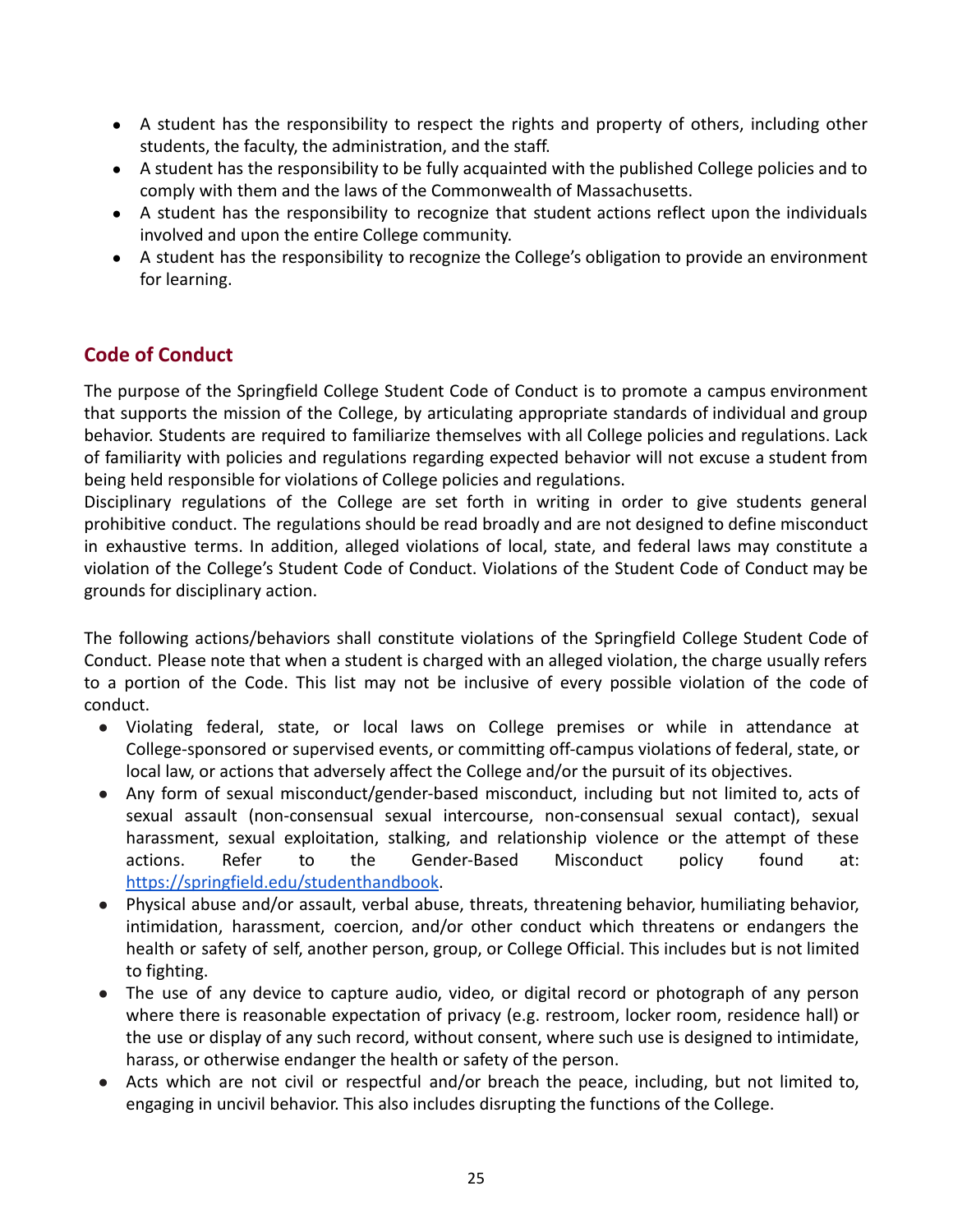- Unauthorized possession, duplication, or use of keys or access cards to any College premises, and/or tampering with any locks.
- Unauthorized entry or use of College premises; unauthorized presence in any place that is marked as private, unapproved presence in any space you have not been assigned to, as well as presence in any place that you have been officially trespassed from.
- Unauthorized possession, use or misuse, diversion, removal, defacing, tampering, damage, or destruction of College owned or leased property, equipment, services, programs, or materials, as well as that of any member of the College community, guests of the College, vendor, contractor, or any other person; or hindering another's use of College resources.
- Any action which creates a fire hazard. This includes, but is not limited to, tampering with fire safety equipment, possessing or using any hazardous and/ or explosive material, failing to evacuate a building/area after notice has been given, or knowingly making a false report of a dangerous condition.
- Failure to comply with the instructions and/or requests of College staff and/or other officials acting in accordance with their assigned duties; refusal to respond to a request of an administrative officer.
- Failure to positively identify one's self or providing false information when appropriately requested to do so. This also includes withholding material information from the College and making false statements to any College official.
- Theft or misuse of phone, computer information, and electronic systems (Internet connection, network, etc.) are prohibited, including but not limited to:
	- Unauthorized entry into a file to use, read, or change contents.
	- Unauthorized transfer of files or programs.
	- Unauthorized use of another person's identification and password.
	- Use of computing or phone systems to send obscene, threatening, or harassing messages.
	- Interfering with the normal operation of the College computing system, including the initiation of the spread of a computer virus.
- Aiding, abetting, or attempting to commit an act or action that violates the Code. A student present when the Code is violated may be held responsible even if they are not directly involved in the perpetration of the violation. Students who anticipate or observe a violation of community standards are expected to remove themselves from participation and are encouraged to report the violation.
- Guest and visitor behavior: all students are fully responsible for their guests' and visitors' behavior and a range of sanctions may be imposed on the student host if their guest or visitor fails to abide by the Code of Conduct, including, but not limited to fines, loss of a variety of privileges, and potential housing reassignment or loss of housing. Guests who violate the code of conduct may be trespassed from the College. The following violations are grounds for a guest to be trespassed:
	- Abuse and/or assault
	- Alcohol transport
	- Disrespectful or verbally abusive behavior towards a college official
	- Drug policy violation
	- Repeat offender
	- Uncivil behavior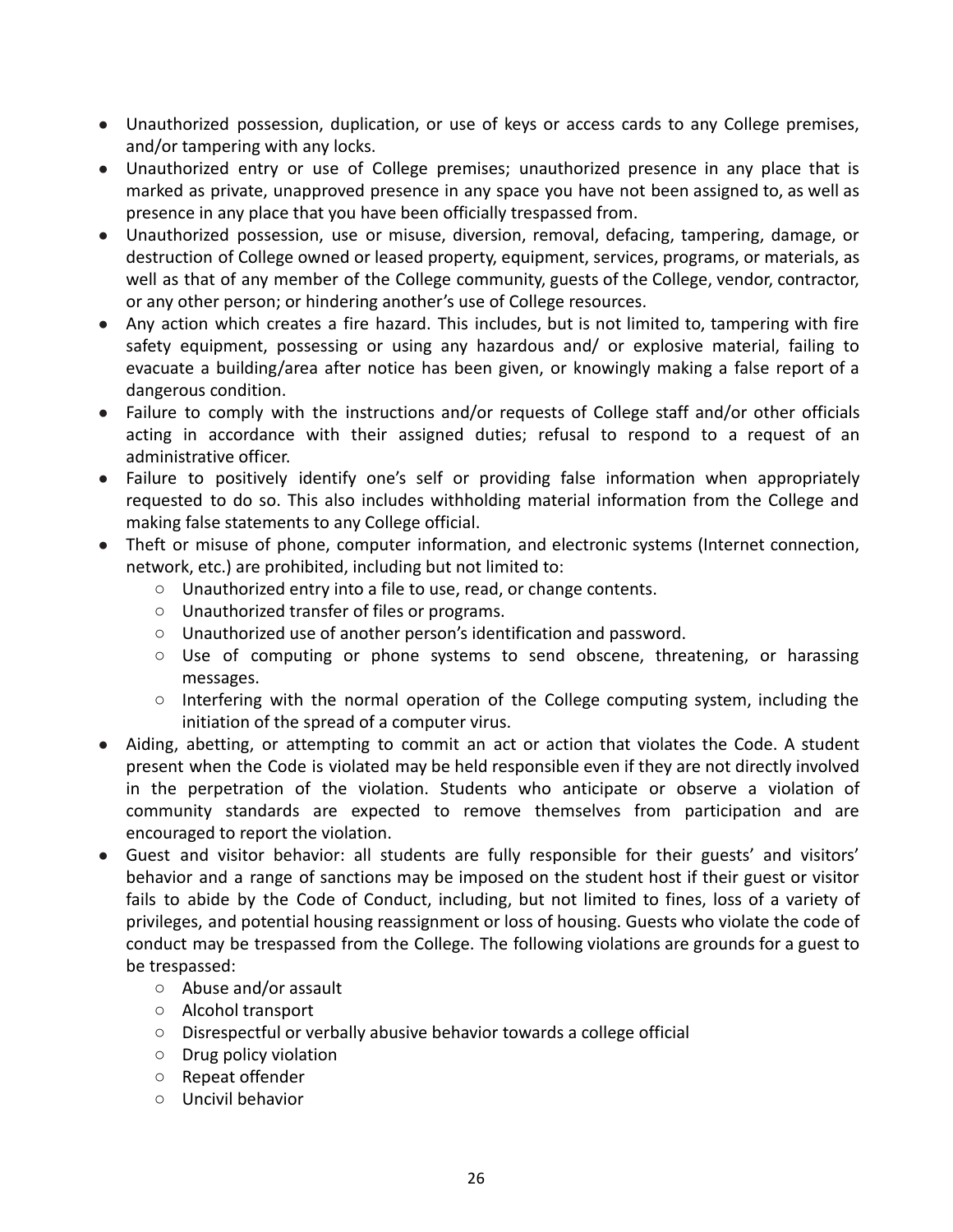- Abuse of the community standards system, including but not limited to:
	- Failure to comply with the sanction(s) imposed by the College;
	- Falsification, distortion, or misrepresentation of information before a conduct body;
	- Institution of a conduct complaint knowingly without cause;
	- Attempting to discourage an individual's proper participation in, or use of, the conduct system;
	- Attempting to influence the impartiality of a member of a conduct body prior to, during, and/or after a conduct proceeding;
	- Harassment and/or intimidation of a member of a conduct body, witness, or victim prior to, during, and/or after a conduct proceeding;
	- $\circ$  Failure to comply with a notice to appear for a meeting or administrative hearing;
	- Influencing or attempting to influence another person to commit an abuse of the conduct system.
- Bias-related violations of the Code toward or regarding a person or group because of factors such as actual or perceived disability, religion, race, national origin, ethnicity, sexual orientation, gender, or gender expression or identity may be assessed enhanced sanctions.
- Indecent or lewd exposure including public urination.
- Disrespectful behavior, attitude, interaction, or verbal exchange with a College official.
- Conduct, endangering or reckless actions that threaten or endanger the general health or safety of any member of the community, including one's self, the community at large, and/or the operations of the College.
- Failing to follow established community health protocols and/or social distance guidelines.
- Forgery, alteration, or misuse of any College document.
- Representing the College, any recognized student organization, College personnel, or any official without consent.

## <span id="page-26-0"></span>**Code of Conduct Procedures**

If you are alleged to have violated one or more of the College's Code of Conduct policies, you will be scheduled to meet with a college official who serves as an administrative hearing officer for the Community Standards process. You will be notified by College e-mail of your administrative hearing date, time, and location at least 24 hours in advance.

If a student neglects to attend a scheduled administrative hearing, it may continue as scheduled in the student's absence. Students who fail to attend their hearings will forfeit the ability to appeal the finding(s) and sanction(s) in the case. If a student does not attend the administrative hearing, a decision will be rendered without their input.

The administrative hearing will cover the following:

- To hear about the incident from your perspective;
- To share what information we have received;
- To answer your questions about the process;
- To explain the College's standard of proof;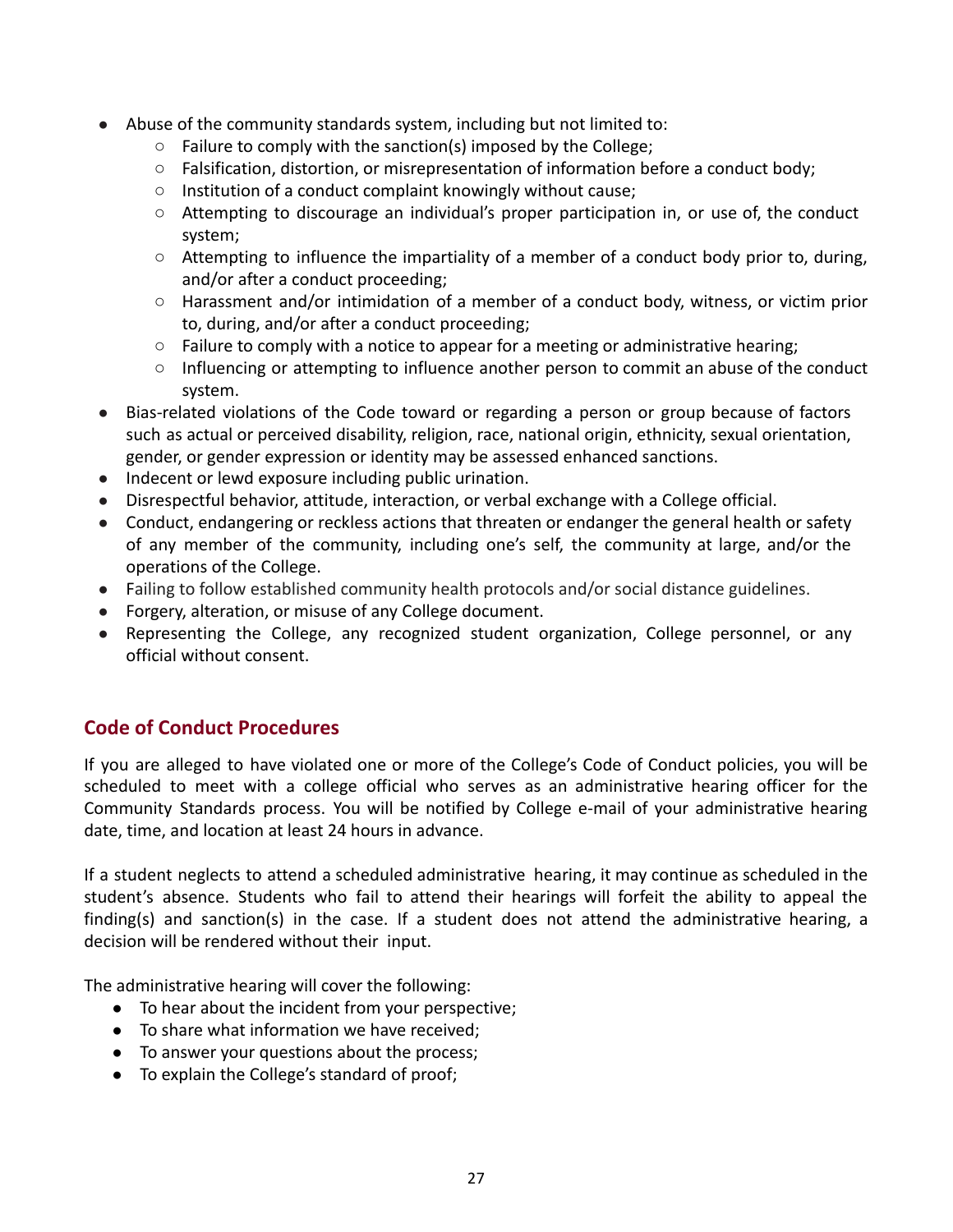- To review possible sanctions and how the hearing officer will notify you of their decision (the outcome of your hearing) decision letter; and
- To discuss future decision-making.

Every student charged with a violation that puts them in jeopardy of loss of housing, suspension, or expulsion from the college will be sent electronically to their College e-mail address all redacted reports and all information the College has 24 hours prior to the hearing.

Within 7 business days of your administrative hearing, you will receive an outcome letter via email, that details all pertinent information regarding the hearing officer's decision, including, but not limited to, the findings for each charge (responsible or not responsible), sanctions, and a link to the appeal process. If discrepancies are discovered during the hearing process that require additional investigation it may take longer than 7 days to receive the outcome letter and this will be communicated.

#### **Accommodations**

If you have a documented disability that significantly impacts your ability to participate in an administrative hearing, you may request reasonable accommodation to facilitate participation.

Follow the appropriate process to request disability-related accommodations through the Academic Success Center's Disability and Accessibility Services (DAS), which may include submitting documentation from a qualified medical professional to verify the disability and/or the disability-related need for the accommodation. You may also follow the link on the administrative hearing letter which will provide you access to proper form.

DAS will make a determination regarding the request, will notify the appropriate parties, and will assist in the coordination of auxiliary aids and services, as needed.

## <span id="page-27-0"></span>**Advisers**

A responding student and/or complainant may elect to be accompanied and counseled by an adviser at a College administrative hearing.

An adviser will not be allowed to examine witnesses, object to statements or procedures, or to present arguments, and their role shall be limited to quietly and unobtrusively advising only the responding student in whispers or by written note. Any conduct of an adviser in violation of these conditions in the opinion of the hearing officer, may result in the immediate removal of that adviser, and the continuation of the administrative hearing without the presence of that adviser.

Parents, guardians, and/or family members of a student, regardless of their relationship with the College, are not permitted to be present at any administrative hearing; however, with the consent of the student, the hearing officer will meet the with parents, guardians, and/or family members to discuss the process and case. Additionally, students who are witnesses to an incident or are involved in the same student conduct matter, cannot serve as advisers.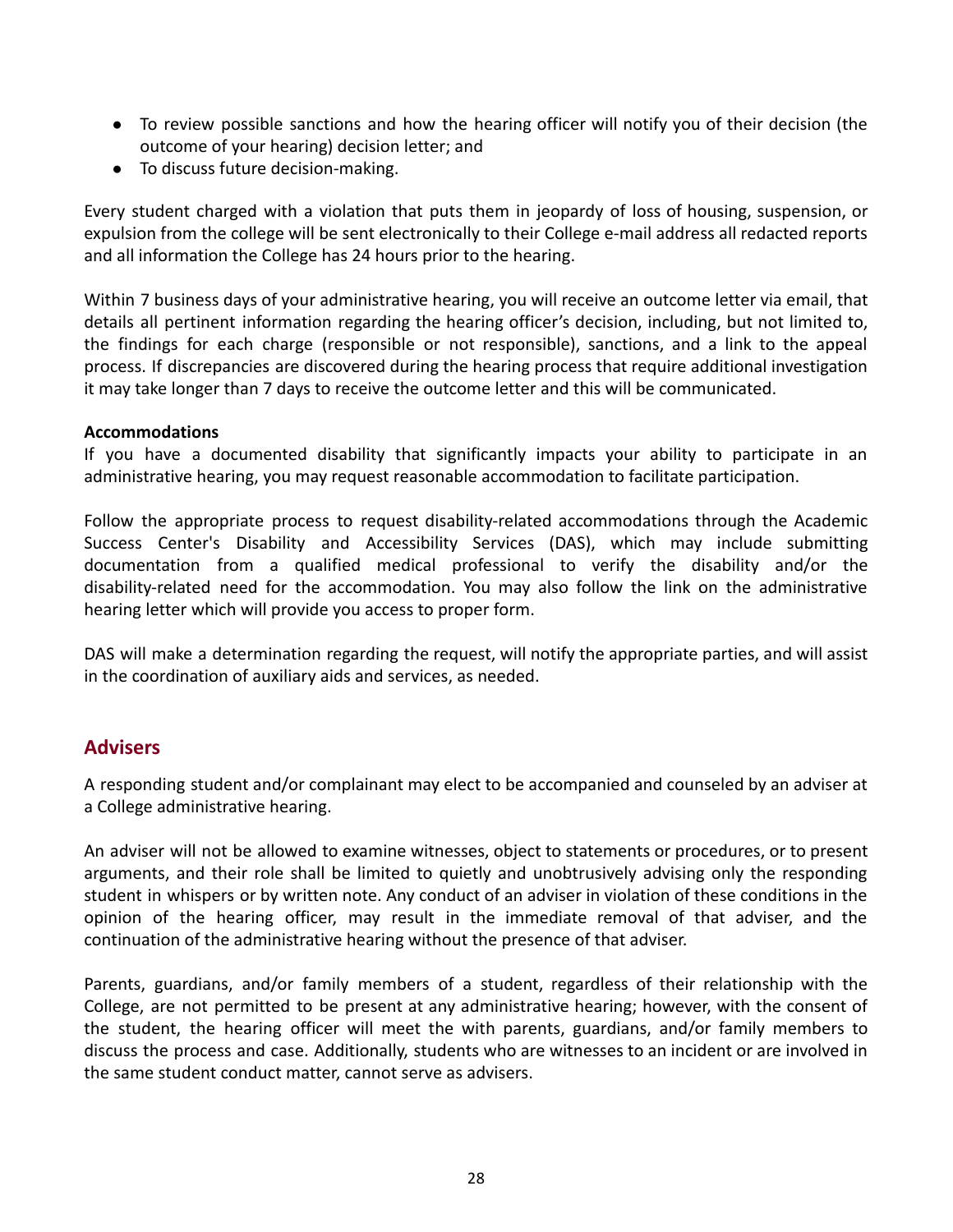If you plan on bringing an adviser, you must notify the Office of Community Standards at (413) 748-3922, at least 24 hours in advance of your scheduled hearing.

## <span id="page-28-0"></span>**Appeal Process**

Every student has the right to ask for reconsideration of a decision determined by any Hearing Officer.

Appeals are confined to a review of the case file based on one or more of the pertinent grounds for appeal described below. Appeals are not intended to re-hear the allegations or to constitute a de novo review of the case.

Absent clear and material error, appeals determinations are intended to be deferential to the original hearing officer. Findings should be revised by the appeal officer only when returning the case for reconsideration by the original hearing officer or granting a new hearing would be insufficient, impractical, or unnecessary. Sanctions will be revised by the appeal officer only if there is a compelling justification to do so.

An appeal must be submitted within three **(3)** business days after the decision letter is delivered to the student's Springfield College email account.

An appeal may be made solely on the grounds of:

- 1. Error in the charge and/or hearing process that has materially affected the outcome (e.g., substantiated bias, material deviation from established procedures, etc.); or
- 2. New information that could not have been discovered prior to the hearing through the exercise of reasonable diligence and that would have materially affected the outcome. A summary of this new evidence and its potential impact must be included in the written appeal.

The Associate Vice President for Student Affairs or their designee shall act as the appeal officer. The appeal must be submitted electronically via the appeal form link included in your outcome letter and must clearly and succinctly outline and explain how one or both of the specific grounds described above have been met. The party submitting the appeal has the burden of demonstrating how the above grounds have been met. After reviewing the written appeal(s), written statement(s), and associated case file, the appeal officer will take one of the following actions:

- 1. Reject the appeal as untimely or improper based on the grounds articulated above.
- 2. Uphold the original decision and/or sanction.
- 3. Grant the appeal and:
	- a. Return the case with specific instructions to the original hearing officer or hearing body for further consideration;
	- b. Modify the sanction(s) by reducing or enhancing the sanction(s). A rationale will be provided by the appeal officer when a sanction is modified.

<span id="page-28-1"></span>All decisions made by the Appeal Officer are final and not subject to further appeal.

## **Community Standards Sanctions**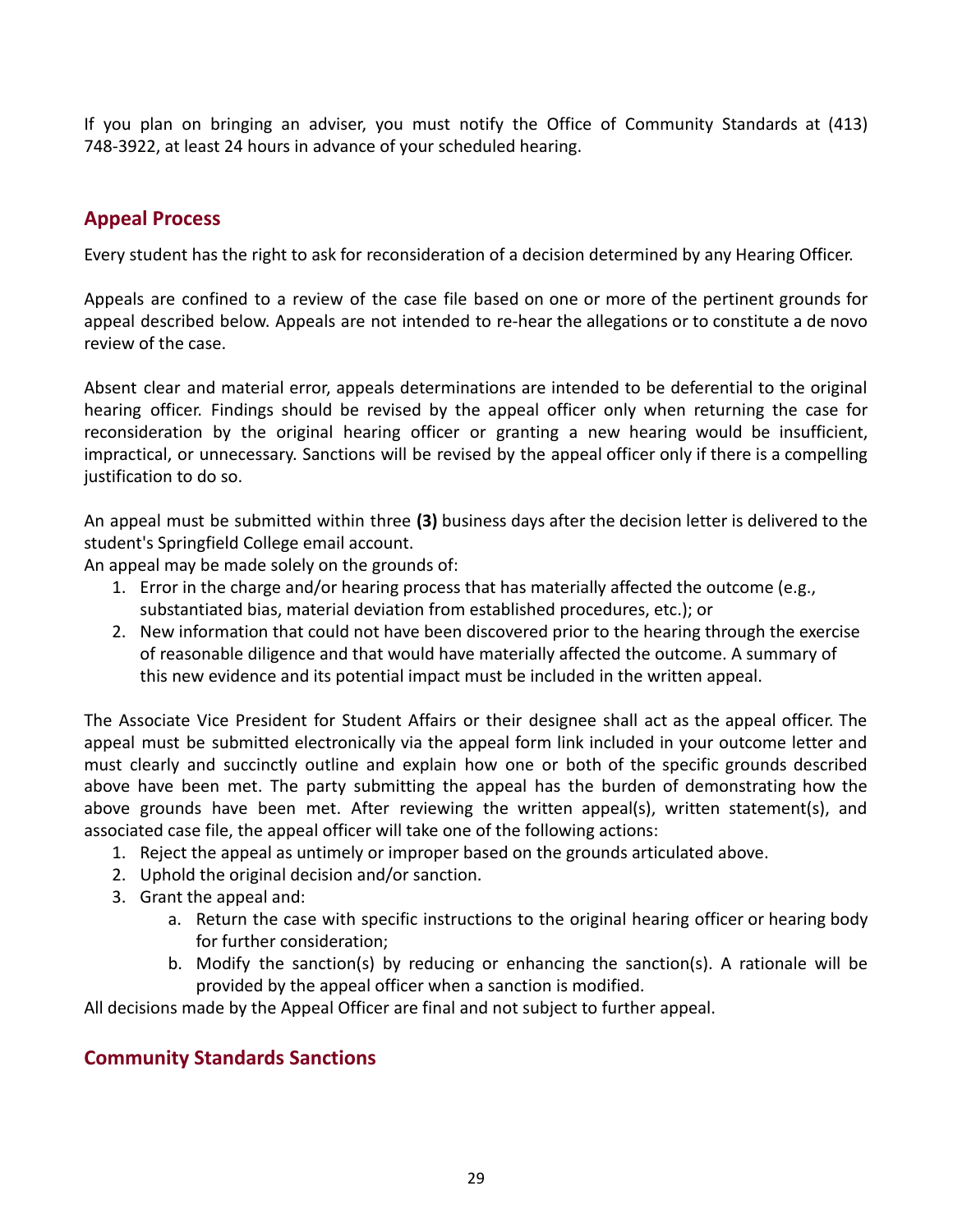The purpose of the College's Community Standards process is to be both educational and corrective but can be punitive when deemed necessary. The Community Standards process is intended to make clear to the student the limits of acceptable behavior and to give students who violate the Code of Conduct an opportunity to more fully understand the expectations of being a member of the Springfield College community. The consequences for students and/or organizations found responsible and/or complicit in a violation may include a combination of interventions. Failure to complete assigned consequences may result in the student's record being placed on hold (Community Standards Hold) which can prevent registration, participation in the room selection process, release of grades/transcripts, participation in graduation, and/or the granting of a degree. The consequences/sanctions include but are not limited to the following:

- 1. **Deferred Loss of Housing**: Involvement in any future alcohol, drug, or other code of conduct violations will be grounds for removal from College Housing. The College has a three-year residency requirement for all students. Students removed from housing due to disciplinary sanctions will forfeit any refund.
- 2. **Deferred Suspension:** Involvement in any future alcohol, drug, or other code of conduct violations will be ground for suspension.
- 3. **Expulsion:** Complete and permanent termination of the student's relationship with the College. This termination pertains to all classes, activities, services, facilities, grounds, and precludes any future enrollment in the College's undergraduate, graduate, and professional schools. Students removed from housing due to disciplinary sanctions will forfeit any refund.
- 4. **Fines:** A disciplinary fine that is placed on the student's account.
- 5. **Interim Action:** Interventions and/or restrictions issued by the associate vice president for student affairs or their designee at their discretion prior to the adjudication of a conduct case that could include, but are not limited to, interim suspension, limitation of access to designated College facilities and/or residence halls by time and location, limitation of privilege to engage in specified College activities, and/or reassignment to alternate housing pending the outcome of the Community Standards process.
- 6. **Interim Suspension**: A denial of access to the residence hall(s), to the campus (including academic classes), and/or to all other College activities or events, which the student might otherwise be eligible to participate in or attend. Note: Interim Suspensions are issued prior to adjudication of a student conduct case by the associate vice president for student affairs or their designee. Interim suspension may be imposed: a) to ensure the safety and well-being of members of the College community or preservation of College property; b) to ensure the student's own physical or emotional safety and well-being; or c) if the student poses an ongoing threat of disruption of, or interference with, the normal operations of the College. The interim suspension does not replace the regular process, which shall proceed on the normal schedule, up to and through an Administrative Hearing, if required. However, the student will be notified in writing of this action and the reasons for the suspension. The notice will include the time, date, and place of a subsequent hearing at which the student may show cause why their continued presence on the campus does not constitute a threat.
- 7. **Intervention:** Educational or informative workshops, events, reflective or research papers, meetings, counseling sessions, or activities related to the violation or incident.
- 8. **Loss of Housing**: A student will be required to move off campus and become a commuter. The College has a three-year residency requirement for all students. Students removed from housing due to disciplinary sanctions will forfeit any refund.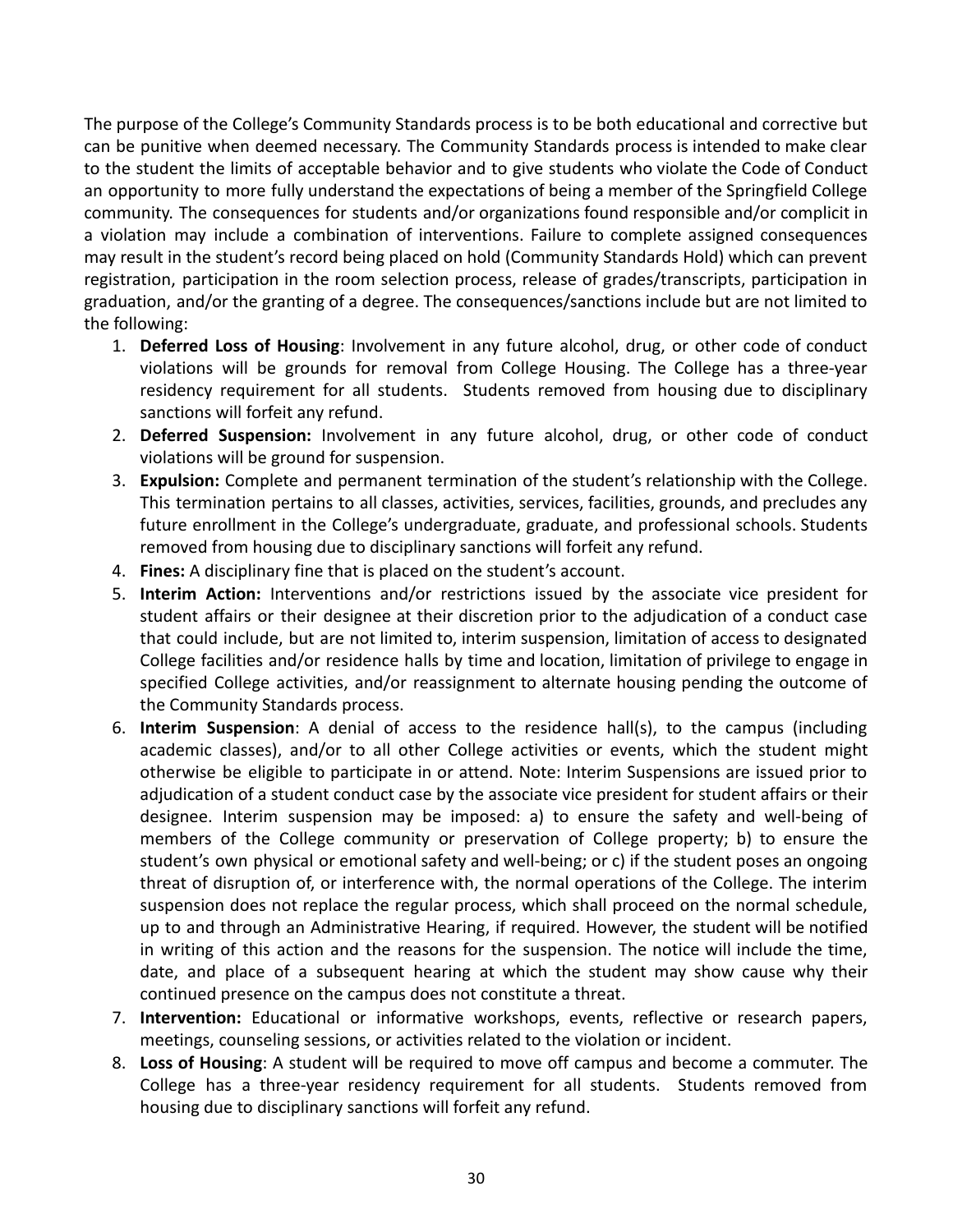- 9. **Probation:** Official notice that any further/future violations may result in loss of housing, suspension, or expulsion from the College. A student on probation may not be permitted to serve in select leadership positions in student organizations and may experience additional restrictions and loss of privileges from varying programs and events as specified in the policies of such activities. Probation is assigned in six month increments and does not include winter or summer break. Students on probation may experience more severe disciplinary sanctions (college suspension or college expulsion) if found to violate any institutional regulation(s) during the probationary period.
- 10. **Restitution:** Compensation for loss, damage, or injury made payable to the affected party.
- 11. **Restriction:** Temporary or permanent loss of privileges or the use of or participation in a College facility, program, or service.
- 12. **Suspension:** A complete separation from all College classes, activities, events, services, facilities, grounds, and campus property (including College owned houses in the adjacent neighborhoods) for a specific period of time and/or until specific conditions are met. Any violation of these terms will result in additional action up to and including expulsion. Suspensions are immediate regardless of the timing of the academic year, unless otherwise specified. Students removed from housing due to disciplinary sanctions will forfeit any refund.
- 13. **Written Warning of Violation of Code of Conduct**: An official written notice of the College's disapproval of a student's actions indicating that any future violation will be dealt with more severely.

The information provided below is to highlight possible consequences for typical policy violations of the Code of Conduct and is not absolute; individual circumstances will be reviewed in detail before a decision is rendered. Aggravating factors will also be considered.

| Alcohol policy violation(s) with no aggravating<br>factors                                                                                                      | \$50 fine, Written warning of violation of code of<br>conduct, Online educational module with course<br>reflection paper                                                                                                                                             |
|-----------------------------------------------------------------------------------------------------------------------------------------------------------------|----------------------------------------------------------------------------------------------------------------------------------------------------------------------------------------------------------------------------------------------------------------------|
| Alcohol policy violation(s) with aggravating<br>factors (such as conduct history, amount of<br>alcohol, other minor violations)                                 | \$100 fine, Probation, Deferred loss of housing,<br>Alcohol education class (in person) with<br>reflection paper, Parent/guardian/emergency<br>contact notification                                                                                                  |
| Alcohol policy violation(s) with significant<br>aggravating factors (2 or more alcohol violations;<br>alcohol violation with violence or assault<br>associated) | \$100 fine, Removal from housing or college<br>suspension, Parent/guardian/emergency contact<br>notification, and BASICS (two session, in person<br>intervention with self-monitoring between<br>sessions)                                                           |
| Hospital Transport for Excessive Intoxication                                                                                                                   | Parent/guardian/emergency contact notification,<br>Probation (any further violation of the Code of<br>Conduct will likely result in college suspension),<br>\$100 fine, and BASICS (two session, in person<br>intervention with self-monitoring between<br>sessions) |

#### **Alcohol Violations**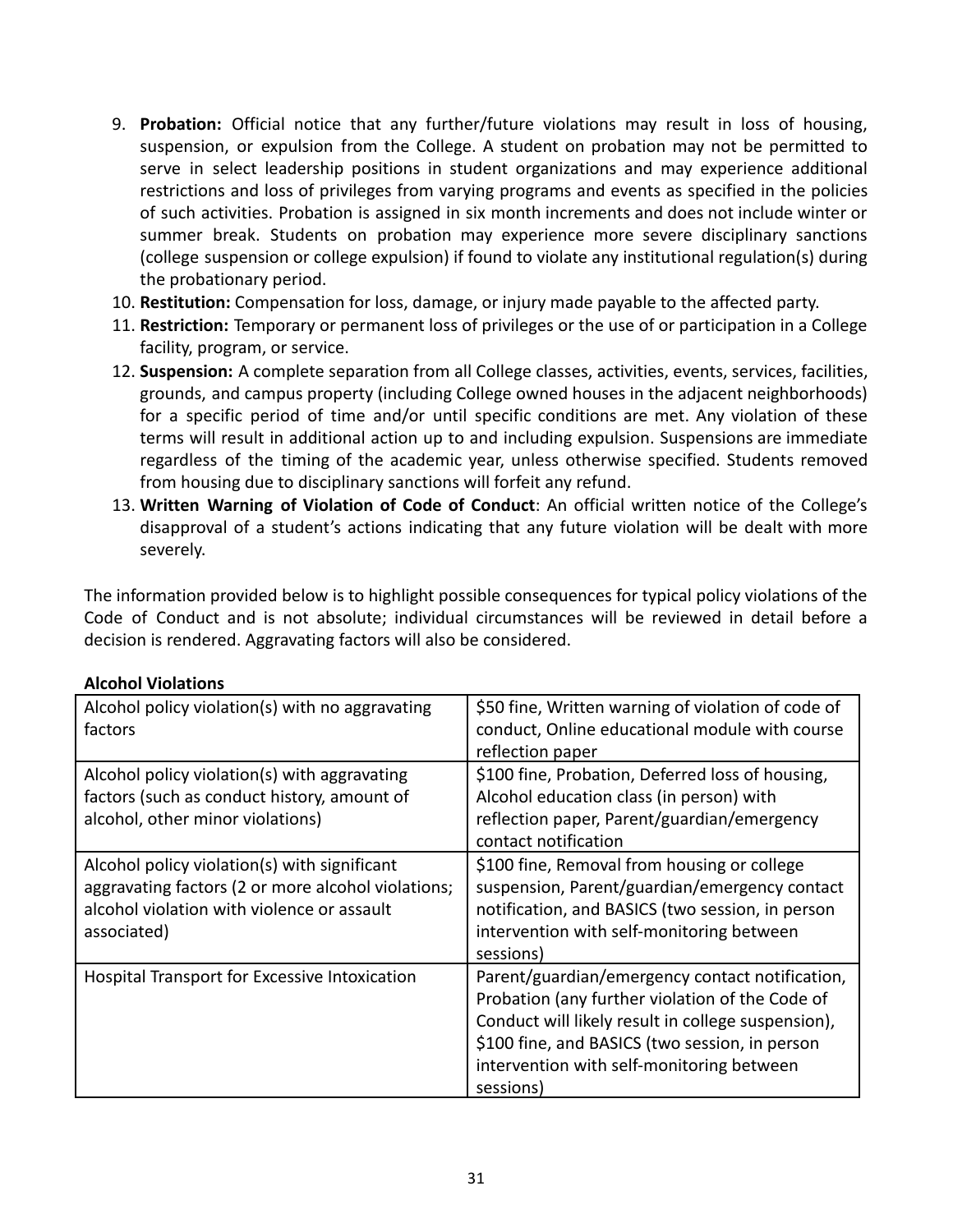| DUI/DWI                                           | \$100 fine, Suspension and/or BASICS,          |
|---------------------------------------------------|------------------------------------------------|
|                                                   | Parent/guardian/emergency contact notification |
| Providing alcohol to minors/Furnishing a Place    | \$100 fine, Online educational module with     |
|                                                   | reflection paper, Parent/guardian/emergency    |
|                                                   | contact notification                           |
| Drinking paraphernalia, including drinking        | \$50.00 fine, written warning                  |
| funnels, all manners of drinking games, including |                                                |
| but not limited to "water" pong, drinking game    |                                                |
| paraphernalia, and empty alcohol containers       |                                                |

#### **Drug Violations**

| Possession of drug paraphernalia and/or            | \$50 fine, Written warning of violation of code of   |
|----------------------------------------------------|------------------------------------------------------|
| possession and/or use of cannabis/marijuana        | conduct, Online educational module with              |
| with no aggravating factors                        | reflection paper                                     |
| Possession of drug paraphernalia and/or            | \$100 fine, Probation, Deferred loss of housing,     |
| possession and/or use of cannabis/marijuana        | Parent/guardian/emergency contact notification,      |
| with aggravating factors (such as conduct history, | Brief marijuana assessment                           |
| amount of cannabis/marijuana, other minor          |                                                      |
| violations)                                        |                                                      |
| Possession of drug paraphernalia and/or            | \$100 fine, Removal from housing or college          |
| possession and/or use of cannabis/marijuana        | suspension, Parent/guardian/emergency contact        |
| with significant aggravating factors (such as      | notification, BASICS for marijuana (two session,     |
| conduct history, amount of cannabis/marijuana,     | in person intervention with self-monitoring          |
| other minor violations)                            | between sessions)                                    |
| Possession and/or use of illicit drugs (such as    | \$100 fine, college suspension of at least one year, |
| heroin, cocaine, large amounts of                  | AOD assessment and treatment plan,                   |
| cannabis/marijuana) or of legal medication which   | Parent/guardian/emergency contact notification       |
| is being used outside the parameters of a          |                                                      |
| medical authorization                              |                                                      |
| Intent to sell and/or sale and/or distribution of  | Expulsion/Suspension                                 |
| controlled substances and/or drugs                 |                                                      |

## **Non-Alcohol and Other Drug Violations**

| Abuse and/or Assault                     | Restitution, Counseling or restorative justice,   |
|------------------------------------------|---------------------------------------------------|
|                                          | Loss of housing, College suspension or expulsion, |
|                                          | Mediation                                         |
| Bias Incident                            | Depending on the severity of the case:            |
|                                          | Counseling, Restitution, Probation, College       |
|                                          | suspension, or Expulsion,                         |
| Climbing exterior of Townhouses or other | \$100 fine, Trespassed from the Townhouse         |
| buildings                                | backyards (or other space), re-assigned housing   |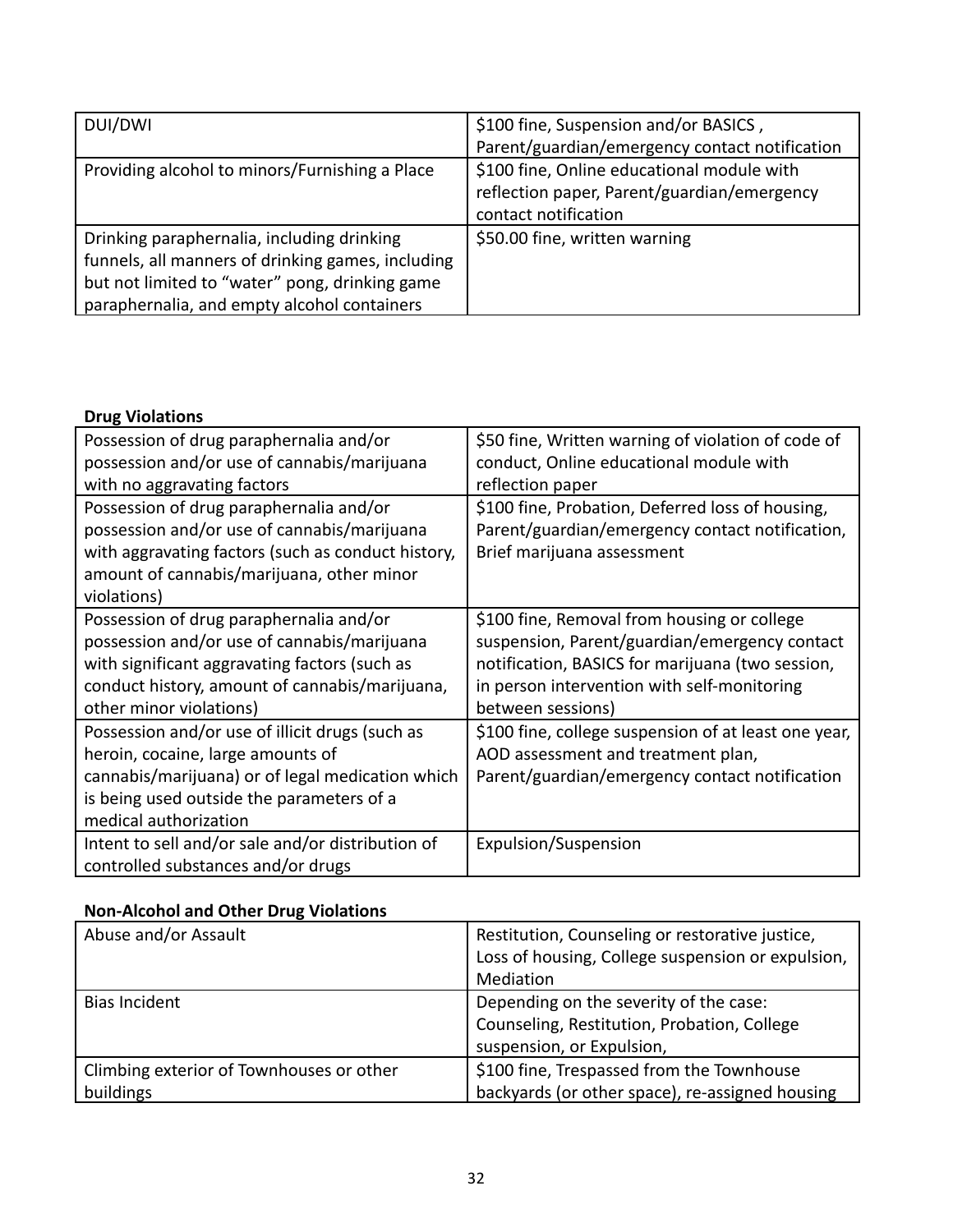| Uncivil behavior                                    | Probation                                                       |
|-----------------------------------------------------|-----------------------------------------------------------------|
| Disrespectful or Verbally Abusive Behavior          | Probation, Restitution, or Mediation                            |
| towards a College Official                          |                                                                 |
| Disruptive Behavior                                 | Restitution, Probation                                          |
| Failure to Comply                                   | Probation                                                       |
| <b>False Identification</b>                         | \$100 fine, Probation                                           |
| Fire Alarm - activation of a false alarm            | \$500 fine, Restitution, College suspension, Loss<br>of housing |
| Fire Alarm - failure to evacuate                    | Watch fire safety movie with reflection paper                   |
| Fire Alarm - false discharge of a fire extinguisher | Restitution, Deferred loss of housing                           |
| Fire Safety Regulation violation - candle, wax      | \$50 fine, Written Warning                                      |
| melter, incense, cooking appliances, air            |                                                                 |
| conditioners, etc.                                  |                                                                 |
| Guest policy violation                              | Deferred loss or loss of guest privileges for a                 |
|                                                     | specific period of time, Fines, Loss of other                   |
|                                                     | privileges dependent upon the violation, Guest                  |
|                                                     | Trespassed, Potential housing reassignment or                   |
|                                                     | loss of housing                                                 |
| Hazing                                              | Depending on the severity of the case:                          |
|                                                     | Counseling, Restitution, Probation, College                     |
|                                                     | suspension, Expulsion,                                          |
| Housing and Residence Life policy and               | Fine, written warning, restitution, probation                   |
| regulations                                         |                                                                 |
| Interfering with conduct process to                 | Probation, Reflection paper, \$50 fine                          |
| Noise violation                                     | Restitution, Mediation                                          |
| Pet policy                                          | \$100 fine, removal of pet within 24 hours                      |
| Public urination                                    | Reflection paper                                                |
| Smoking/tobacco use/vaping - 1st offense            | \$50 fine, Written warning                                      |
| Smoking/tobacco use/vaping - 2nd offense            | \$100 fine, Reflection paper, Probation                         |
| Smoking/tobacco use/vaping - 3rd offense            | \$100 fine, Deferred loss of housing or loss of                 |
|                                                     | housing, Probation                                              |
| Theft                                               | Restitution, Probation, Loss of privileges                      |
| Threatening behavior                                | Restitution, Probation                                          |
| Vandalism/Damage                                    | Restitution, Probation, Deferred loss or loss of                |
|                                                     | housing                                                         |

If a group or organization is charged with violation of one or more College policy or regulation, the following sanctions may be imposed upon groups or organizations:

- 1. Those sanctions listed above.
- 2. Loss of selected rights and privileges for a specified period of time.
- 3. Deactivation or loss of all privileges, including College recognition, for a specified period of time.

Other than College suspension, expulsion, or revocation or withholding of a degree, disciplinary sanctions shall not be made part of the student's permanent academic record but shall become part of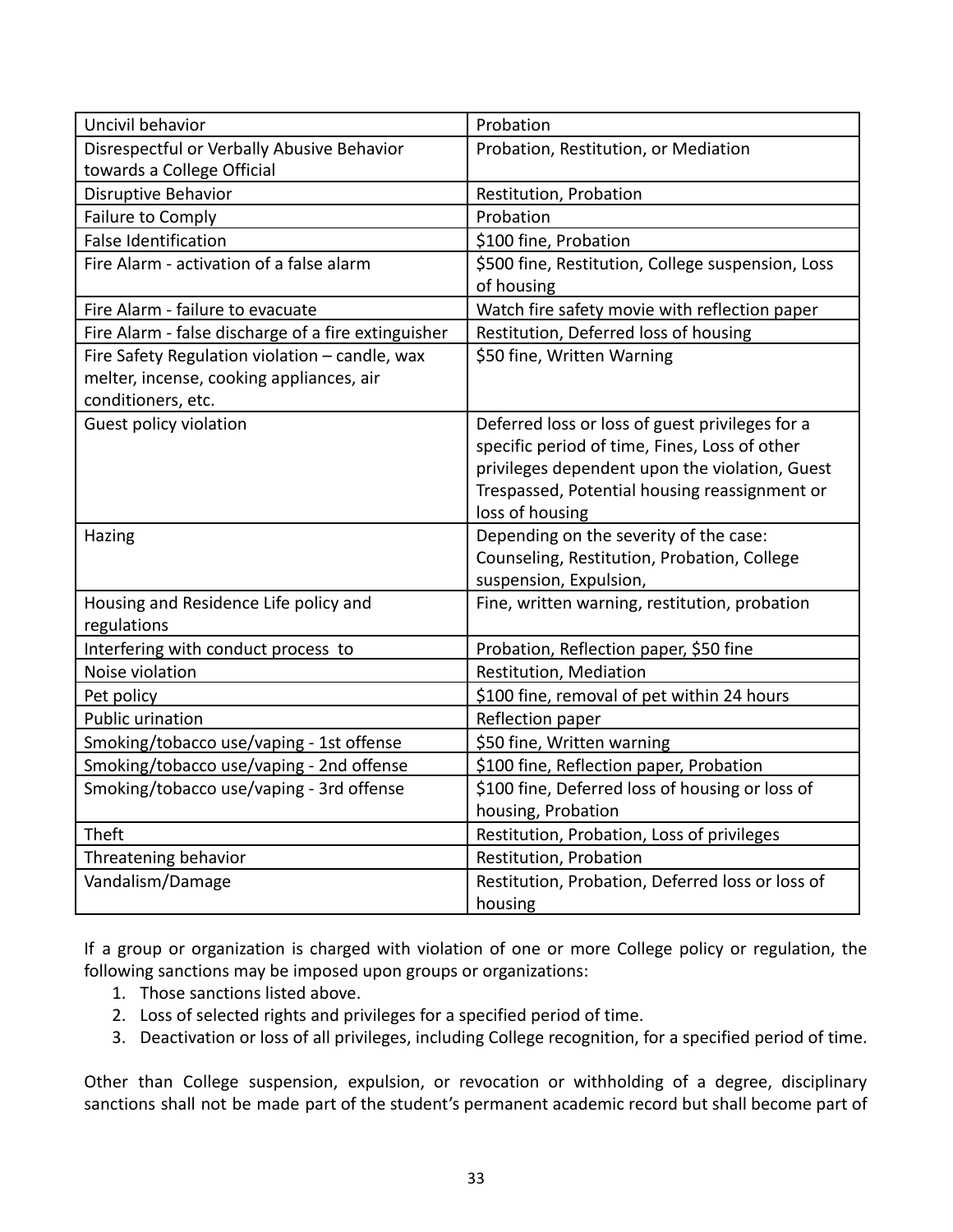the student's disciplinary record. Cases involving the imposition of sanctions other than College suspension, College expulsion, or revocation or withholding of a degree shall be expunged from the student's confidential record seven years after final disposition of the case. In situations involving both an accused student(s) (or group or organization) and a student(s) claiming to be the victim of another student's conduct, the records of the process and of the sanctions imposed, if any, shall be considered to be the education records of both the respondent(s) and complainant(s) because the educational career and chances of success in the academic community of each may be impacted.

# <span id="page-33-0"></span>HOUSING AND RESIDENCE LIFE SECTION

## <span id="page-33-1"></span>**Rights and Responsibilities of Students Who Reside in College-Owned Housing**

As a member of the residential community at Springfield College, students have a number of rights and privileges. At the same time, they have a responsibility to conduct themselves in a way which upholds reasonable standards of conduct and civility in the community.

#### **Rights**

- 1. To be treated with respect and consideration.
- 2. To be able to read and study free from undue interference in individual rooms.
- 3. To expect a roommate to respect personal belongings.
- 4. To live in a clean environment.
- 5. To have free access to assigned room and facilities without pressure from a roommate.
- 6. To have personal privacy.
- 7. To have guests and visitors in the room in compliance with the guest policy outlined in the Housing and Residence Life contract.
- 8. To be able to address grievances and concerns.
- 9. To be free from fear or intimidation, physical, and/or emotional harm.
- 10. To be free from all forms of discrimination.
- 11. To have access to supportive residence life staff in time of need and to assist in the resolution of conflicts or differences.

#### **Responsibilities**

- 1. To become familiar with all of the policies and regulations necessary for the residence hall community to function, and to abide by those rules, which are found in the Office of Housing and Residence Life Contract.
- 2. To treat others with respect and consideration, and to guarantee them their individual rights.
- 3. To be responsive to all reasonable requests of fellow residents.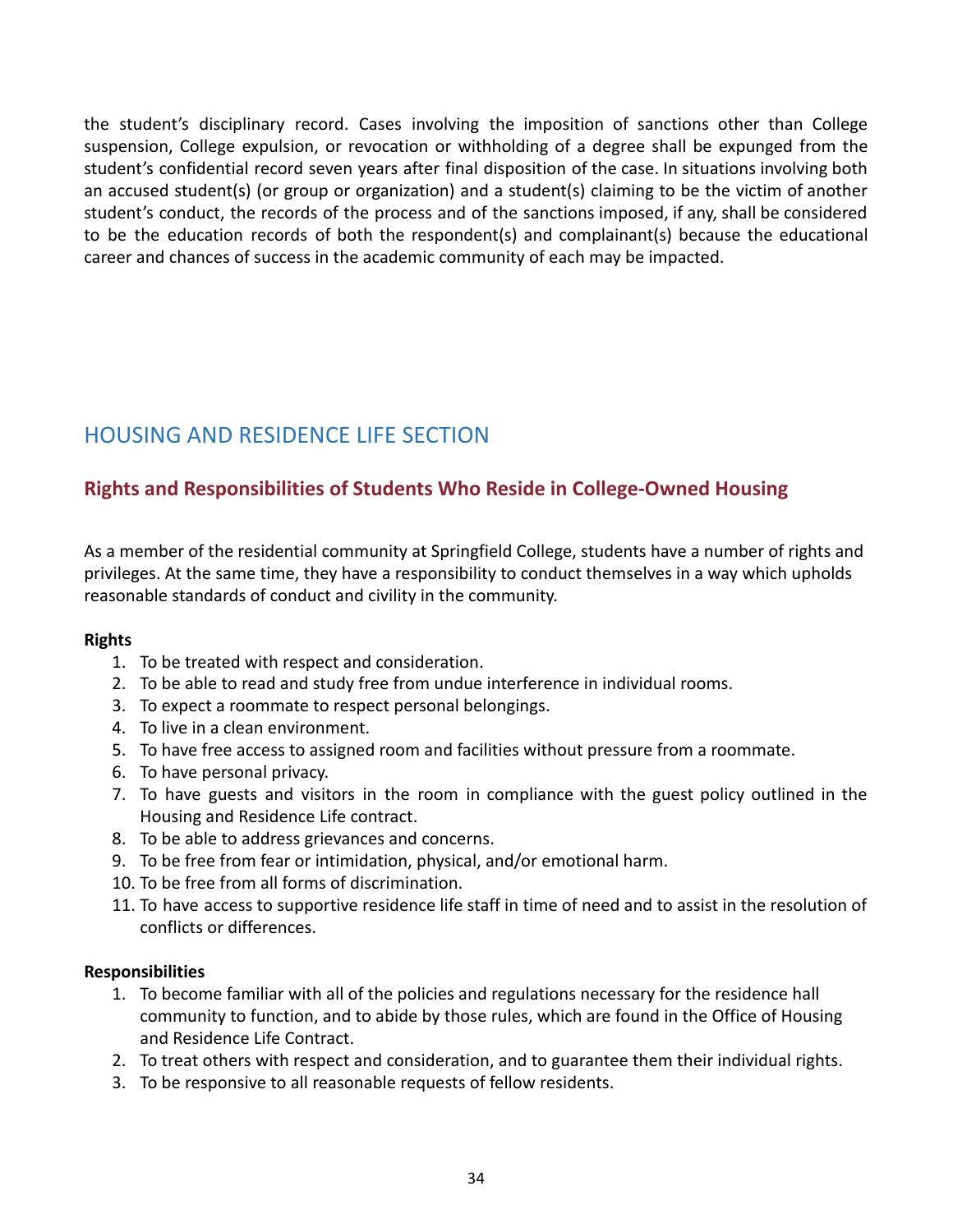- 4. To accept responsibility for personal and community safety, i.e. to refrain from misusing fire equipment, propping doors open, losing keys, throwing things out the window, and obstructing hallways or entrances with bicycles or other items.
- 5. To inform appropriately registered guest(s) and visitor(s) of all relevant policies and regulations and accept responsibility for their conduct and behavior, and to accompany guests and visitors at all times
- 6. To control the volume of noise and music emitting an assigned room out of consideration of other residents.
- 7. To inform roommate(s) and floor mates of personal needs and preferences and to negotiate differences.
- 8. To seek out appropriate medical and psychological help, when and if necessary, and to avoid becoming excessively demanding on fellow residents.
- 9. To avoid damaging college property and to recognize that public areas and their furnishings belong to everyone and that abuse of those areas violates the rights of the community.
- 10. To adhere to all college policies and regulations relative to the use and misuse of alcohol and illegal drugs.
- 11. To be responsive and cooperative in all dealings with Residence Life Staff members.

## <span id="page-34-0"></span>**Housing Assignments**

Students are assigned roommates when they are accepted for admission to the College. These assignments are based upon information gained from the Student Housing Preference Survey sent to each individual prior to their arrival.

Roommates are encouraged to negotiate differences and to work with staff to problem solve and communicate. Anyone desiring to change rooms or residence halls should meet with their residence hall staff or go to the Office of Housing and Residence Life for assistance. Requests for room changes may be accommodated on a case-by-case basis. Please note that there is a housing freeze for the first two weeks and room switches are not permitted until the third week of each semester. This is to allow time for students to get to know one another, and for residence life staff to process withdrawals and finalize available spaces. There is a \$35 fee per room change. Returning students have the opportunity to select roommates and specific rooms or apartments during the Room Selection process.

## <span id="page-34-1"></span>**Residency Requirement Policy**

Springfield College is a residential college that is committed to the belief that there are numerous benefits to living in a college community. The College believes in the education of the whole person and regards the residential experience as an integral part of that education. For this reason, the College requires all full-time undergraduate students to live on campus for a minimum of three years. Students may request to be released from the residency requirement if they meet one or more of the following conditions:

- Is twenty-three years of age or older;
- Is married;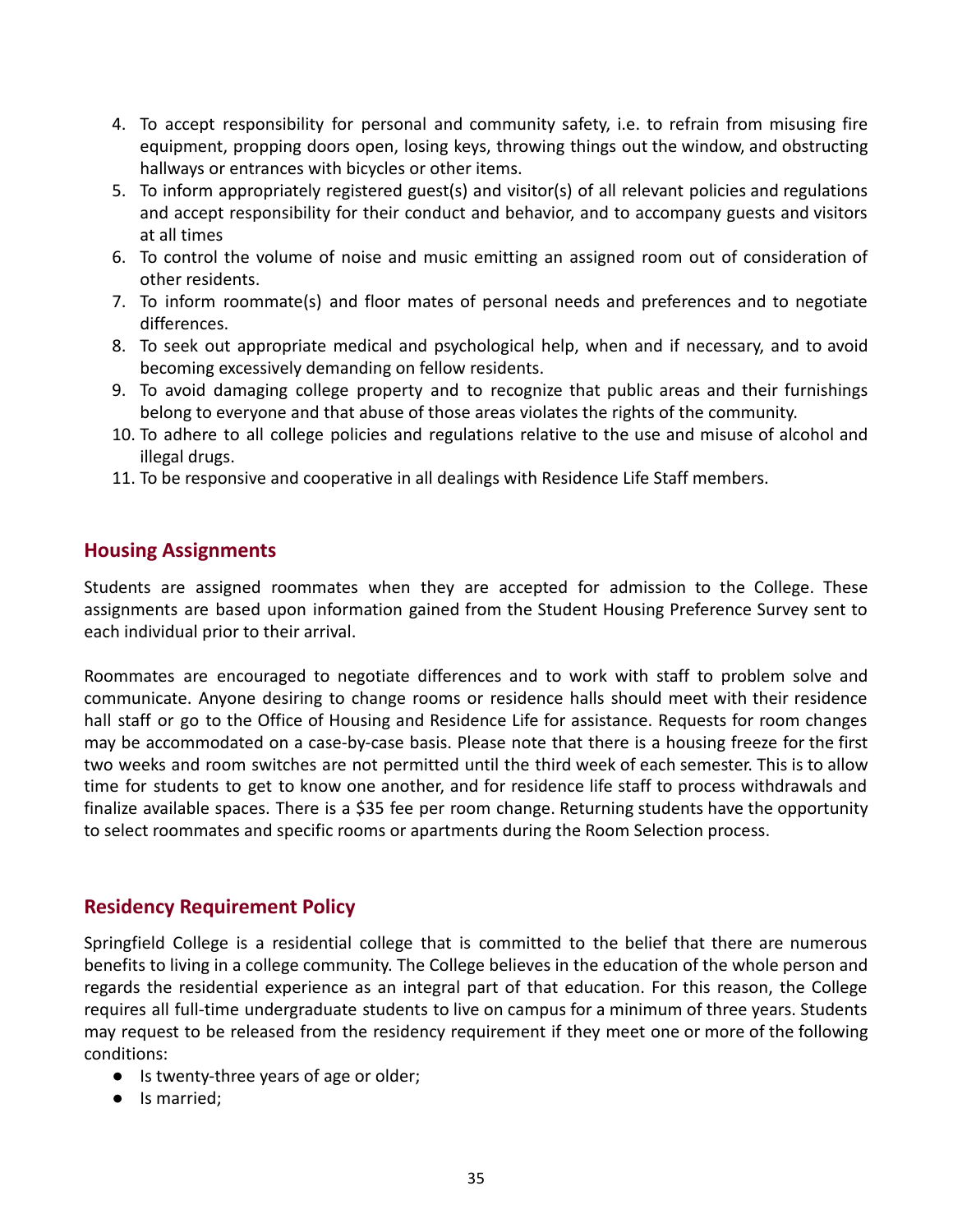- Has dependent children;
- Has been a veteran of at least two years on active military duty;
- Is planning to live at home with a parent(s) or legal guardian(s) and that home is within a 30 mile drive to the campus;
- Study Abroad;
- Graduation in December;
- Internship, more than 60 minute drive;
- Has lived on campus for three years at Springfield College or another college.

Students who meet one or more of the above criteria are required to petition the Office of Housing and Residence Life by submitting a Commuter Status Application. Approved students will have their status recorded by the College.

## <span id="page-35-0"></span>**Housing and Residence Life Policies and Regulations**

The policies and regulations detailed in the Office of Housing and Residence Life Contract have been designed with the belief that certain guidelines become necessary to provide a framework within which a residence facility and its residents can function harmoniously and demonstrate respect to other students as well as College and personal property. Failure to abide by College policies and regulations will result in disciplinary action as prescribed by the Springfield College Student Handbook. Some violations have a specific fine or censure attached to them:

- Tampering with fire safety equipment.
- Possession of a firearm or any illegal weapon, or possession or use of fireworks or explosives is prohibited.
- Violations of Drug Policy.
- Failure to leave building during fire drills, failure to leave in a timely manner, or reentering the building without verbal clearance or staff permission.
- Bulk alcohol is equivalent to amounts more than eighteen (18) 12oz. beers **or** hard seltzers, etc., **or** 3 liters of wine, **or** 1.75 liters of 80 proof alcohol, for each person 21 or older. Bulk alcohol is not permitted in residence halls or on the grounds of the campus. Bulk alcohol brought into the room by a resident and/or a resident's visitor or guest is considered a violation. Kegs, whether empty or full, tapped or untapped, and/or other large alcohol storage devices (i.e. trash cans, beer balls), and preparation of spiked punch or "jungle juice" are strictly prohibited and will be confiscated (taps and "keg-o-rators" included) by the College.
- Consumption of alcohol in unauthorized areas, residence halls, or other campus locations (including first violation).
- Use or possession of unapproved electrical appliances in residence hall rooms.
- Propping open doors of residence facilities.
- Throwing garbage or other items out windows.
- Construction of unauthorized loft without permit.
- Removal of hall lounge furniture to use in student rooms.
- Open Flames: candles (may be confiscated), incense, smoking. Wax melters are not allowed in residential spaces and may be confiscated.
- Damaging College property will result in charges to the individual(s) responsible for said damage. Damage to individual rooms or apartments will be shared by the students assigned to that space.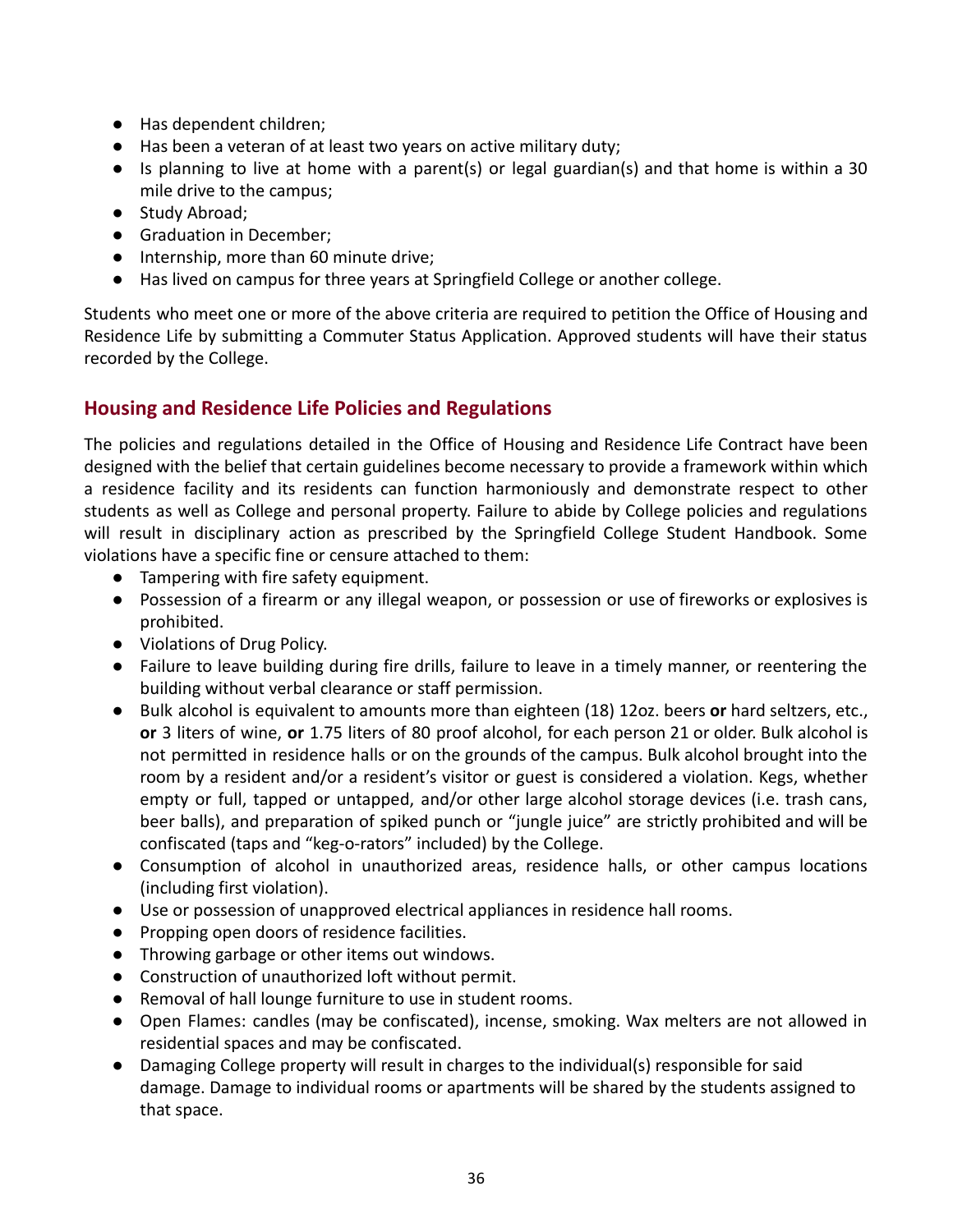- Students living in the residence halls are expected to express themselves civilly at all times. Students are prohibited from using the windows of residence halls for displays of signage of any type.
- Students may not climb exterior walls of the Townhouses, or other buildings; this includes climbing up/down, and across between windows.
- Residents should be aware that they are expected to exercise consideration for others at all times, and will observe 24‐hour courtesy hours. They will also observe quiet hours between the hours of 10p.m. and 8a.m. (Sunday – Thursday) and midnight to 10 a.m. (Friday and Saturday). All residents should be mindful of their peers' schedules with regard to noise, which may require reduced levels of noise. Noise can be defined as the persistent interruption of a reasonable level of peace and quiet.
- The College reserves the right, at the discretion of the Vice President of Student Affairs and/or their designee, to enter a room when there is probable cause to believe that there may be a concern regarding policy violations or the health, safety, and/or welfare of the resident and/or any member of the student body. Failure to abide by these policies and regulations will result in disciplinary action as prescribed by the Springfield College Student Handbook. College personnel including, but not limited to, Residence Life staff, Facilities and Campus Services Department (FACS), and contracted personnel may enter the rooms for maintenance purposes and to inspect vacancies. When feasible, students will be notified in advance. The resident is not required to be present at the time of entry. The Residence Life staff may conduct Health and Safety room inspections at least twice per semester and are not required to provide notice, though they may choose to do so.

## <span id="page-36-0"></span>**Guests and Visitors**

Overnight guests and visitors are limited to no more than three consecutive nights. The roommate(s) must grant consent. A student host is responsible for the conduct of their guest(s) and visitor(s), and must accompany guests and visitors at all times while in the residence halls. All guests and visitors must comply with College rules and regulations. Guest and visitor privileges may not be extended for the purpose of cohabitation. No student may have more than two guests or visitors at any given time.

All guests must be registered via the Guest Registration Form. All guests and visitors must be signed in at the front desk. Guests under the age of 18 are not permitted unless Housing and Residence Life receives prior written permission from their parent or legal guardian three business days prior to the visit. Overnight guests under the age of 13 are not permitted.

## <span id="page-36-1"></span>**Vandalism/Damage in College Owned Housing**

All buildings/rooms/apartments/suites will be inspected by Housing & Residence Life prior to a student's arrival. Students will only be allowed to check into rooms/suites deemed by Facilities to be in move-in condition and with all College furniture present. Within 72 hours of your arrival, residents have the obligation to conduct a thorough room/suite inspection and report any concerns (condition of the room/suite, furniture, maintenance needs, repairs needed) to Facilities or Housing and Residence Life. Additionally, submitting a Work Order within 72 hours of your move-in date makes you eligible for the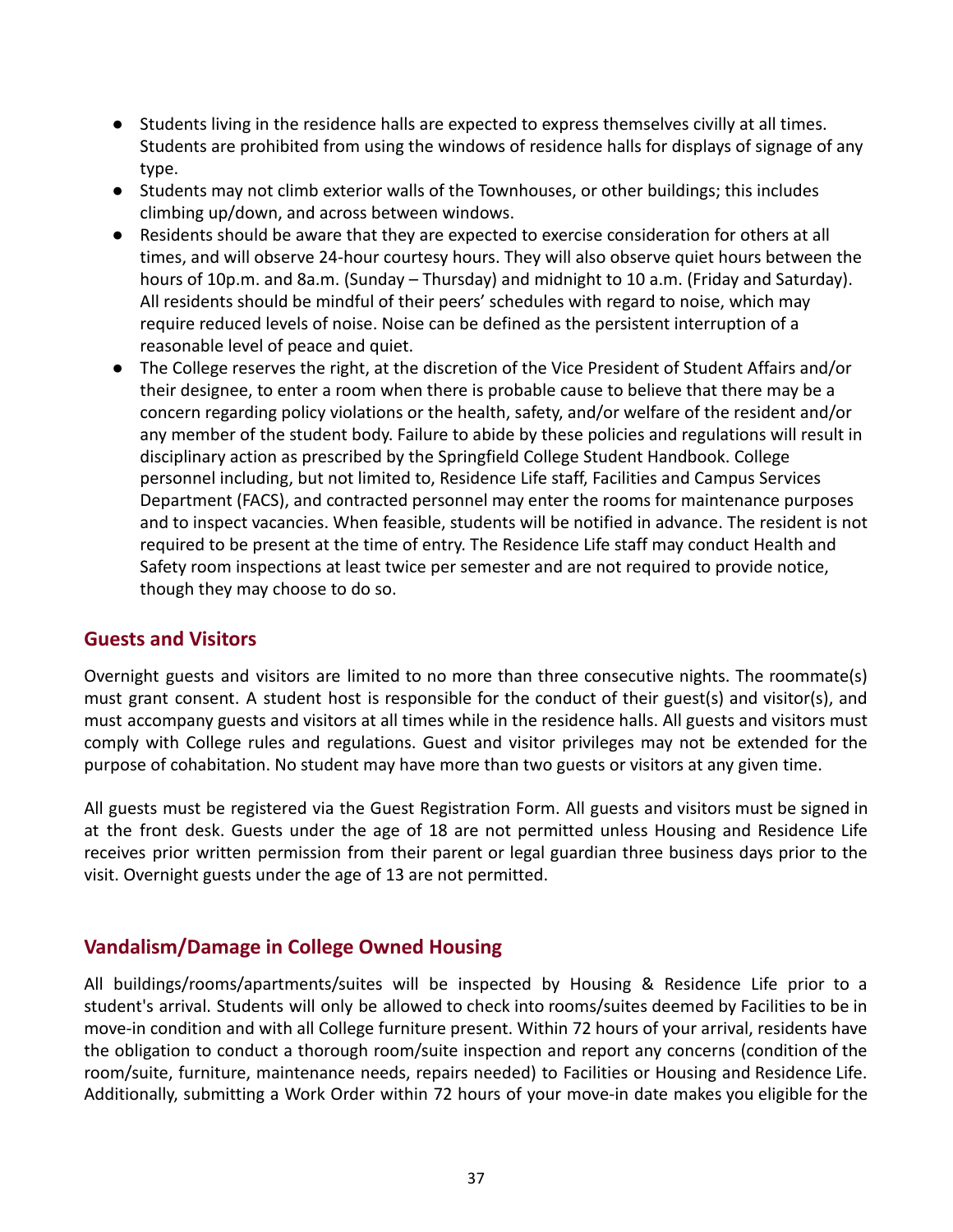damage appeals process at the conclusion of your stay. If a Work Order is not submitted, it is understood that the room was in move in condition upon your arrival and all furniture was present. The condition of rooms and suites is the residents' collective responsibility.

All rooms/apartments/suites will again be inspected after your departure. Any damages found in the room, intentional or accidental, beyond normal wear and tear and/or missing furniture, will be the responsibility of the resident/suitemates along with the corresponding damage charges.

Public areas/common rooms (halls, stairways, lounges, laundry rooms, lobbies, bathrooms, kitchens, etc.) are the collective responsibility of residents of that hall, floor, room, or suite. Springfield College makes every attempt to attribute damage and vandalism charges to the individual(s) responsible, but when those responsible cannot be found, all members of a suite, room, floor or building may be charged equally for damages. It is our hope that affected residents will cooperate to ensure that those responsible are held accountable.

Any report of vandalism or damage is a violation of the Community Standards and violators will be sanctioned appropriately.

## <span id="page-37-0"></span>**Residence Hall Emergencies**

Emergencies that are reported by students to Public Safety should also be brought to the immediate attention of the Resident Assistant on duty via the posted cell phone number in each individual residence hall These include serious accidents, illness, gross violations of rules, plumbing or electrical failures, fire and similar matters.

#### **Fire Prevention**

Each residence hall building is required to organize fire drill procedures and to hold fire drills. When the fire alarm sounds, each student is to leave the residence hall as quickly and quietly as possible.

#### Evacuation Procedure

- Shut all windows.
- Leave lights on.
- Wear shoes.
- Take a towel to cover your face in case of fire.
- Close doors but leave unlocked.
- Walk quickly to the nearest exit, DO NOT use the elevator.
- Remain calm.

Failure to evacuate the premises within three to five minutes, failure to cooperate with College personnel, or premature re-entry of the building when alarms sound will result in an automatic fine. If any further violations occur, the student will face progressive disciplinary action.

#### **Fire Protection Equipment**

To protect the life and safety of those living in College housing, the use of fire extinguishers and all other equipment necessary for fire protection must be limited to emergencies or fire drills only. Tampering with fire equipment is prohibited.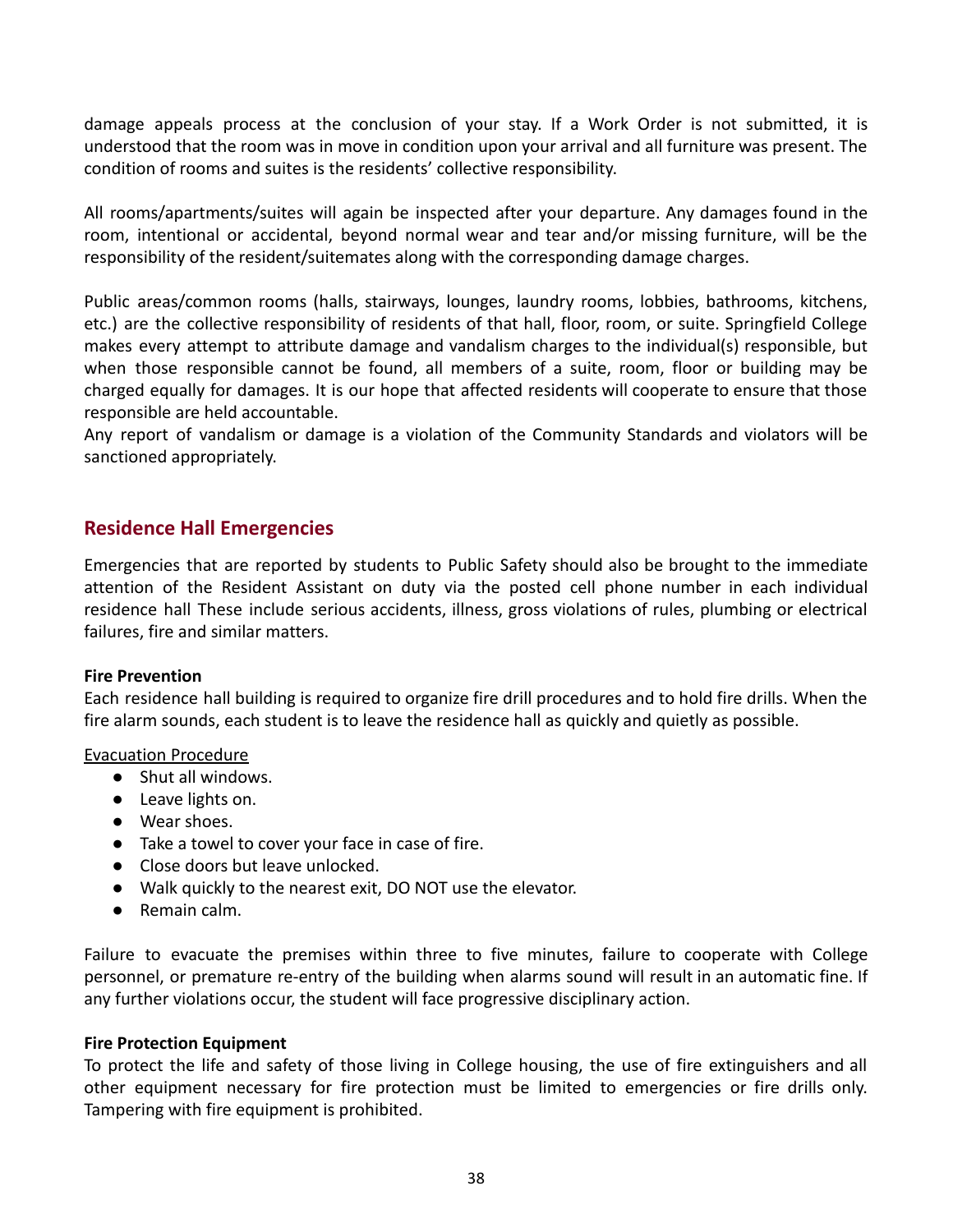#### **Fire Safety Regulations**

Students are not allowed to cook in their rooms or be in the possession of cooking appliances. All cooking and storage of cooking appliances must be restricted to kitchen facilities provided in each residence hall or apartment. Candles, wax melters, or incense are not permitted in residence halls. The garaging of any type of motor vehicle or combustible material is not permitted in the buildings. Only refrigeration units less than or equal to 4.0 cubic feet may be used. Microwaves are not permitted unless part of a micro fridge unit. During holiday and spring vacations refrigerators must be emptied and left unplugged by the student. There is no storage for refrigerators over the summer. Air conditioning units and space heaters are not permitted. Residence Life staff may conduct safety inspections during the semester and breaks.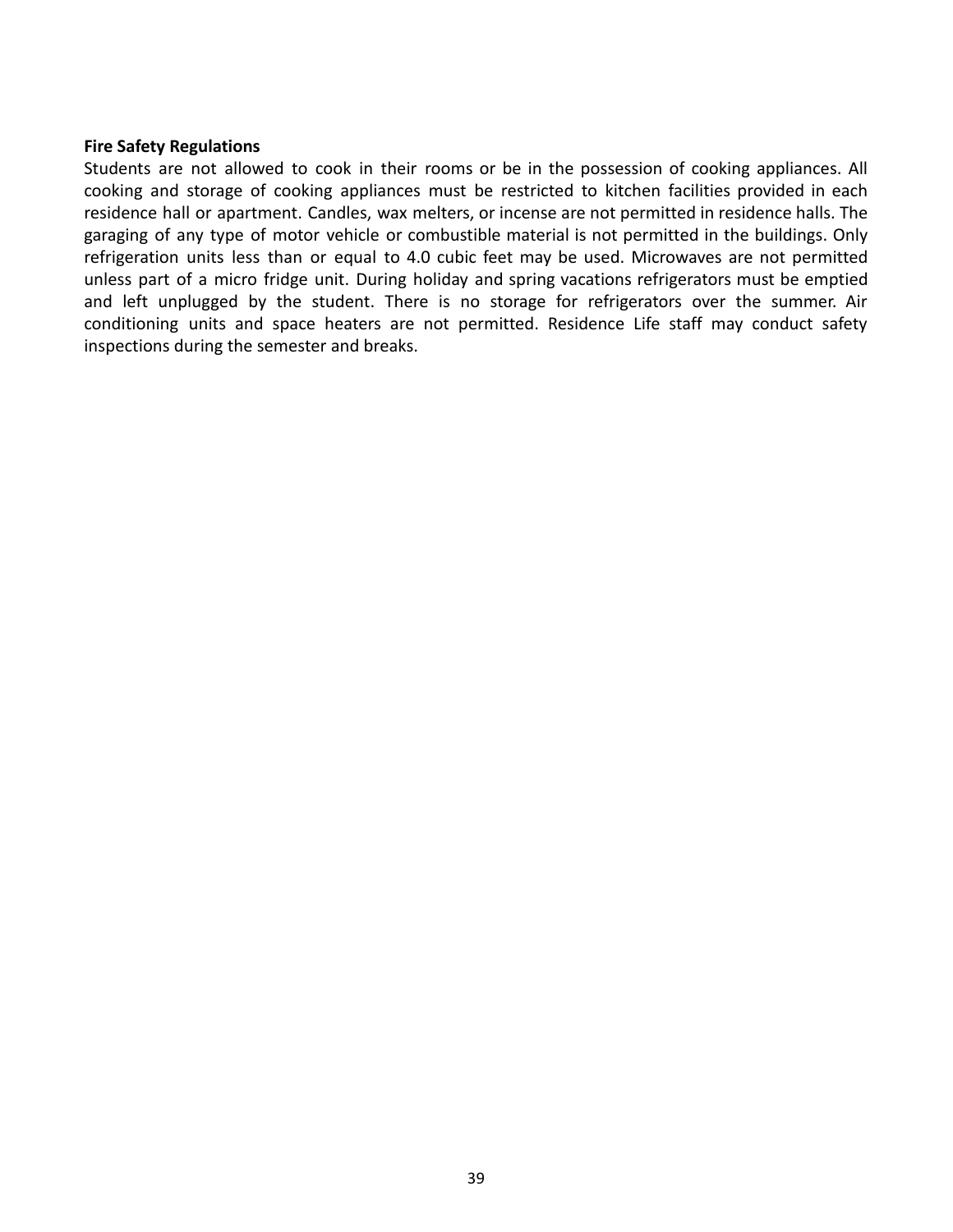# <span id="page-39-0"></span>ADDENDUM- COVID

- Students who are formally exempted from the COVID-19 vaccine requirement due to medical or religious reasons will be required to wear masks (see Face Covering policy below) in all classes, seminars, residence halls and on campus. Students will be able to participate in activities that require close contact, including intercollegiate athletics, club sports, intramurals, Pre-Camp, Cultural Connections, Alternative Spring Break, Outdoor Pursuits, and other activities or on-campus employment that involves close contact with other individuals. Unvaccinated students will need to wear a mask (see Face Covering policy below) in these activities.
- **Testing:**
	- All residential students are required to undergo a COVID-19 test upon move-in. Students will be required to wear their mask indoors and outdoors and may not attend classes until their on-campus arrival test confirms a negative status. *It is the responsibility of students to notify their faculty of their absence.*
	- Unvaccinated individuals are still required to undergo weekly on-campus testing.
	- All students arriving from outside of the United States (vaccinated and unvaccinated) and all unvaccinated individuals are required to have a negative COVID-19 PCR test (not antigen) taken within one week (preferably 72 hours) of arriving on campus. Students who do not comply will need to make arrangements to stay off campus or quarantine until they receive a negative result from their arrival test.
- Students who are ill or exhibiting symptoms (*e.g., such as fever, chills, cough, shortness of breath, fatigue, muscle aches, headache, loss of taste or smell, sore throat, or nasal congestion*) must stay home or in their residence hall and contact the [Health Center](https://springfield.edu/student-life/health-center) at 413-748-3175.
- Students in supported isolation or quarantine must follow the guidelines outlined by the Health Center.
- All students must be fully vaccinated against COVID-19 by Marcy 1, 2022. The College has adopted the CDC recommendation of the COVID-19 booster shot two months following the J&J vaccine, five months from a Pfizer or Moderna vaccine. As such, all students and employees who study or work on our main campus in Springfield, Massachusetts are required to be fully vaccinated against COVID-19 by March 1, 2022 or within 14 days of their eligibility for a booster. Any individual who has not received a booster past this date will be considered out of compliance. Those with existing exemptions will maintain their exempt status, and must continue to adhere to the masking and testing requirements associated with that status.
- **Face Covering/Mask Policy:**

Masking remains required in all indoor locations for individuals without up-to-date vaccines (including those eligible for but not boosted).

*Any individual in days 6-10 of COVID-19 isolation following a negative retest must wear a high quality mask at all times, other than when in a private residence hall room/apartment.*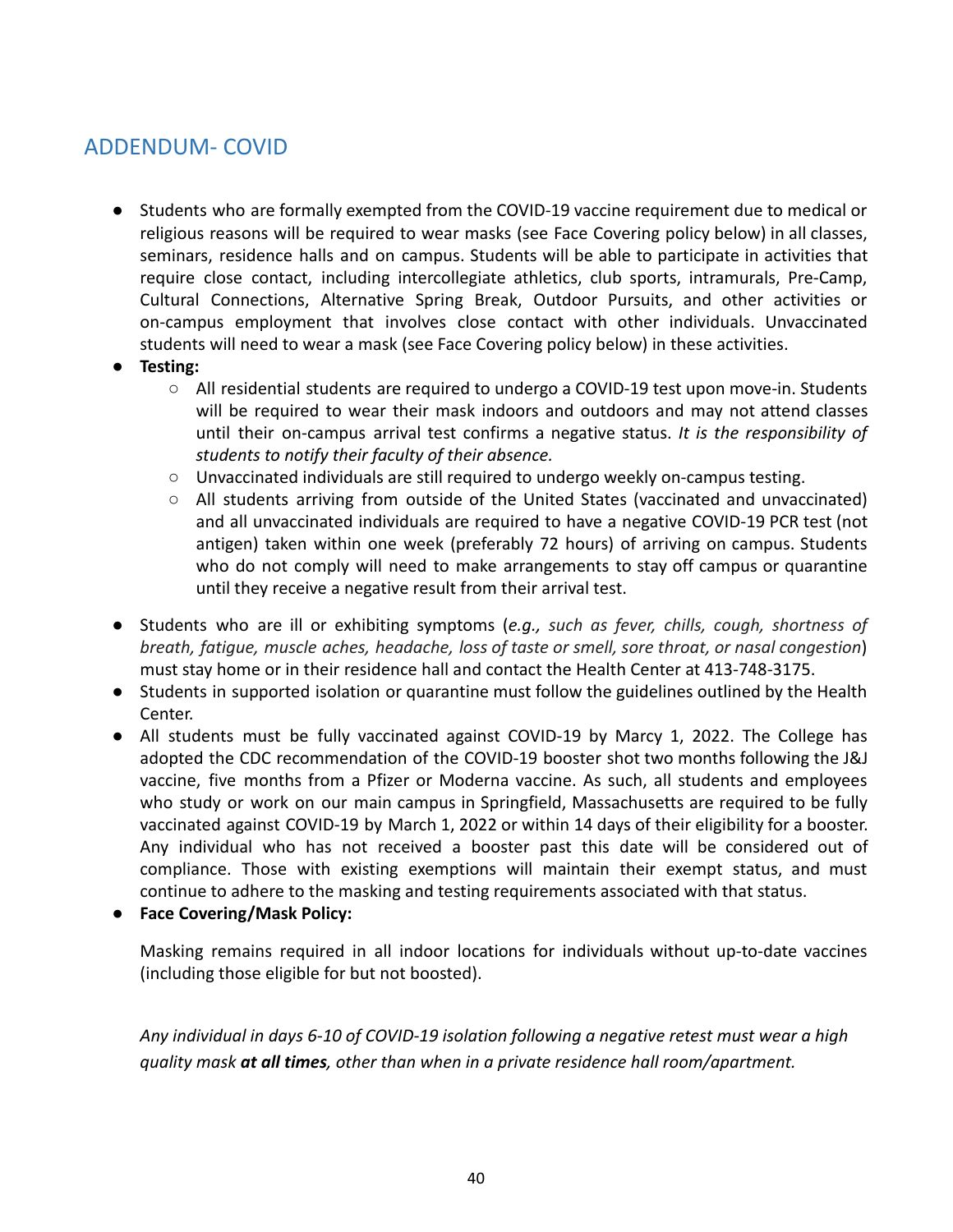For those with up-to-date vaccinations (including boosters), masks are:

- Required where posted, including in any office, campus location or event.
- Required in classrooms, for all class-based activities, and in academic buildings, offices, and rooms.
- Required in the Learning Commons, East Campus buildings, and healthcare service settings (including the Health Center, Counseling Center, and Athletic Training rooms).
- Optional in other indoor locations on campus for individuals with up-to-date vaccines (including boosters), such as in residence halls, during recreational activities at the field house, wellness center, and PE complex, at Athletics events, in administrative offices and buildings, and at the Campus Union.

We encourage everyone to have a high-quality mask on hand at all times to use as needed. We continue to have N95 and KN95 masks available for students available at the following locations:

- Student Union front desk
- Learning Commons first floor circulation desk
- Wellness Center front desk